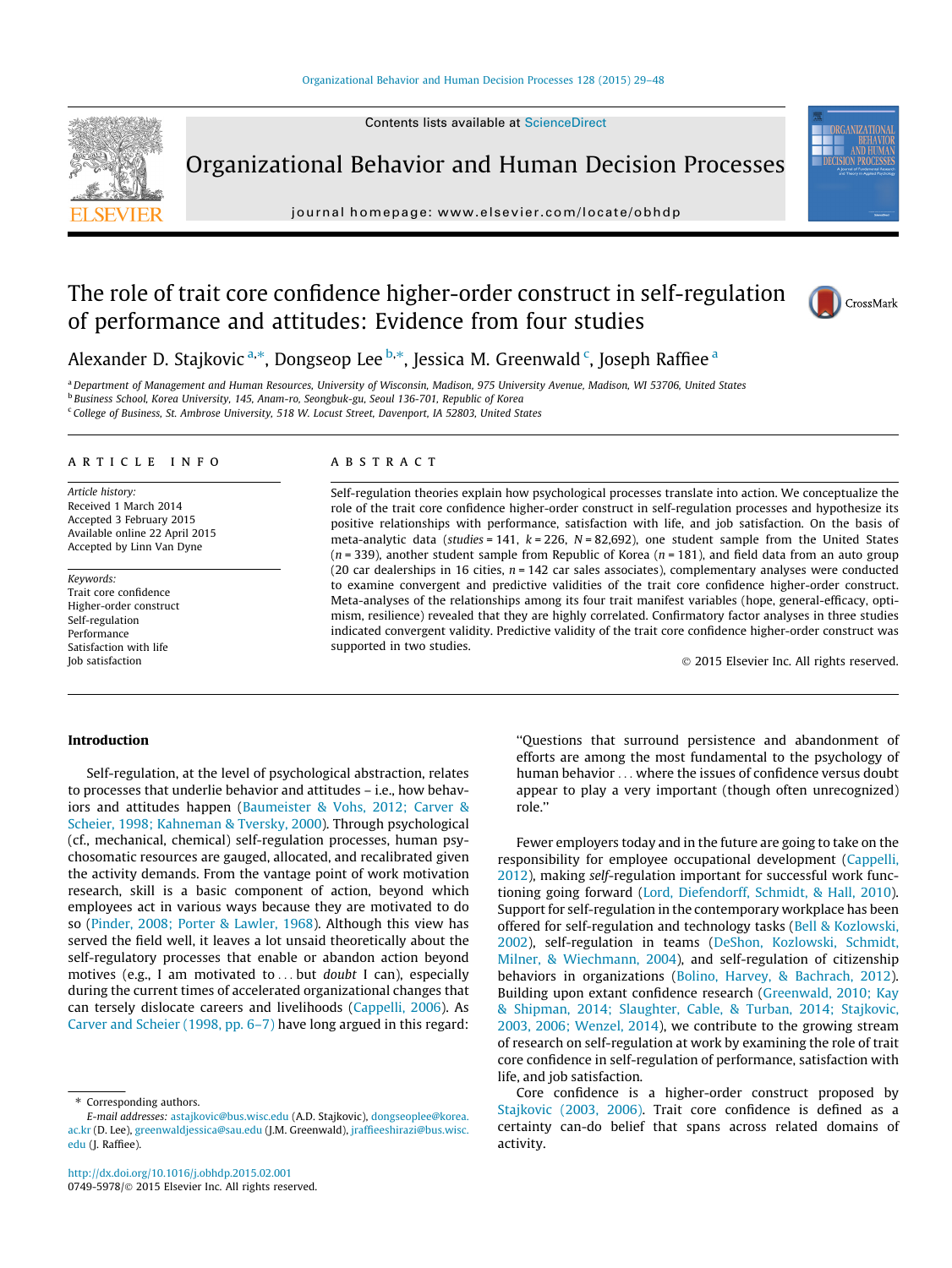[Stajkovic \(2003, 2006\)](#page-18-0) conceptualized confidence as a higherorder construct representing a ''latent commonality underlying the dimensions'' [\(Law, Wong, & Mobley, 1998, p. 747\)](#page-18-0). Core confidence higher-order construct is manifested by four variables: hope ([Snyder, 2000\)](#page-18-0), efficacy [\(Bandura, 1997; Chen, Gully, & Eden,](#page-17-0) [2001\)](#page-17-0), optimism ([Peterson, 2000](#page-18-0)), and resilience ([Coutu, 2002\)](#page-17-0). They manifest core confidence in a person who knows what and how to do (agency and pathways of hope), believes that s/he can perform those tasks (efficacy), keeps positive outcome expectations (optimism), and feels that s/he can ''bounce back'' if failure occurs (resilience).

The hallmark of successful human functioning is adaptive selfregulation [\(Carver & Scheier, 1999; Higgins, 1997, 2000; Lord &](#page-17-0) [Levy, 1994; Powers, 1973; Simon, 1967](#page-17-0)). Self-regulation is involved in various domains of human activities ranging from simple (e.g., getting out of bed) to complex (e.g., maintaining cognitive fortitude and emotional composure during the next round of layoffs). Although self-regulation is involved in a multitude of tasks and domains of functioning, attempts to self-regulate often fail, typically because processes that were needed for success were not considered [\(Baumeister & Heatherton, 1996; Baumeister,](#page-17-0) [Heatherton, & Tice, 1994; Damasion, 1994; DeShon, Brown, &](#page-17-0) [Greenis, 1996; Heatherton & Baumeister, 1996\)](#page-17-0).

We argue that core confidence's role in adaptive self-regulation is that of psychologically enabling the potential that is already present (skill and motivation) to unfold, and its antonym, doubt, keeps such potential easily disengaged and unrealized. High core confidence makes it more likely that individuals will engage and regulate action as needed because they are certain that they can handle what needs to be done. Conversely, low core confidence makes it less likely that people will initiate action and more likely that they will disengage from it because they have doubt that they can handle what needs to be done. As stated by [Carver and Scheier \(1998,](#page-17-0) [p. 174\):](#page-17-0) "the linking of confidence to action is an especially important connection in its own right.''

Establishing this link is important and timely because contemporary organizations have gone through significant changes ([Cappelli, 2006, 2012](#page-17-0)). The conglomeration of emerging workplace demands [\(Ang & Van Dyne, 2008; Early & Erez, 1997;](#page-17-0) [Erez, Kleinbeck, & Thierry, 2001; Kanfer, Chen, & Pritchard,](#page-17-0) [2008; Natemeyer & Hersey, 2011; Pinder, 2008; Zedeck, 2010\)](#page-17-0) may translate into employees' concerns over their capacity to handle them. We argue that confidence is needed for effective self-regulation because employees riddled by doubt are unlikely to be effective. That is, without confidence, even skilled and motivated employees may doubt that they can effectively self-regulate performance and attitudes to handle the jobs they face.

We proceed as follows. We first discuss higher-order constructs in terms of the bandwidth prediction fit. Then, drawing from multiple theoretical viewpoints on self-regulatory processes ([Baumeister & Heatherton, 1996; Carver & Scheier, 1998; Higgins,](#page-17-0) [1997; Kahneman & Tversky, 2000; Karoly, 1993; Lord et al., 2010;](#page-17-0) [Powers, 2005; Simon, 1967\)](#page-17-0), we develop hypotheses of the positive relationships between trait core confidence and performance, satisfaction with life, and job satisfaction. Complementary analyses examined convergent and predictive validities of this higherorder construct. Study 1 provides evidence of convergence in meta-analyses of the relationships among the four manifest variables. Study 2 reports confirmatory evidence of convergence. Studies 3 and 4 replicate confirmatory evidence supporting the higher-order core confidence construct and provide predictive evidence of its role in self-regulation by testing our hypotheses. Supplemental analyses with data from all four studies provide additional answers.

### Theoretical background

Higher-order constructs, prediction fit, and the hierarchy of inclusiveness

Higher-order and multidimensional constructs are being increasingly proposed and tested in organizational literature (e.g., [Ang, Van Dyne, & Koh, 2006; Barrick & Mount, 2005; Judge,](#page-17-0) [Locke, & Durham, 1997; Marinova, Moon, & Van Dyne, 2010\)](#page-17-0). When their existence is justified by theoretical rationale and methodological criteria [\(Law et al., 1998\)](#page-18-0), multidimensional constructs can offer greater theoretical and empirical utility than their manifest variables because they can offer a more parsimonious explanation of outcomes. Parsimony is recognized as facilitative to the process of cumulative knowledge building and theory development ([Edwards, 2001\)](#page-17-0).

Specifically, ''multidimensional constructs have been recommended for matching general predictors with general outcomes'' ([Edwards, 2001, p. 149\)](#page-17-0), outcomes such as job performance ([Schmidt, Viswesvaran, & Ones, 2005](#page-18-0)) and general attitudes ([Hanisch & Hulin, 1991; Spearman, 1927; Titchener, 1910\)](#page-17-0). Consequently, one of the initial questions in research based on higher-order constructs is which ones matter in what circumstances ([Edwards, 2001; Johnson, Rosen, Chang, Djurdjevic, &](#page-17-0) [Taing, 2012; Judge & Kammeyer-Mueller, 2012\)](#page-17-0).

Beliefs vary in specificity [\(Armor & Taylor, 1998; Ones &](#page-17-0) [Viswesvaran, 1996](#page-17-0)), and psychology research has demonstrated that beliefs matching the outcomes in the level of specificity show the best prediction – broad beliefs best predict broad outcomes and specific beliefs best predict specific outcomes [\(Heberlein &](#page-17-0) [Black, 1976; Weigel & Newman, 1976; Weigel, Vernon, &](#page-17-0) [Tognacci, 1974](#page-17-0)). In organizational behavior research, similar arguments have been extended under the names of the bandwidth– fidelity paradox [\(John, Hampson, & Goldberg, 1991](#page-17-0)) or dilemma ([Ones & Viswesvaran, 1996\)](#page-18-0), and principle of compatibility ([Ajzen, 2005](#page-17-0)). The underlying proposition that the broader constructs are better predictors of broader criteria such as job performances, and more specific constructs are better predictors of specific tasks has also generated substantial meta-analytic support ([Barrick & Mount, 1991; Judge, Bono, Ilies, & Gerhardt, 2002; Judge](#page-17-0) [& Ilies, 2002; Stajkovic, Lee, & Nyberg, 2009; Stajkovic & Luthans,](#page-17-0) [1998\)](#page-17-0). Taken together, this research recommends matching the levels of specificity between predictors and outcomes where ''specific criteria favor specific predictors, and general criteria favor general predictors'' [\(Judge & Kammeyer-Mueller, 2012, p. 168\)](#page-18-0).

Broader appraisals tend to encompass the more specific ones, in, what [Carver and Scheier \(1998\)](#page-17-0) call, the hierarchy of inclusiveness. [Judge and Kammeyer-Mueller \(2012\)](#page-18-0) provided a related discussion of broad and specific traits in the context of higher-order constructs in applied psychology. Core confidence higher-order construct is a broader trait than its four indicators which represent more specific traits. The theoretical view of confidence as a latent commonality, or core, is what causes variance overlap among its four proposed indicators. Consequently, trait core confidence higher order construct should relate to broader domains of activity and general criteria more than its specific indicators, which represent more narrow beliefs.

Theory determines when broad higher-order constructs versus more specific indicators should be examined. In the work context characterized by a plethora of job types, circumstances, and behaviors needed for success [\(Lord et al., 2010; Natemeyer & Hersey,](#page-18-0) [2011\)](#page-18-0), context-general traits have demonstrated predictiveness of broad criteria [\(Judge, Thoresen, Pucik, & Welbourne, 1999;](#page-18-0) [Schmidt et al., 2005; Zedeck, 2010\)](#page-18-0). Trait core confidence is a context-general higher-order construct that is parsimonious for the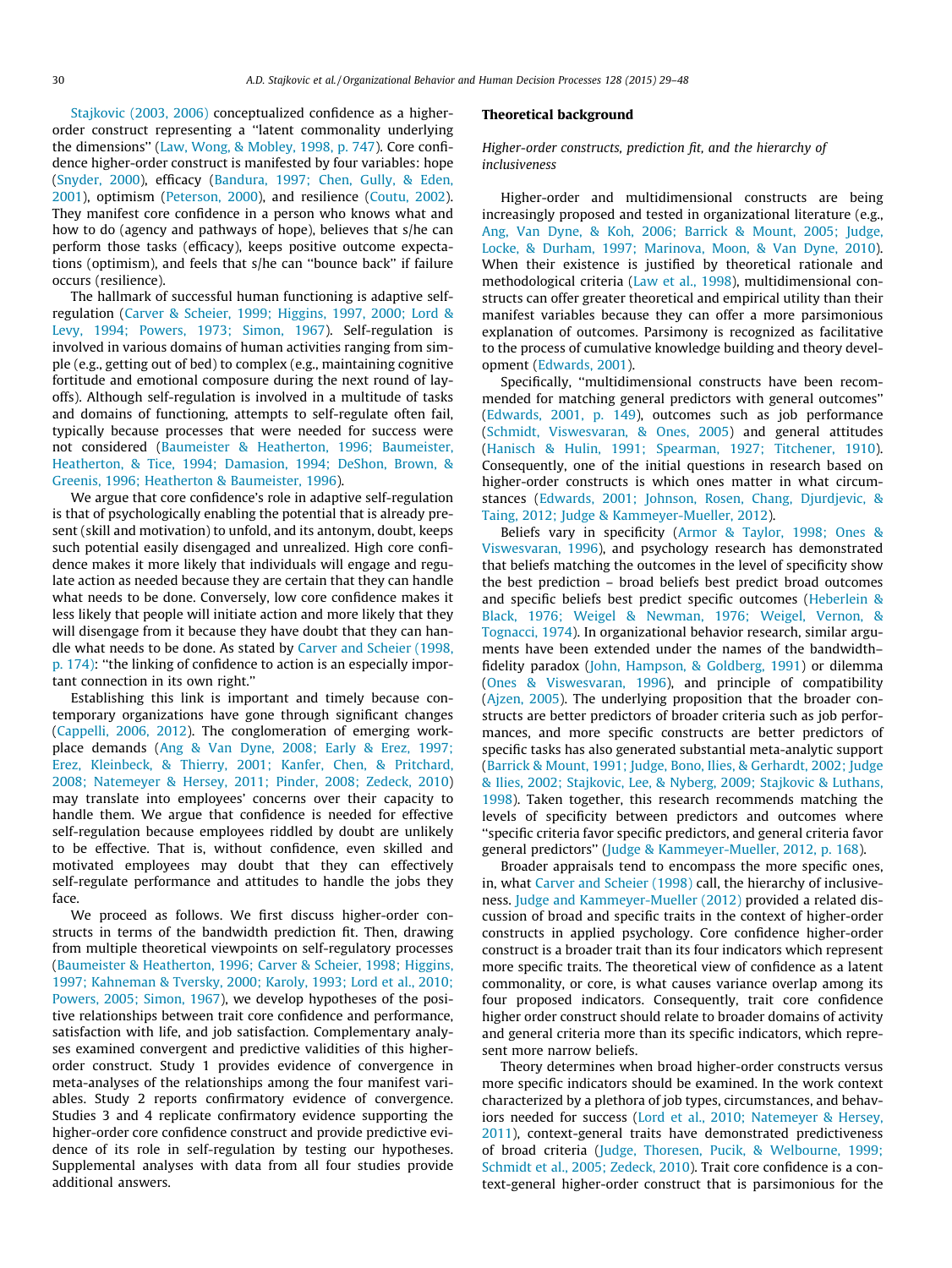study of context-general criteria based on context-general inquiries, and theoretical arguments we develop regarding the role of core confidence in adaptive self-regulation are not intended to be context- or task-specific. Thus, on the basis of the research reviewed in this section, core confidence is argued to predict job performance and general attitudes such as satisfaction with one's life and job satisfaction.

# Core confidence and self-regulation of performance

In the conceptualization of the role of core confidence in selfregulation of performance that we propose, meeting changing circumstances and requirements of job performances is not a matter of reenacting ready-made behaviors and habits from one's repertoire of previous endeavors. Rather, it is a self-regulatory process of acquiring behavioral trajectories necessary to establish control over changing organizational demands. The guiding theoretical premise in the present research is that successful performance is partly based on how confident employees are about what they believe they can or cannot do. It is unlikely to find many successful employees in today's organizations who are doubtful that they can effectively self-regulate behavioral and attitudinal aspects of the job, especially when work presents frequent challenges to adapt.

The extant literature suggests that self-regulation of performance unfolds as follows. People set their psychosomatic effort in accordance to what actions they anticipate are needed for a given performance type and level ([Austin & Vancouver, 1996;](#page-17-0) [Bandura & Jourden, 1991; Campion & Lord, 1982; Kruglanski](#page-17-0) [et al., 2002; Shah & Kruglanski, 2000; Shah, Kruglanski, &](#page-17-0) [Friedman, 2003\)](#page-17-0). It is not adaptive for self-regulation of performance to allocate less effort than is needed, nor is it adaptive to waste too many resources for performance that can be accomplished with less effort ([Heatherton & Baumeister, 1996; Higgins,](#page-17-0) [2000; Simon, 1967](#page-17-0)). Adaptive self-regulation allocates resources as needed for a certain calibrated level of performance, following the principle of least necessary effort ([Kukla, 1972\)](#page-18-0).

The nature of processes guiding adaptive self-regulation is to be specified next. To that end, a number of wide-ranging answers have been put forth [\(Powers, 1991\)](#page-18-0). Our take modifies principles of feedback control (henceforth "control") theory [\(Carver &](#page-17-0) [Scheier, 1981; Powers, 1973\)](#page-17-0) by addressing reservations over the automated responses (e.g., a process analogous to a thermostat automatically engaging when temperatures exceed or fall below preset thresholds), incorporating volitional response, and adding core confidence to the model of self-regulation. In doing so, we integrate a number of points made previously in a way that is internally consistent.

The idea of feedback regulating, or controlling, responses to some pre-established value has been around physics, cybernetics, and psychology for decades ([Miller, Galanter, & Pribram, 1960;](#page-18-0) [Tolman, 1932; Wiener, 1948\)](#page-18-0). [Powers \(1973\)](#page-18-0), a physicist turned psychologist, further developed this idea and described processes involved with dominant references to a control of mechanical systems (e.g., thermostat). [Carver and Scheier \(1981, 1985\)](#page-17-0) focused these thoughts to psychology of human self-regulation. The model has multiple names, $<sup>1</sup>$  but four fundamental parts sequentially sit-</sup> uated: input function, a reference value, a comparator (process that makes a comparison), and an output function. In psychology of human self-regulation, an input function is incoming information or perception of it. As the information is cognitively processed, it encounters the reference value (e.g., some standard, personal value, goal, attitude) to which it is then compared. An output function is

subsequent behavior, regulated by the discrepancies from the preceding comparison, often referred to as negative (if input is below a reference value) or positive (if input is above a reference value) feedback loops [\(Carver & Scheier, 1986, 1998](#page-17-0)).

Some clarifications to this basic model are offered here. First, not all standards are goals. As described by [Carver and Scheier](#page-17-0) [\(1998, p. 35\)](#page-17-0):

''Many types of standards exist. Instructions, social comparison information, the norms of society or group, a person's attitudes – all these are standards. Consider attitudes. A person's belief that something is desirable or undesirable can serve as a point of reference for that person, value around which to regulate behavior.''

We agree with defining a goal as a desired end state ([Stajkovic,](#page-18-0) [Locke, & Blair, 2006\)](#page-18-0), but note that the term goal is not a semantic for every desired end state. As 'theory of goal systems' in social psychology clarifies [\(Kruglanski et al., 2002](#page-18-0)), the hallmark of goals is a pursuit of new social behaviors positively valenced for any given individual (see also [Aarts, Gollwitzer, & Hassin, 2004\)](#page-17-0). This is important because a reference point can drive different interpretations of a negative feedback loop. For example, if a reference point is an attitude or a personal value (e.g., I want to be just like my mom/dad in life), that may drive different responses compared to when a reference point is a goal at work (e.g., I want to get promoted). Closing the negative feedback loop and not exceeding the reference point may be just what the person wants in the former example, whereas not only closing the negative feedback loop but also exceeding the reference point with a new goal of nextlevel promotion may be what the person desires in the latter example. Consequently, we modify this mechanism of control theory model by suggesting that the psychological reaction to the negative feedback loop is not always unidirectional, and that it varies depending on the nature of the reference point.

Second, we further suggest that human reactions to the input function and negative feedback loop are not necessarily automatic, as control theory model has been criticized for (see [Carver &](#page-17-0) [Scheier, 1998, 1999; Lord et al., 2010](#page-17-0), for reviews). Rather, whether these reactions are mechanic/automatic or volitional depends on the circumstances. For example, one would arguably want the navigation instruments on the aircraft in flight to automatically align the referent parameters (e.g., of wind speed, aircraft speed, altitude, engine temperature) with what is needed to keep the plane in the air. However, such automatic comparisons and responses are not necessarily the case in human self-regulation. For example, a promotion standard for assistant professors in a school may be a certain number of ''top-tier'' articles. An assistant professor is provided with feedback that his/her current record is below that standard and is allowed another year to improve. The effort is volitionally regulated in a way of a personal perception: improvement if a person agrees with the input and wants to stay at the institution, or not if s/he prefers to debate it and/or leave. A personal choice is involved in these responses and it is willful.

Third, and perhaps most importantly for building the case for the role of core confidence in self-regulation, although a reference standard and a comparison may guide behavior, we argue that confidence determines it. This point is at the heart of the processes we put forth next.

In the near-perfect world of mechanical comparisons, a thermostat senses a change in the temperature in a room from the preset value, and adjusts automatically ([Powers, 1973](#page-18-0)). In a perfect world of human functioning, we would need to hear, see, and experience something once (input), compare that information with what needs to be done (standard), and estimate exactly what resources are needed to proceed (output). However, in the reality

<sup>&</sup>lt;sup>1</sup> Cybernetic model, control theory, principles of feedback control, negative feedback loop.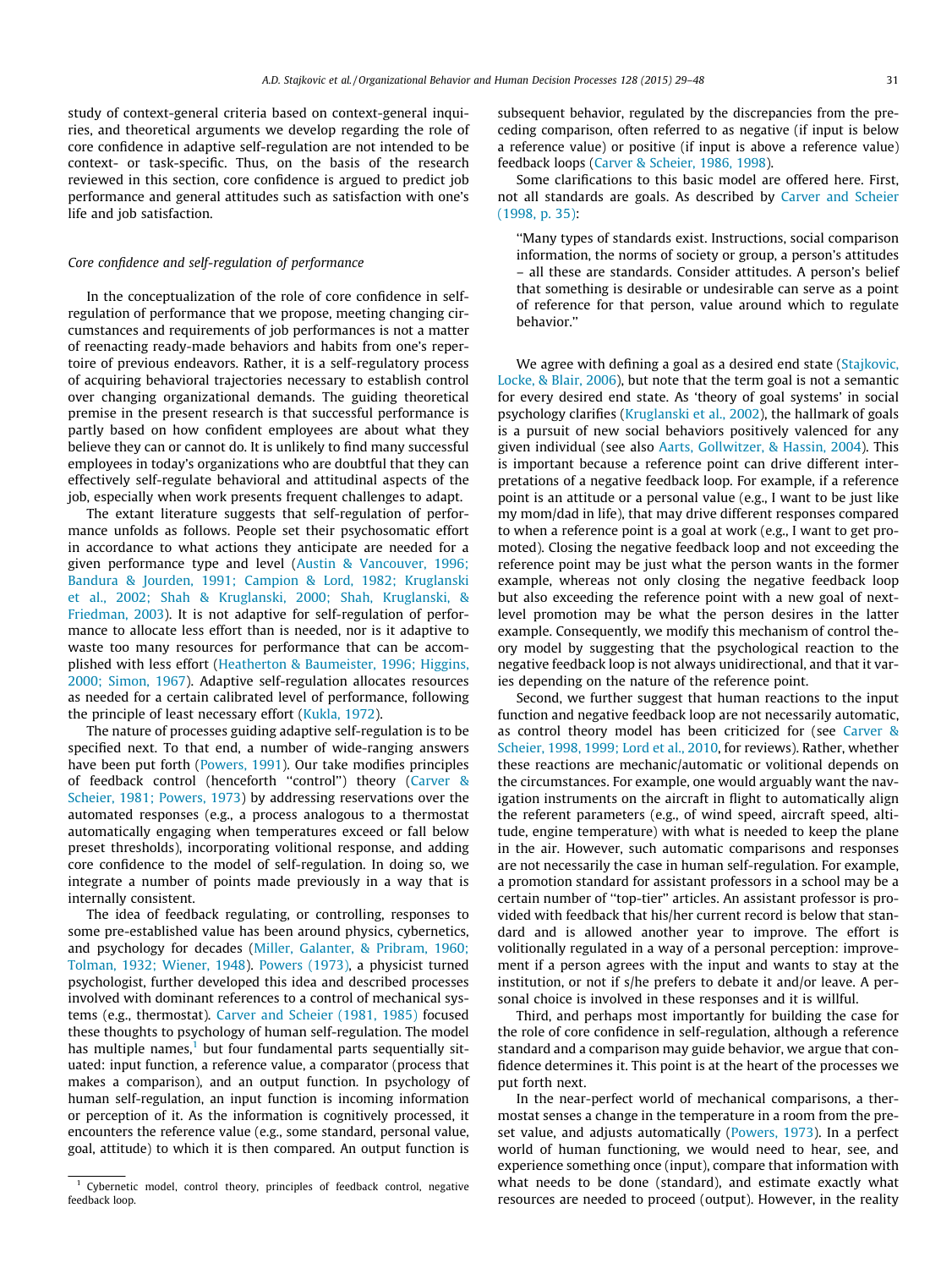<span id="page-3-0"></span>of the workplace, employees often have fears, misunderstandings, and doubts about what is needed to handle their jobs [\(Kanfer et al.,](#page-18-0) [2008; Zedeck, 2010\)](#page-18-0). During such times of adjustment, core confidence plays an important role in regulating resource allocations to keep the employee moving forward. That is, after receiving feedback and making a comparison to the standard, a person's confidence for handling what is ahead of him/her will determine whether or not s/he reacts by initiating subsequent performance. Returning to the example above, the assistant professor who receives negative evaluation may want to increase his/her performance in order to stay at the institution (close the negative feedback loop) but doubt that s/he will be able to. Such doubt may lead to lack of an attempt to close the feedback loop, despite desire to do so. A more confident assistant professor would be more likely to reallocate resources and effort aimed at closing the feedback loop by trying to improve the performance. This process is proposed for many reference points in human functioning and the process is not automatic but volitional, as we discussed. Fig. 1 summarizes control theory model of self-regulation, our modifications, and assumptions of both.

How does core confidence account for the variety of comparisons generated by a host of feedbacks and standards in different organizational contexts? Self-regulation through trait core confidence does not suggest that people disregard contextual influences, temporary setbacks or uptakes, or situational circumstances (see [Osman, 2010](#page-18-0)). Drawing from [Karoly's \(1993\)](#page-18-0) research on mechanisms of self-regulation, the argument extended here is that contextual, occasional, and probabilistic impediments are considered, but trait core confidence allows people to overcome temporal influences and determines if and how they continue the undertaking (i.e., how they react to reference comparison). This capacity to rely on trait core confidence as more solidified performance memories may guide self-regulation away from potential press of situational forces toward engagement and continued performance (see [Meyer & Schvaneveldt, 1976](#page-18-0)). Trait core confidence is a continuous belief with many degrees of confidence. A person may range from having doubt to over-confidence, and the most adaptive self-regulation would result from the appraisal that is firmly grounded in the reality of the undertaking.

Being riddled by doubt, especially at work where consequences are often career straining, may cause one to worry about what went and what may go wrong, which can lead to the withdrawal of effort and disengagement behaviors ([Magnus, Hellgren, &](#page-18-0) [Näswall, 2002](#page-18-0)). Such individuals are likely to elicit evaluative responses to problems they face (i.e., negative feedback loop) and overly concern themselves with their weaknesses about which they harbor doubt. In other words, they will become preoccupied with worry that their behavior may be unsuccessful. Research has demonstrated that lingering on personal deficiencies leads to a self-debilitating spiral of stress, anxiety, and depression ([Greenberger, Strasser, Cummings, & Dunham, 1989; Lazarus &](#page-17-0) [Launier, 1978; Xie, Schaubroeck, & Lam, 2008](#page-17-0)). More confident employees will be more likely to focus on the performance aspect of the problems they face rather than on themselves, and try to solve performance uncertainty problems.

To summarize, people adopt various standards that can serve as a point of reference around which to self-regulate behavior, and comparisons to those standards inform behavioral response. Core confidence determines it. Doubt will emphasize personal deficiencies, adverse outcomes, and personal rumination over them. Core confidence will enable employees to remain focused on the undertaking and strategies needed to tackle and adaptively handle even adverse situations.

Hypothesis 1. Core confidence is positively related to performance.



Input is automatic, as is the comparator/comparison. Result of comparison "controls" the output function, where the negative feedback loop (comparison value is below the reference value) automatically drives an output function (subsequent adjustment).



Input function, feed-back, feed-front are different ways of saying information.

Information is not always automatic in daily human functioning, but it may be perceived and thus available. In organizations, information is often (but not always) provided as various feedback processes and performance reviews. It may not be automatic as in mechanical systems, but we consider it readily available at work for purposes of discussing and applying this model to organizations.

A reference point/value can be a personal value, attitude, goal, social norm, various comparison and other preference one has. Differentiation among them is important because reactions may differ notably; for example, to personal values and to work goals.

Comparison is not always automatic in human functioning (e.g., I am pretty sure my health exam numbers are not good as compared to what they should be and will delay facing them/opening that email). As in the previous argument regarding information, the comparison is often made for employees by management and thus we consider it and its results mostly available at work.

Result of comparison does not control the subsequent regulation automatically. The result of the comparison guides the adaptive selfregulation, but core confidence determines it, as described.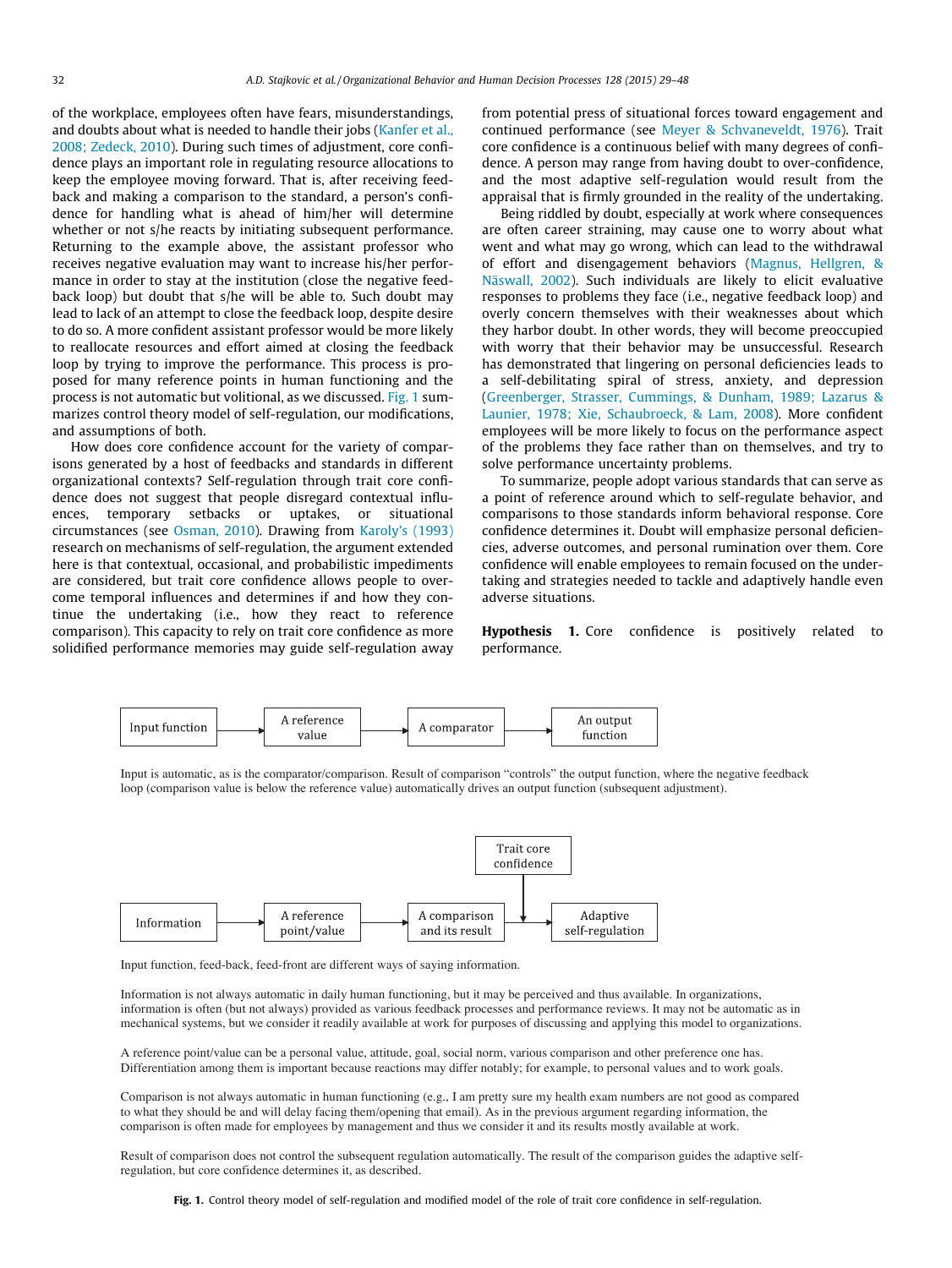### Core confidence and self-regulation of satisfaction with life

''People sometimes talk as though feelings and thoughts were totally distinct, but that's not true. Sadness connects to doubt, and happiness to confidence ...''

# [Carver & Scheier, 1998, p. 171]

Satisfaction with life is an often appraised aspect of life that has been studied frequently in social psychology ([Diener, 1984; Diener,](#page-17-0) [Emmons, Larsen, & Griffin, 1985; Kahneman, Diener, & Schwarz,](#page-17-0) [2003; Nickerson, Schwarz, Diener, & Kahneman, 2003](#page-17-0)), but rarely in organizational literature ([Natemeyer & Hersey, 2011\)](#page-18-0). In the context of organizational behavior, insight into prediction of satisfaction with life is important because many aspects of one's job may end up being less relevant if one is dissatisfied with life given that dissatisfaction with life can lead to ''dark sides'' of mental functioning (see [Nickerson et al., 2003](#page-18-0)).

Satisfaction with life is defined as an individual's subjective evaluation regarding one's satisfaction with life as a whole ([Diener, 1984, 2000](#page-17-0)). Research in social psychology has established that situational factors [\(Diener, Suh, Lucas, & Smith, 1999\)](#page-17-0) and individual personality characteristics ([Lucas, Diener, & Suh, 1996;](#page-18-0) [Steel, Schmidt, & Shultz, 2008](#page-18-0)) are both relevant in determining satisfaction with life. Although early research to explain satisfaction with life primarily focused on situational factors (e.g., income, marital status), more recent research has demonstrated that ''personality appears to account for a substantial proportion of individual variation'' ([Pavot & Diener, 2011, p. 700](#page-18-0)). We extend this research and propose that trait core confidence's role in adaptive self-regulation is important for satisfaction with life.

Self-regulation literature has asserted that cognitive assessments are related to affective ones [\(Carver & Scheier, 1998, 1999; Higgins,](#page-17-0) [1997; Kahneman & Tversky, 2000; Simon, 1967\)](#page-17-0). For example, [Carver and Scheier \(1998, p. 171\)](#page-17-0) quote the following passage from [Axline \(1981, p. 104, emphasis in the original\)](#page-17-0) illustrating how confidence may influence an affective assessment: ''But they did find their mountain. And they did climb it ... And for a while they thought they would get up to the top. And while they thought they could, they were happy.'' This and other research shows that can-do beliefs often relate to how we feel ([Forgas & Moylan, 1987; Johnson & Tversky,](#page-17-0) [1983](#page-17-0)). Correspondingly, when confidence facilitates positive cognitive evaluations of ability to handle life (e.g., I believe I can handle life), it can lead to positive affective evaluations of life (e.g., Because I believe I can handle life, I feel satisfied with life). In this general sense, trait core confidence regulates one's evaluation of his/her belief to handle life's twists and turns, which can influence the evaluation regarding how satisfied one feels with his or her life.

In particular, if a confident person encounters a negative feedback loop in life, s/he is more likely to believe that s/he can make the necessary life changes aimed at moving subsequent input functions closer to the reference value. In addition, trait confidence should predispose people to take initiative and go after things they want in life in the first place. In turn, the engagement in activities that represent progress towards one's life preferences (reference point) creates a positive emotional response, which then results in subsequent increases in satisfaction with life. However, if people are committed to reference points in life that are positively valenced for them but do not believe that they can effectively pursue them (e.g., perhaps due to repeated negative feedback loops), their satisfaction with life will suffer. That is, if a person lacks confidence s/he will be less likely to initiate action even when s/he still wants to make the life changes (i.e., close the negative feedback loop). As a result, if people continue to want things in life but give up on trying to accomplish them due to low core confidence, dissatisfaction with life is likely to ensue. Trait core confidence influences satisfaction with life by operating as an enabler of potential that must be self-regulated to handle the multitude of activities needed for prosperous life functioning.

Although life preferences vary from person to person ([Kahneman et al., 2003](#page-18-0)), at some point people encounter problems (i.e., negative feedback loops) which must be addressed ([Baumeister et al., 1994](#page-17-0)). Returning to [Fig. 1,](#page-3-0) consider a person who has a reference value regarding what s/he wants in life but encounters a negative feedback loop in that the input function is below the reference value. In the control theory model, such a comparison would automatically result in behaviors aimed at closing the negative feedback loop. In the model of self-regulation through core confidence that we propose, core confidence will play a role in determining whether or not the person decides to initiate action targeted at closing the negative feedback loop in life.

In such adverse situations, core confidence allows for effective self-regulation because it enables people to persist rather than give up. A generally confident person who experiences divergence (negative feedback loop) between their actual life situation (input) and their desired life preferences (reference value), is likely to believe s/he can take steps to remedy the life's predicaments faced. Importantly, as noted, trait core confidence will likely predispose people to engage in preferred endeavors to begin with (see also [Barrick & Mount, 2005; McCrae & Costa, 1991\)](#page-17-0), but as importantly enable them to act to make the necessary life changes if they encounter adverse situations. Thus, individuals with core confidence will believe they can self-regulate their actions to move closer to their desired situation in life and satisfaction with life need not be low. In contrast, it is harder (albeit not impossible) to think of instances in which the opposite would hold, where an individual has chronic doubt and yet is satisfied with life.

Hypothesis 2. Core confidence is positively related to satisfaction with life.

# Core confidence and self-regulation of job satisfaction

Job satisfaction is an affective component of work-related attitudes that captures how employees feel about their jobs. Job satisfaction can be described as an employee response to this question: Am I satisfied with my job ([Hackman & Oldham, 1980\)](#page-17-0)? Individuals who are satisfied with their job tend to perform better [\(Judge, Thoresen, Bono, & Patton,](#page-18-0) [2001\)](#page-18-0), engage in more organizational citizenship behaviors ([Ilies,](#page-17-0) [Fulmer, Spitzmuller, & Johnson, 2009](#page-17-0)), and are less likely to voluntarily quit (Lee, Gerhart, Weller, & Trevor, 2008). Indeed, based on several decades of research [\(Judge et al., 1997, 2001; Smith, Kendall, & Hulin,](#page-18-0) [1969](#page-18-0)), there appears to be a high level of agreement that job satisfaction is an important variable at work.

Arguments substantiating the predictive power of trait core confidence with regard to job satisfaction are similar to those for satisfaction with life. Drawing upon research that people are differentially attracted to careers as a function of their personality ([Schneider, 1987; Schneider, Goldstein, & Smith, 1995; Tom,](#page-18-0) [1971; Vroom, 1966](#page-18-0)), trait core confidence has an instrumental effect on job satisfaction as it will guide employees to select into challenging jobs that they believe they can handle rather than settle for less desired jobs due to doubt. Again, this occurs because confidence will likely predispose people to make career decisions which are in line with their career and life preferences, and, give them the cognitive propensity to act. Conversely, a person with low core confidence whose comparator process suggests job dissatisfaction will be less likely to take action to move the subsequent input function closer to the reference value.

In addition, employees are likely to experience set-backs, problems, and uncertainty in work settings which they need to overcome for adaptive self-regulation. The frequency of negative feedback loops increases with the frequency of changes in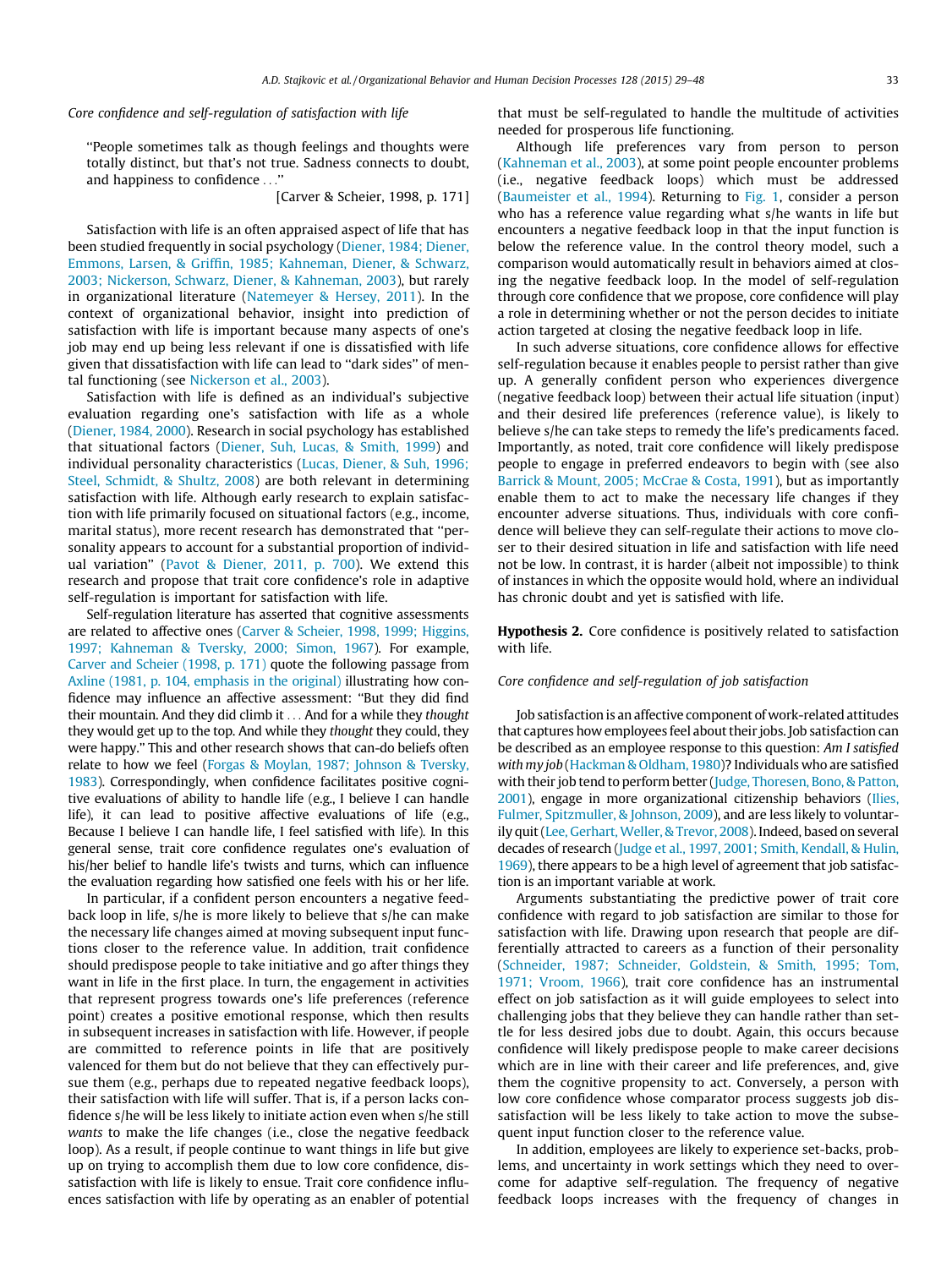contemporary organizations. Whereas control theory suggests that such feedback loops will result in automatic output reactions, our model suggests that such adjustments will depend on the individual's core confidence. High core confidence allows employees to effectively self-regulate the resources needed to reduce or close the encountered negative feedback loops, whereas employees who doubt their capabilities will be more likely to under-allocate resources, underperform, and give up – resulting in exacerbation of job dissatisfaction [\(Lord et al., 2010](#page-18-0)). These individuals will tend to mainly notice the negative aspects of the work context, ruminate over the job potential pitfalls, and feel that their efforts at work are likely to be futile [\(Higgins, 1989\)](#page-17-0), resulting in less satisfaction about their job.

Hypothesis 3. Core confidence is positively related to job satisfaction.

# Study 1: meta-analyses of the relationships among the four manifest variables

In Study 1, two sets of analyses were conducted. First, six metaanalyses were conducted to determine the magnitudes of average correlations among the four trait manifest variables of the core confidence higher-order construct. The higher the average correlations among the manifest variables, the greater the likelihood that they share a common core. Correlational overlaps among variables have been discussed in the literature:

''Distinct and segregated literatures have developed around a number of personality traits, that despite different names, nevertheless intercorrelate so highly that they must be considered measures of the same construct''.

[\[Watson & Clark, 1984, p. 465\]](#page-19-0)

About a decade later, [Dawis \(1992, p. 16\)](#page-17-0) reiterated the argument:

''One has to wonder how much of the effort is overlapping and redundant. Only occasionally does someone ... attempt to assess the overlap among measures ... psychologists may be charting the same area but with instruments of different names.''

If different measures are empirically shown to be independent, overlap is not an issue for they relate to different phenomena. However, if measures are shown to share a substantial portion of the variance, it may point to the existence of their common core by which they are influenced at the higher level of abstraction. The meta-analytic correlations from this study offer an initial indication of whether the relationships among the four manifest variables are strong enough to implicate the existence of a higherorder construct and whether they justify further examination of their common core via confirmatory procedures such as confirmatory factor analysis (CFA).

Second, corresponding to the upcoming Studies 2–4 that utilize primary data collected in both lab and field settings, study setting (coded as lab and field) was a moderator meta-analytically examined in this study. This allowed us to test if the bivariate average correlations among the four manifest variables of core confidence higher-order construct were influenced by study setting. As recently documented, it is important to rule out the influences of the setting when interpreting average meta-analytic correlations ([Vanhove & Harms, 2014](#page-19-0)).

# Method

# Literature search

Studies that reported bivariate correlations for the four manifest variables were examined. We conducted a search of the

PsycINFO database (from 1965 to 2012) for published articles and unpublished dissertations that reported relationships between the four manifest variables. Six sets of searches (one for each pair of variables) returned 1552 published articles and dissertations.<sup>2</sup> Of these 1552, 638 were irrelevant because they were qualitative studies or because they used variable names as casual language (e.g., we ''hope'' that these results ..., we are ''optimistic'' that...). Although narrower searches of ''in-subject'' terms would have eliminated these studies, we chose broader ''in-abstract'' searches, erring on the side of caution.

Further, 497 studies either measured only one variable in the pair, or addressed both but did not provide a correlation between them or the information required to compute it. This was common because these four manifest variables were often used to describe each other (e.g., efficacious people are resilient, those with hope are optimistic), or were used interchangeably (e.g., measuring resilience with optimism scale, measuring hope with optimism scale, or measuring efficacy with hope scale). 193 studies used state measures of the variables and 82 studies showed up under more than one search. The remaining 141 studies generated 227 bivariate correlations. Among the six correlation pairings of the four manifest variables, we found the greatest number of correlations between optimism and general-efficacy  $(k = 65)$ , and the smallest number of correlations between hope and resilience  $(k = 16)$ . Following [Meta-Analysis Reporting Standards \(MARS\) of the American](#page-18-0) [Psychological Association \(2008\)](#page-18-0), we provide comprehensive information on the studies included in the meta-analyses in Appendix A.

#### Primary meta-analysis

We used the [Hunter and Schmidt \(2004\)](#page-17-0) meta-analytic procedures, and their respective software program. Inputs into the program included effect sizes (correlations), sample sizes, and reliabilities (available in most studies) for each variable. In cases where reliabilities were not reported, we substituted the mean reliability estimates based on the values provided in the other studies, as recommended by [Hunter and Schmidt \(2004\)](#page-17-0). For studies in which repeated measures, multiple measures for a single variable, or components instead of a composite measure are reported (e.g., hope as an agency and pathways versus overall hope), [Hunter and Schmidt \(2004\)](#page-17-0) provide adjustment equations (p. 435) which produce one composite correlation, preventing multiple correlations from a single study from being double counted. We calculated the reliabilities of the composite correlations with the Spearman–Brown formula. We identified and removed one outlier using the sample-adjusted meta-analytic deviancy (SAMD) procedure [\(Huffcutt & Arthur, 1995\)](#page-17-0), which resulted in lower residual variability of the remaining data.

### Moderator meta-analysis

Theoretical and methodological accounts of the differences between lab and field settings, and related coding of this moderator, have been presented in previous meta-analytic research (e.g., [Stajkovic & Luthans, 1997, 1998\)](#page-18-0). We followed these definitional and coding procedures where a lab setting was defined as ''controlled conditions in laboratories or similar settings that are not

 $2$  The specifics of the literature search to facilitate replication are as follows. Six inabstract searches were conducted, one for each pair of the four words/variables (hope, self-efficacy, optimism, resilience). Apply related words was checked as an expander. Limiters added were: published date 1/1965 to 12/2012 and English. For example, hope and self-efficacy was entered into search fields, in abstract was selected, advanced search was then clicked and the above expander and limiters were added. This particular search resulted in 203 journal articles and dissertations. Replicating this search for the additional five pairs of variables resulted in a total of 1552 journal articles and dissertations (hope and optimism = 390; hope and resilience = 243; selfefficacy and optimism = 300; self-efficacy and resilience = 215; and optimism and resilience = 201).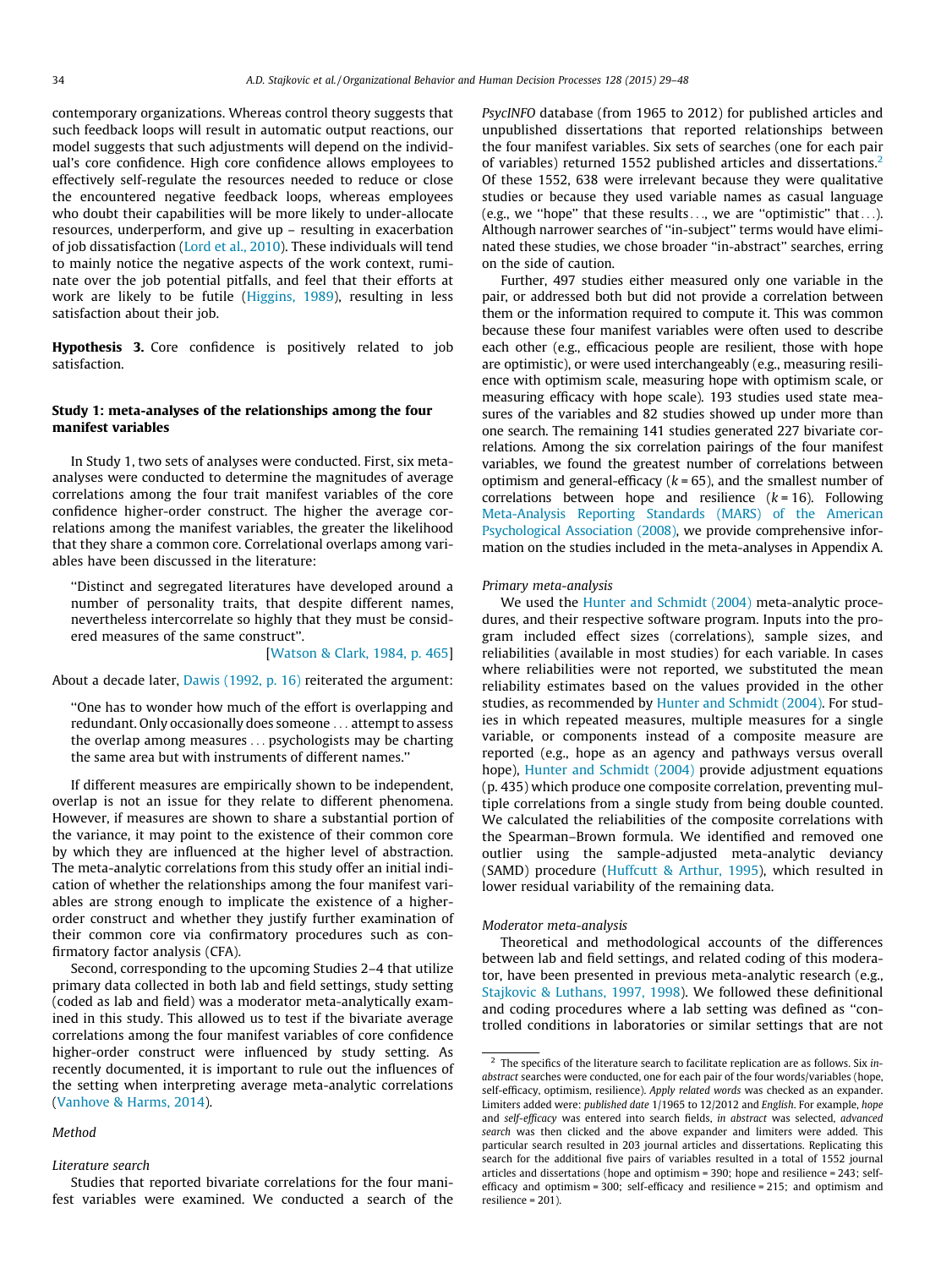|  | Population correlations among four manifest variables. |  |  |
|--|--------------------------------------------------------|--|--|
|  |                                                        |  |  |

| Variable         |     | Hope     |    |        | General-efficacy         |          |    |        |                   | Optimism |    |        |  |
|------------------|-----|----------|----|--------|--------------------------|----------|----|--------|-------------------|----------|----|--------|--|
|                  |     | 95% CI   |    | N      |                          | 95% CI   |    | Ν      |                   | 95% CI   |    |        |  |
| Hope             | -   |          |    |        |                          |          |    |        |                   |          |    |        |  |
| General-efficacy | .71 | .66, .75 | 23 | 4091   | $\overline{\phantom{m}}$ |          |    |        |                   |          |    |        |  |
| Optimism         | .65 | .62, .68 | 63 | 17,925 | .62                      | .58, .65 | 65 | 25,795 | $\qquad \qquad =$ |          |    |        |  |
| Resilience       | .73 | .70, .76 | 16 | 4620   | .66                      | .61, .72 | 19 | 9847   | .74               | .70, .79 | 40 | 20,414 |  |

Note.  $\rho$  = population correlation; 95% CI = 95% confidence interval around the population correlation; k = number of correlations; N = total sample size for all studies combined.

naturally conducive to the activity performed (e.g., managerial decision making simulations in college classrooms)," and a field setting was defined as ''actual settings in which activities are naturally expected to be performed (e.g., managerial decision making in practicing organizations)'' [\(Stajkovic & Luthans, 1998, p. 248\)](#page-18-0). Applying these definitions resulted in the deletion of 4 studies that reported only summary results based on a mix of lab and field settings.

### Results

# Primary meta-analysis

Table 1 reports bivariate weighted average correlations (henceforth correlations) among the four manifest variables and the 95% confidence intervals. All correlations were homogeneous (see [Stajkovic et al., 2009](#page-18-0) for extensive discussion of heterogeneity implications for interpreting meta-analytic findings). Using the Q-statistic, for all six correlations we failed to reject the null test of homogeneity (hope and general-efficacy,  $Q = 20.33$ ,  $df = 23$ ,  $p > .05$ ; hope and optimism, Q = 53.66,  $df = 62$ ,  $p > .05$ ; hope and resilience,  $Q = 4.31$ ,  $df = 15$ ,  $p > .05$ ; general-efficacy and optimism,  $Q = 65.91$ ,  $df = 63$ ,  $p > .05$ ; general-efficacy and resilience,  $Q = 10.35$ ,  $df = 18$ ,  $p > .05$ ; and optimism and resilience,  $Q = 41$ ,  $df = 39$ ,  $p > .05$ ).

Of the six correlations, only one included an outlier value (hope and general-efficacy), as identified by SAMD procedure [\(Huffcutt &](#page-17-0) [Arthur, 1995](#page-17-0)). The correlation between hope and general-efficacy before outlier removal was .66, and after outlier removal .71, and this outlier removal reduced the standard deviation from SD = .17 to  $SD = .09$ . The six correlations ranged from  $r = .62$  to  $r = .74$ , and their average was  $r = .69$ . On the basis of evidence from past research ([Judge, Bono, et al., 2002\)](#page-17-0), this average correlation magnitude indicates the presence of sufficient variance overlap among the manifest variables to warrant further confirmatory investigation of a second-order core confidence factor by CFA, as conducted in Studies 2–4 in this research.

### Moderator meta-analysis

Table 2 reports correlations on the basis of the lab versus field moderation. Two pairs of manifest variables have higher correlations in lab studies (hope and general-efficacy; hope and resilience) and four pairs of manifest variables have higher correlations in field studies (hope and optimism; general-efficacy and optimism; general-efficacy and resilience; optimism and resilience). Despite some correlation differences between lab and field settings, the magnitudes of bivariate correlations remained high in both settings. These results indicate that the setting in which the correlations were observed is unlikely to be the cause of their large magnitudes.

# Study 2: confirmatory factor analysis of the second-order core confidence factor

This CFA examined if the second-order core confidence factor explains the empirical relationships among the four manifest

| Table 2                           |  |  |
|-----------------------------------|--|--|
| Moderator analysis: study design. |  |  |

| Variable         | Lab    | 95% CI   | k  | N                | Field  | 95% CI      | k     | N      |  |
|------------------|--------|----------|----|------------------|--------|-------------|-------|--------|--|
|                  | $\rho$ |          |    |                  | $\rho$ |             |       |        |  |
|                  |        |          |    | Hope             |        |             |       |        |  |
| General-efficacy | .68    | .60. .76 | 7  | 1710             | .62    | .52. .72    | - 16  | 2381   |  |
| Optimism         | .63    | .60. .68 | 35 | 13.399           | .69    | .65. .72 25 |       | 3904   |  |
| Resilience       | .75    | .70.79   | 5  | 1513             | .72    | .6876       | $-11$ | 3107   |  |
|                  |        |          |    | General-efficacy |        |             |       |        |  |
| Optimism         | .51    | .46. .56 | 29 | 7713             | .66    | .63. .69    | 36    | 18.082 |  |
| Resilience       | .64    | .5969    | 11 | 3930             | .68    | .58. .78    | 8     | 5491   |  |
|                  |        |          |    | Optimism         |        |             |       |        |  |
| Resilience       | .52    | .45. .59 | 10 | 2495             | .77    | .7282       | 30    | 17.919 |  |
|                  |        |          |    |                  |        |             |       |        |  |

Note.  $\rho$  = lab or field population correlation;  $k$  = number of correlations; N = sample size for all studies combined.

variables. A high level of convergence would point to an overlap among them and the existence of a higher-order construct. We tested and compared two models with different factor structures: a correlated first-order model and a latent second-order model. We also controlled for the effects of an unmeasured latent common method factor.

# Method

#### Participants

The participants were 339 undergraduate students at a Midwestern university in the United States. The students were taking Organizational Behavior classes, their average age was 21.09 years ( $SD = 1.53$ ), and 52% were female. Extra class credit was given for their participation.

# Measures of the manifest variables

Trait hope was measured with the 8-item trait hope scale developed by [Snyder, Cheavens, and Sympson \(1997\)](#page-18-0). General-efficacy was assessed with the 8-item general-efficacy (trait self-efficacy) scale [\(Chen et al., 2001](#page-17-0)). Trait optimism was measured with the [Scheier and Carver's \(1985\)](#page-18-0) 8-item optimism scale, known as the Life Orientation Test (LOT). Trait resilience was assessed with the 25-item [Wagnild and Young \(1993\)](#page-19-0) scale. All scale items for the manifest variables are listed in Appendix B. Reliabilities (Cronbach's alpha) in this study were:  $\alpha$  = .89 for hope,  $\alpha$  = .93 for general-efficacy,  $\alpha$  = .80 for optimism, and  $\alpha$  = .90 for resilience.

### Confirmatory factor analysis

To examine the construct structure underlying the four measures, a CFA (LISREL 8) was conducted with a covariance matrix as an input matrix. The maximum-likelihood method was applied to the factor extraction and parameter estimation – the maximumlikelihood estimators are consistent, asymptotically unbiased, and asymptotically accurate [\(Bollen, 1989\)](#page-17-0). Fitting a measurement model with a large number of indicators (and items) can adversely affect model fit [\(Hall, Snell, & Foust, 1999; Judge, Erez, Bono, &](#page-17-0)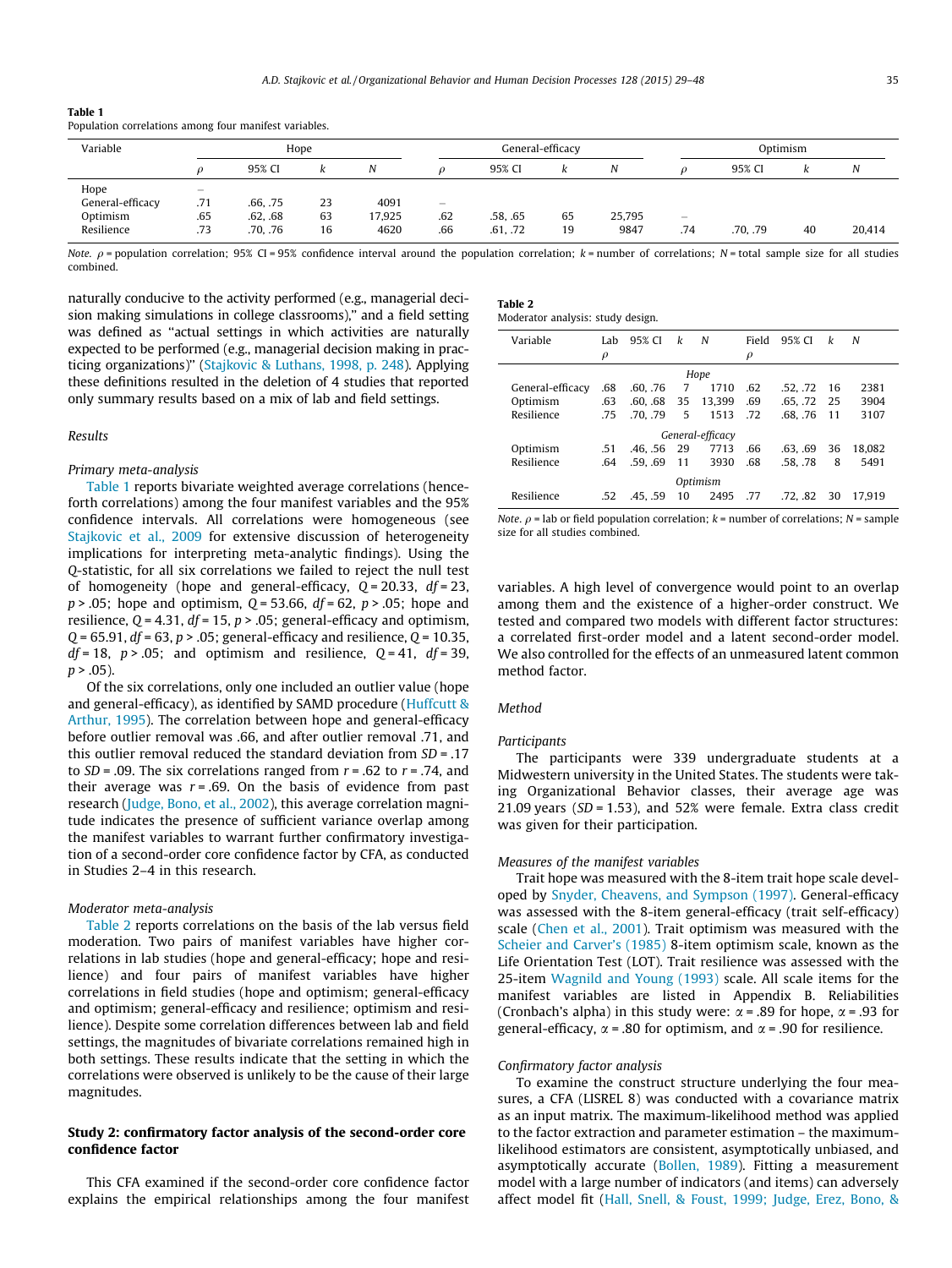<span id="page-7-0"></span>[Thoresen, 2002](#page-17-0)). Following the procedure by [Judge, Erez, et al.](#page-17-0) [\(2002\),](#page-17-0) we used item parcels, where we randomly assigned items to three sets of item-parcel indicators per variable. We tested and compared two models: the correlated first-order factor model in which the four manifest variables (first-order factors) are allowed to be correlated to one another, and the latent secondorder factor model in which the four manifest variables are specified to relate to one another through associations with a latent second-order factor. The latent second-order factor model is predicted in the core confidence theoretical framework, and is conceptually more parsimonious ([Bollen, 1989; Gerbing & Anderson, 1984\)](#page-17-0). As the latent second-order factor model is nested within the correlated first-order factor model, a statistical model comparison was made between the two. A not significant fit difference indicates no difference in explaining the estimated construct covariances between the two models.

# Controlling for common method variance in confirmatory factor analysis

To assess the degree to which the empirical associations among the four manifest variables are due to common method variance, we controlled for the effects of an unmeasured latent method factor ([Johnson, Rosen, & Djurdjevic, 2011; Podsakoff, MacKenzie, &](#page-17-0) [Podsakoff, 2012\)](#page-17-0). We added an unmeasured latent method factor to the second-order model, specifying each indicator to load on the method factor as well as on its first-order theoretical factor. To examine statistical significance of the difference in magnitudes of factor loadings between the model without and the model with the latent common method variance factor, a 95% confidence interval around each of the factor loadings was calculated based on its standard error. If a factor loading value from the proposed model falls outside the confidence interval around the value from the

model including the latent common method variance factor, it was concluded that the two values are significantly different (Johnson, 2014, personal communication, August 9, 2014).

# Results

# Confirmatory factor analysis

Multiple model fit indices were used to evaluate model fit: a chi-square  $(\chi^2)$  with degrees of freedom (df), a non-normed fit index (NNFI), an incremental fit index (IFI), a goodness of fit index (GFI), a root-mean-square error of approximation (RMSEA), and a standardized root-mean squared residual (SRMR). The fit indices for the correlated first-order model were:  $\chi^2$  = 81.58 (df = 48),  $p < .01$ ; NNFI = .99; IFI = .99; GFI = .96; RMSEA = .045; and SRMR = .024. The correlations among the manifest variables ranged from .53 to .86, with an average of .68. The fit indices for the latent second-order model were:  $\chi^2$  = 87.13 (df = 50), p < .01; NNFI = .99; IFI =  $.99$ ; GFI =  $.96$ ; RMSEA =  $.047$ ; and SRMR =  $.030$ . The loadings of the four manifest variables on the latent second-order factor were .95 for hope, .89 for general-efficacy, .58 for optimism, and .90 for resilience, with an average of .83. The  $\chi^2$  difference test between the two models was not significant ( $\Delta \chi^2$  = 5.55,  $\Delta df$  = 2, ns), favoring the latent second-order model. This result statistically shows that the latent second-order model provides as good of an empirical approximation to these data as does the correlated first-order model, but is more parsimonious. Fig. 2 (numbers outside of parentheses) presents the results of the latent second-order model.

# Controlling for common method variance in confirmatory factor analysis

Although this stringent statistical correction has the potential to overstate the effects of method variance [\(Johnson et al., 2011](#page-17-0)), it



Fig. 2. Confirmatory factor analysis of core-confidence latent construct model (Study 2). Values outside parentheses are from the proposed second-order model; values inside parentheses are from a model that also includes the latent common method factor. All estimates are significant at p < .01.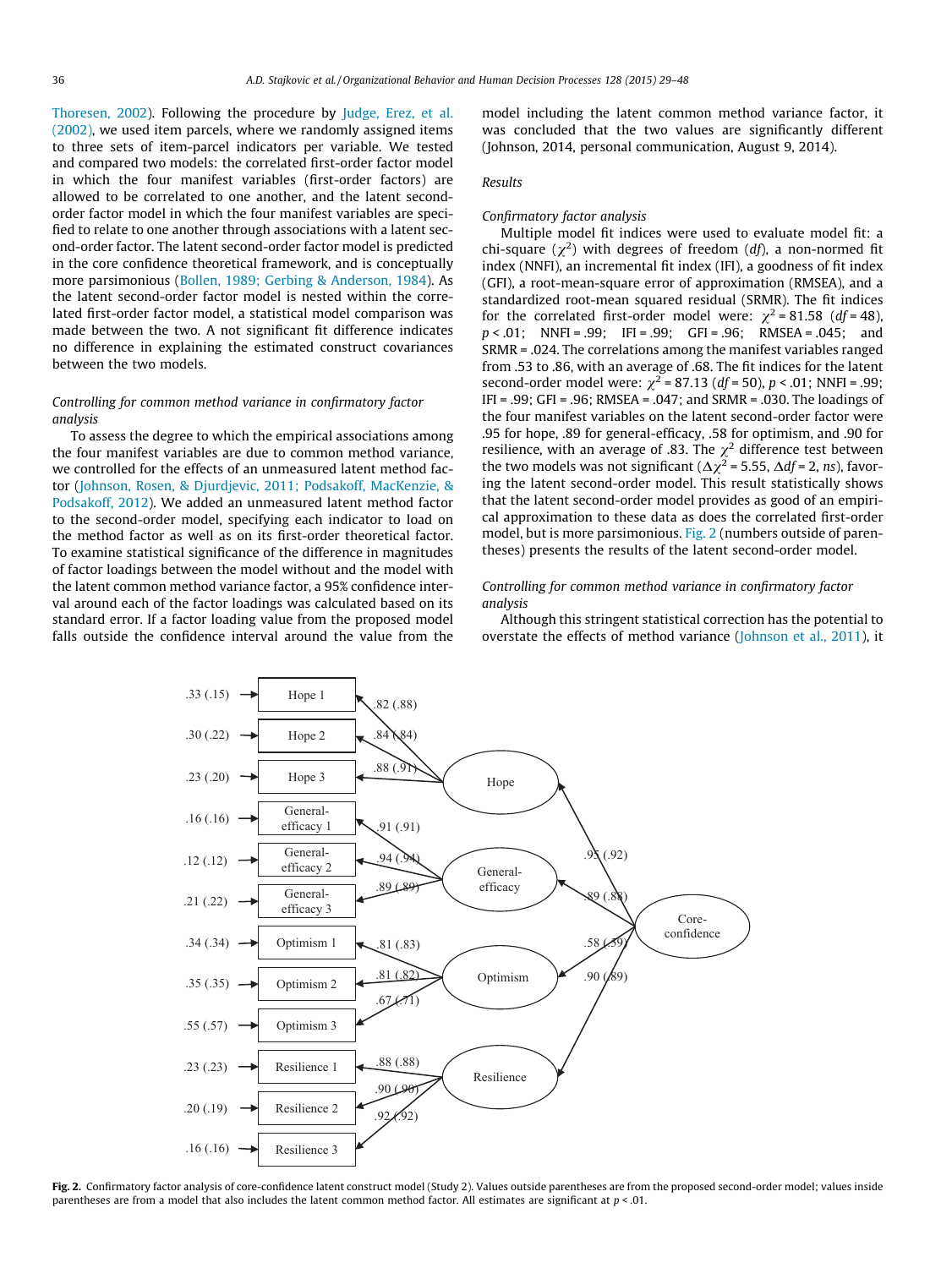## Table 3

|  |  | Descriptive statistics and bivariate correlations (Study 3). |  |  |
|--|--|--------------------------------------------------------------|--|--|
|  |  |                                                              |  |  |

| 9<br>10                             |
|-------------------------------------|
|                                     |
|                                     |
|                                     |
|                                     |
|                                     |
|                                     |
|                                     |
| (.91)                               |
| .21                                 |
| .55 <sup>°</sup><br>(.80)<br>$-.01$ |
|                                     |

Note.  $N = 181$ . Cronbach's alphas are shown on the diagonal for multiple-item measures.

<sup>a</sup> Performance scores were standardized within each of the three classes from which the data were obtained.

\*\*  $p < .01$ .

did not alter the results substantially. The inclusion of the method factor improved model fit ( $\Delta \chi^2$  = 36.02,  $\Delta df$  = 12, p < .01), but the four loadings of the manifest variables on the latent second-order factor as well as the twelve loadings on the first-order theoretical factors remained without statistically significant changes [\(Fig. 2,](#page-7-0) numbers in parentheses). These results suggest that common method variance is not a likely alternative explanation of the associations observed among the four manifest variables.

# Study 3: CFA and predictive validity of the second-order core confidence factor in a cross-cultural sample

We first substantiate the CFA convergent validity findings in a cross-cultural sample of college students in Republic of Korea. Second, we statistically control for common method variance, as described and performed in Study 2. Third, we examine the predictive validity of the second-order core confidence factor with regard to performance (H1) and satisfaction with life (H2).

#### Method

### Participants

The study participants were 181 undergraduate and graduate students taking Organizational Behavior classes at a private university in Republic of Korea. Their average age was 26.2 years (SD = 6.49), and 32% were female. Extra class credit was given for their participation.

### Measures of manifest variables and outcomes

We used the same measures of the four trait manifest variables as in Study 2. Cronbach's alphas in this study were:  $\alpha$  = .90 for hope,  $\alpha$  = .95 for general-efficacy,  $\alpha$  = .76 for optimism, and  $\alpha$  = .91 for resilience. Satisfaction with life was measured with [Diener's et al. \(1985\)](#page-17-0) 5-item scale ( $\alpha$  = .80). Performance in this study was that of students in class over a whole semester. It was the sum of scores, rather than categorical grades, each participant earned in four areas: mid-term exam (30%), final exam (30%), a team case analysis (30%), and class participation (10%). All evaluations were made by one professor for all participants. A threephased data collection unfolded: the four trait manifest variables were assessed in the fourth week of the 16-week semester, and satisfaction with life was measured in the 16th week. Class performance data were obtained when the semester ended and the professor completed the grading for the entire class.

On the basis of arguments we presented earlier with regard to matching the bandwidth of predictors and outcomes, trait measures match the generality of this academic performance over time and should be an effective predictor. Students spend time studying, consult with peers, attend classes and participate in classroom discussions, complete a variety of assignments, and perform on exams. Thus, consistent with prior studies that invoked similar bandwidth arguments (e.g., [Harrison, Newman, & Roth, 2006; Li,](#page-17-0) [Barrick, Zimmerman, & Chiaburu, 2014\)](#page-17-0), the final grade (measured as total scores) earned over the course of the semester is a broad criteria that encompasses multiple more specific outcomes (e.g., each exam grade) and should be significantly predicted by a broad predictor ([Judge & Kammeyer-Mueller, 2012](#page-18-0)).

### Analyses

We performed CFA as described in Study 2. To assess the degree to which the associations among the four manifest variables are due to common method variance, we again included in the CFA a latent common method variance factor. We then conducted a principal component analysis (PCA) to establish if the common factor emerges, and the hypotheses testing followed.

#### Results

Descriptive statistics and bivariate correlations of study variables are shown in Table 3.

# Confirmatory factor analysis

The fit indices for the correlated first-order model were:  $\chi^2$  = 74.57 (df = 48), p < .01; NNFI = .99; IFI = .99; GFI = .94; RMSEA = .056; and SRMR = .026. The correlations among the manifest variables ranged from .67 to .87, with an average of .78. The fit indices for the latent second-order model were:  $\chi^2$  = 78.29  $(df=50)$ ,  $p < .01$ ; NNFI = .99; IFI = .99; GFI = .93; RMSEA = .056; and SRMR = .030. The loadings of the four manifest variables on the latent second-order factor were .93 for hope, .94 for generalefficacy, .86 for optimism, and .82 for resilience, with an average of .89. The  $\chi^2$  difference test between the models was not statistically significant ( $\Delta \chi^2$  = 3.72,  $\Delta df$  = 2, ns). These fit index values and the  $\chi^2$  difference test replicated the results from Study 2 in a cross-cultural sample. The latent second-order model provided more parsimonious but equally good approximation to the data compared to the correlated first-order model. [Fig. 3](#page-9-0) (numbers outside of parentheses) shows the results of the second-order model.

# Controlling for common method variance in confirmatory factor analysis

The results of this analysis were consistent with those obtained in Study 2. When the latent method factor was included in the model, the overall model fit improved ( $\Delta \chi^2$  = 22.85,  $\Delta df$  = 12,  $p < .05$ ), but no changes in the magnitude of the first-order or second-order factor loadings were statistically significant ([Fig. 3,](#page-9-0) numbers in parentheses). Thus, the associations among the variables are unlikely due to method variance.

 $p < .05$ .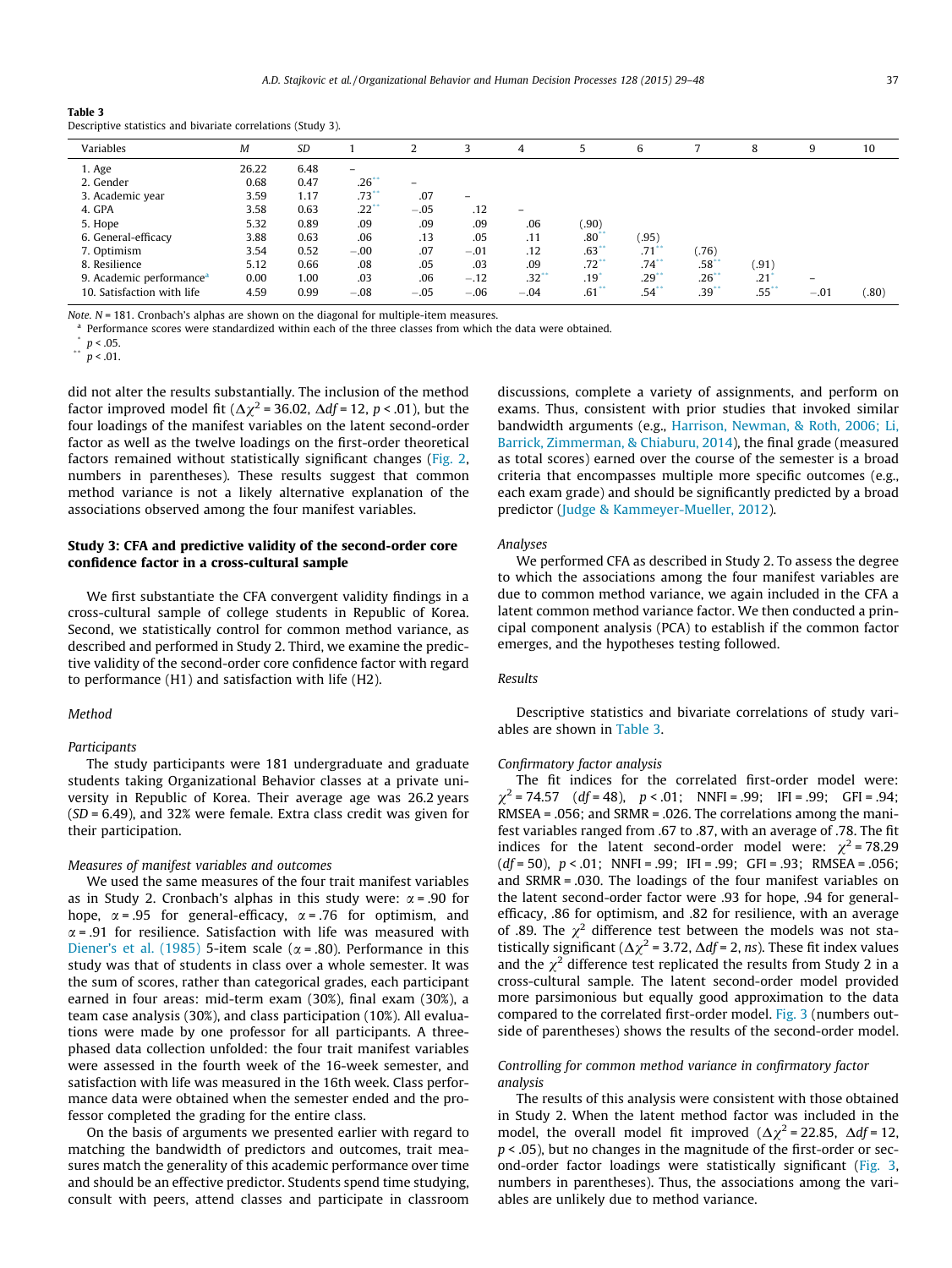<span id="page-9-0"></span>

Fig. 3. Confirmatory factor analysis of core-confidence latent construct model (Study 3). Values outside parentheses are from the proposed second-order model; values inside parentheses are from a model that also includes the latent common method factor. All estimates are significant at  $p < 01$ .

Regression results for predictive validity (Study 3).

| Variable      |                     | Academic performance |         | Satisfaction with life |                     | Midterm exam score | Final exam score |                  |
|---------------|---------------------|----------------------|---------|------------------------|---------------------|--------------------|------------------|------------------|
|               | Model 1             | Model 2              | Model 3 | Model 4                | Model 5             | Model 6            | Model 7          | Model 8          |
| Age           | .15                 | .14                  | $-.04$  | $-.05$                 | .17                 | .14                | .21              | .21              |
| Gender        | .04                 | .02                  | $-.04$  | $-.10$                 | .06                 | .02                | .09              | .08              |
| Academic year | $-.27$              | $-.28$               | $-.02$  | $-.03$                 | $-.29$              | $-.28$             | $-.31$           | $-.31$           |
| GPA           | .32                 | $.30^{\circ}$        | $-.03$  | $-.09$                 | $.26^{**}$          | .30 <sup>•</sup>   | .33"             | .32 <sup>2</sup> |
| Common factor |                     | .25                  |         | .63"                   |                     | .13                |                  | .11              |
| $R^2$         | $.14$ <sup>**</sup> | $.21$ <sup>**</sup>  | .01     | $.39$ <sup>**</sup>    | $.11$ <sup>**</sup> | $.13***$           | .17              | .18"             |
| $\Delta R^2$  |                     | $.06*$               |         | .38                    |                     | .02                |                  | .01              |

Note. N = 181. Standardized coefficients are reported.

\*\*  $p < .01$ .

#### Hypotheses testing

A PCA indicated the existence of one factor with an Eigenvalue greater than 1.0, and each manifest variable was weighted by its component loading to form a common core factor. The common factor accounted for 77.3% of the shared variance in the four manifest variables.

The core confidence factor predicted students' performance in class over one semester ( $\beta$  = .25,  $p$  < .01) and their satisfaction with life ( $\beta$  = .63,  $p < .01$ ). These results were obtained after controlling for Grade Point Average (GPA) as an indicator of past performance and several other control variables (see Table 4). GPA ( $\beta$  = .30,  $p < .01$ ) and academic year in college ( $\beta$  =  $-.28, p < .01$ ) were significant covariates of performance in class. These results provide support for H1 and H2. In addition, for comparison purposes with regard to the bandwidth of predictors and outcomes, we applied the same regression model for predicting more specific

performance measures than the semester-long, overall performance: midterm and final exam. $3$  As shown in Table 4, the common factor failed to predict students' midterm exam score ( $p > .05$ ) or the final exam score ( $p > .05$ ). These results corroborate our preceding discussion regarding the predictor-outcome bandwidth for the core confidence higher-order construct.

# Study 4: CFA and predictive validity of the second-order core confidence factor in an organizational setting

We strengthen the validity of inferences in the previous three studies by conducting a set of complementary analyses in a field setting. First, we conduct CFA and further substantiate results by

 $p < 0.05$ .

 $\frac{3}{3}$  We thank an anonymous reviewer for this suggestion to add tests of bandwidth– fidelity.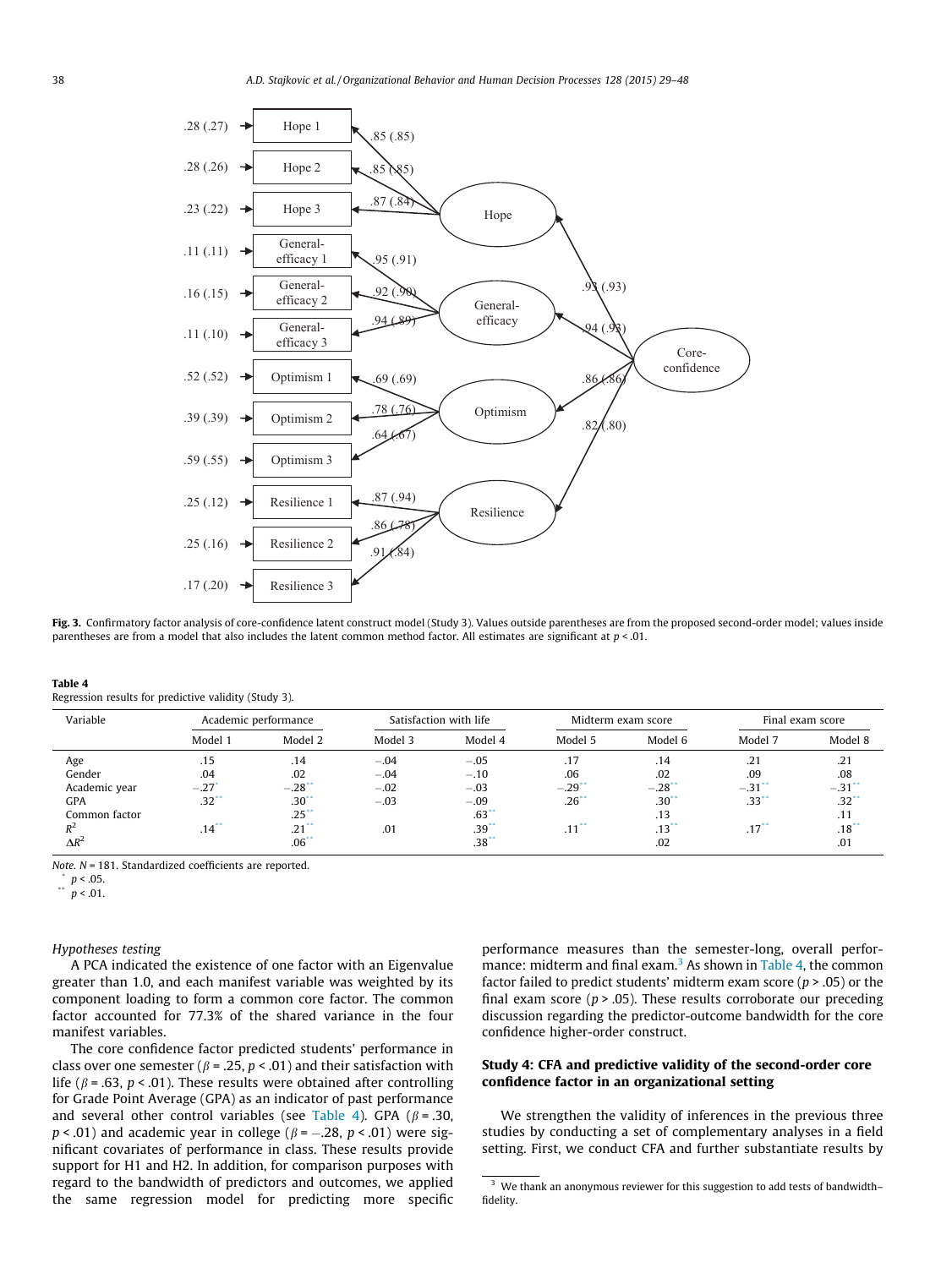statistically controlling for common method variance, both by using an unmeasured latent method factor as in Studies 2 and 3, and by including a theoretically unrelated construct in CFA. Second, we test hypotheses with regard to employee job performance assessed with two measures (H1), satisfaction with life (H2), and job satisfaction (H3) in an organizational setting.

### Method

# **Participants**

The participants were sales associates ( $n = 142$ ) employed by a retail auto group. The auto group owns and operates 20 car dealerships located in 16 cities in the Midwest and Eastern United States and one in Canada. The auto group is privately held, sells 17 makes of cars, and had annual revenues that exceeded \$500 million in 2012. We consulted with general managers of the dealerships and the corporate Human Resources (HR) department on multiple aspects of the data collection. One of the decisions of such conversations was to survey only sales associates because their job is similar across dealerships, and selling cars is the lifeblood of the organization.

Using company provided e-mail addresses, we distributed an electronic survey to all 189 sales associates employed by the organization. 142 of the 189 provided usable responses, representing a 75% response rate. Their average age was 44.2 years (SD = 12.49), their average tenure with the company was 4.16 years  $(SD = 4.72)$ , and 89% of the respondents were male.

# Measures of manifest variables, criteria, and task interdependence

The four manifest variables were assessed with the same scales as in Studies 2 and 3. Cronbach's alphas in this study were:  $\alpha$  = .79 for hope,  $\alpha$  = .92 for general-efficacy,  $\alpha$  = .81 for optimism, and  $\alpha$  = .90 for resilience. Satisfaction with life was measured with the same [Diener et al. \(1985\)](#page-17-0) scale ( $\alpha$  = .85) as in Study 3. Job satisfaction was measured with the [Hackman and Oldham's \(1980\)](#page-17-0) 3-item scale ( $\alpha$  = .84). Task interdependence was measured with the [Van](#page-19-0) [der Vegt, Emans, and Van de Vliert \(1998\)](#page-19-0) 4-item scale ( $\alpha$  = .91).

Our conversations with the corporate HR department and dealership general managers informed us that performance of sales associates is assessed via two metrics: number of cars sold (henceforth sales volume) and commission earned (sales commission). Sales volume reflects an associate's ability to close deals and sell cars. Sales commission reflects an ability to generate value for the dealership as it is directly tied to the amount of profit the sales associate creates. That is, not every car sold generates the same amount of profit for the organization, which is reflected in the sales commission. Given the importance of these metrics to this organization, we examined both performance measures. Objective data on sales volume and sales commission were collected for the month subsequent to the month our survey was distributed. These data were obtained directly from dealership general managers via the corporate HR department. As expected, these two job performance measures are significantly correlated ( $r = .66$ ,  $p < .01$ ).

As discussed earlier concerning the bandwidth match between predictors and criteria, broad core confidence trait matches the generality of these two job performance outcomes. Car dealerships are high volume, fast-paced work settings characterized by frequent ups and downs. Daily workflow is guided by dealership foot traffic and phone inquiries, much of which may be outside the control of the sales associates. For example, sales associates may be feeling down if dealership foot traffic is slow, they are unable to reach their pipeline deals via telephone, or if they had ''sure deals'' fall through due to the increasing propensity of customers to priceshop cars. On the other hand, an influx in walk-in foot traffic, phone inquiries, or ''gimmies'' – situations where a customer walks in and just buys a car with little to no salesmanship needed –can lead sales associates to feel excited and believe they can close many deals that month. These factors can influence ''here and now'' beliefs. Broad traits are less susceptible to such influences.

In addition, dealership general managers in our study were quick to note that performance metrics they rely on to assess employee performance such as sales volume and sales commission implicitly encompass and reflect a wide-range of skills and behavioral breadth. Associates who are successful at selling cars tend to be those who work long hours, study in advance (e.g., the current and future inventory levels, pricing, technical features of cars on the lot and competitor models), establish positive rapports with customers and maintain them by responding to customer service calls, and score well on informal metrics of customer evaluations.

### Analyses

We performed CFA as described in Studies 2 and 3. In addition, we assessed the degree to which common method variance is responsible for the relationships observed among the four manifest variables by: (a) controlling for the effects of a latent method factor, as in Studies 2 and 3, and (b) including in the CFA a theoretically unrelated variable (task interdependence). Then, after performing PCA, as described in Study 3, we conducted hypotheses testing in this work setting.

#### Results

Descriptive statistics and bivariate correlations of study variables are reported in [Table 5](#page-11-0).

#### Confirmatory factor analysis

The fit indices for the correlated first-order model were:  $\chi^2$  = 64.50 (df = 48), p < .01; NNFI = .99; IFI = .99; GFI = .93; RMSEA = .049; and SRMR = .031. The correlations among the manifest variables ranged from .55 to .82, with an average of .69. The fit indices for the latent second-order model were:  $\chi^2$  = 66.14  $(df = 50)$ ,  $p < .01$ ; NNFI = .99; IFI = .99; GFI = .93; RMSEA = .048; and SRMR = .032. The loadings of the four manifest variables on the latent second-order factor were .88 for hope, .92 for generalefficacy, .67 for optimism, and .87 for resilience, with an average of .84. The  $\chi^2$  difference between the two models was not significant ( $\Delta \chi^2$  = 1.64,  $\Delta df$  = 2, ns), favoring the latent second-order model due to its greater parsimony. [Fig. 4](#page-11-0) reports the results for the latent second-order model (numbers outside of parentheses).

# Controlling for common method variance in confirmatory factor analysis

Adding the latent factor to the model. When the latent method factor was added to the second-order model, it improved the overall model fit ( $\Delta \chi^2$  = 36.63,  $\Delta df$  = 12, p < .01). However, the four second-order factor loadings and the twelve first-order factor loadings did not drop or change significantly [\(Fig. 4,](#page-11-0) numbers in parentheses). Despite the relatively small sample size in the field Study 4, these results appear to be consistent with those observed in Studies 2 and 3.

Adding the unrelated factor to the model. An inclusion of task interdependence, a perceived property of a task that is theoretically unrelated to the four manifest variables, did not alter the results considerably either. CFA of the five variables (four manifest and task interdependence) showed that the four correlations between the four manifest variables and task interdependence ranged from -.19 to -.14, three of which were not statistically significant. Removal of all four correlations with task interdependence did not statistically worsen the model fit ( $\Delta \chi^2$  = 4.81,  $\Delta df$  = 4, ns). The correlations between the four manifest variables and task interdependence did not contribute to explaining these data,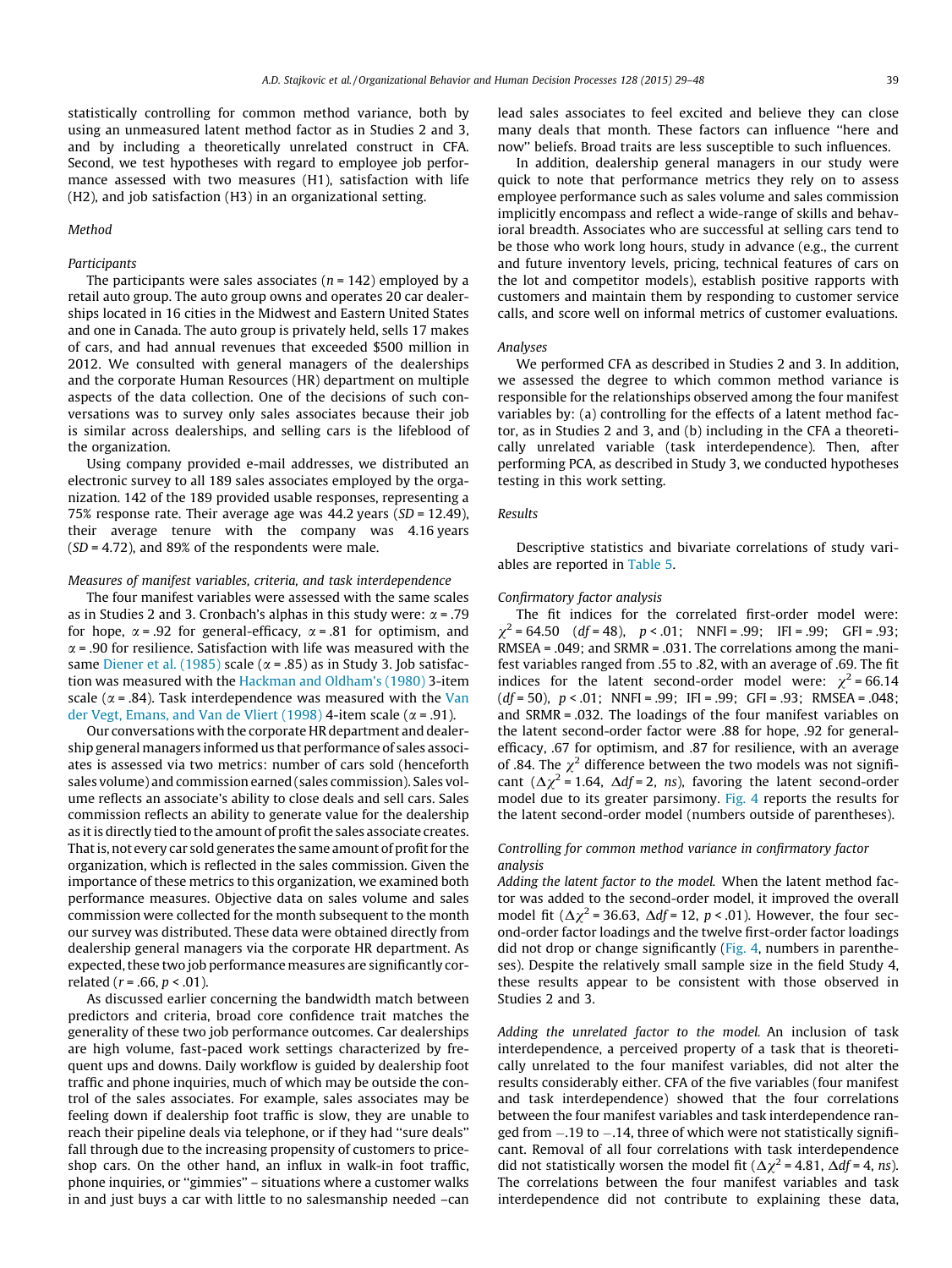#### <span id="page-11-0"></span>Table 5

Descriptive statistics and bivariate correlations (Study 4).

| Variables                         | М     | SD    |                          |        | κ       | 4      | 5                          | 6                   |                     | 8                   | 9                   | 10     | 11  | 12            | 13               | 14    |
|-----------------------------------|-------|-------|--------------------------|--------|---------|--------|----------------------------|---------------------|---------------------|---------------------|---------------------|--------|-----|---------------|------------------|-------|
| 1. Age                            | 44.20 | 12.49 | $\overline{\phantom{0}}$ |        |         |        |                            |                     |                     |                     |                     |        |     |               |                  |       |
| 2. Gender                         | 0.89  | 0.31  | .18                      | -      |         |        |                            |                     |                     |                     |                     |        |     |               |                  |       |
| 3. Tenure                         | 4.16  | 4.72  | $.26***$                 | .08    |         |        |                            |                     |                     |                     |                     |        |     |               |                  |       |
| 4. Years in industry              | 12.40 | 10.47 | $.60**$                  | .14    | .40     |        |                            |                     |                     |                     |                     |        |     |               |                  |       |
| 5. Sales in 2012                  | 9.15  | 3.58  | $-.20$                   | .16    | .25     | .01    | $\overline{\phantom{m}}$   |                     |                     |                     |                     |        |     |               |                  |       |
| 6. Hope                           | 7.04  | 0.74  | $-.09$                   | $-.07$ | $-.26"$ | $-.10$ | $-.07$                     | (.79)               |                     |                     |                     |        |     |               |                  |       |
| 7. General-efficacy               | 4.46  | 0.48  | $-.16$                   | $-.13$ | $-.16$  | $-.12$ | $-.03$                     | $.72$ $*$           | (.92)               |                     |                     |        |     |               |                  |       |
| 8. Optimism                       | 3.15  | 0.61  | $-.02$                   | $-.08$ | $-.16$  | .04    | $-.13$                     | $.47**$             | .50 <sup>°</sup>    | (.81)               |                     |        |     |               |                  |       |
| 9. Resilience                     | 6.12  | 0.56  | .01                      | $-.03$ | $-.08$  | $-.02$ | $-.03$                     | $.66***$            | $.71$ **            | $.52$ <sup>**</sup> | (.90)               |        |     |               |                  |       |
| 10. Task interdependence          | 2.25  | 0.91  | $-.14$                   | $-.01$ | $-.16$  | $-.15$ | $-.02$                     | $-.11$              | $-.19"$             | $-.12$              | $-.15$              | (.91)  |     |               |                  |       |
| 11. Sales volume                  | 10.09 | 4.05  | $-.30'$                  | .07    | .15     | $-.02$ | $.63$ $\ddot{\phantom{1}}$ | .16                 | .14                 | $-.01$              | .10                 | .06    |     |               |                  |       |
| 12. Sales commission <sup>a</sup> | 3.61  | 0.34  | $-.11$                   | .03    | $.31**$ | .09    | $.44$ <sup>**</sup>        | .17                 | .16                 | .00                 | .11                 | $-.01$ | .66 | $\equiv$      |                  |       |
| 13. Job satisfaction              | 6.02  | 1.03  | $-.03$                   | $-.11$ | $-.13$  | $-.02$ | $-.04$                     | $.44$ <sup>**</sup> | $.34$ <sup>**</sup> | $.41$ <sup>**</sup> | $.42$ <sup>**</sup> | $-.01$ | .05 | .08           | (.84)            |       |
| 14. Satisfaction with life        | 5.44  | 1.10  | $-.10$                   | $-.20$ | $-.03$  | $-.02$ | .11                        | .38                 | .44                 | $.40$ <sup>**</sup> | .44                 | $-.18$ | .17 | $.22^{\circ}$ | .55 <sup>7</sup> | (.85) |

Note. N = 120-142 for the correlations. Cronbach's alphas are shown on the diagonal for multiple-item measures.

<sup>a</sup> Scores for sales commission were log-transformed.

 $p < .05$ .

\*\*  $p^P$  < .01.



Fig. 4. Confirmatory factor analysis of core-confidence latent construct model (Study 4). Values outside parentheses are from the proposed second-order model; values inside parentheses are from a model that also includes the latent common method factor. All estimates are significant at  $p < 01$  except for the error variance of the indicator, optimism 1 ( $p > .05$ , denoted by a dagger).

suggesting that empirical associations among the manifest variables were due to their conceptual convergences not method variance ([Johnson et al., 2011; Podsakoff et al., 2012\)](#page-17-0).

# Hypotheses testing

In the PCA, only one factor emerged with an Eigenvalue greater than 1.0, and it accounted for 69.9% of the shared variance in the four manifest variables. The results of the predictive validity analysis are reported in [Table 6](#page-12-0). Performance measures were not available for 15 of 142 sales associates because they quit (voluntarily or involuntarily), or were on leave in the month in which measures were collected. No statistically significant difference was found between the 15 participants without and the 127 with performance data in terms of age, gender, organizational and industry tenure, and average sales in the previous year of 2012.

The core confidence factor significantly predicted sales volume ( $\beta$  = .15,  $p$  < .05) and sales commission ( $\beta$  = .20,  $p$  < .05). These results were obtained after controlling for past performance (average monthly car sales in the previous year of 2012) and demographic variables, providing support for H1 in a field sample.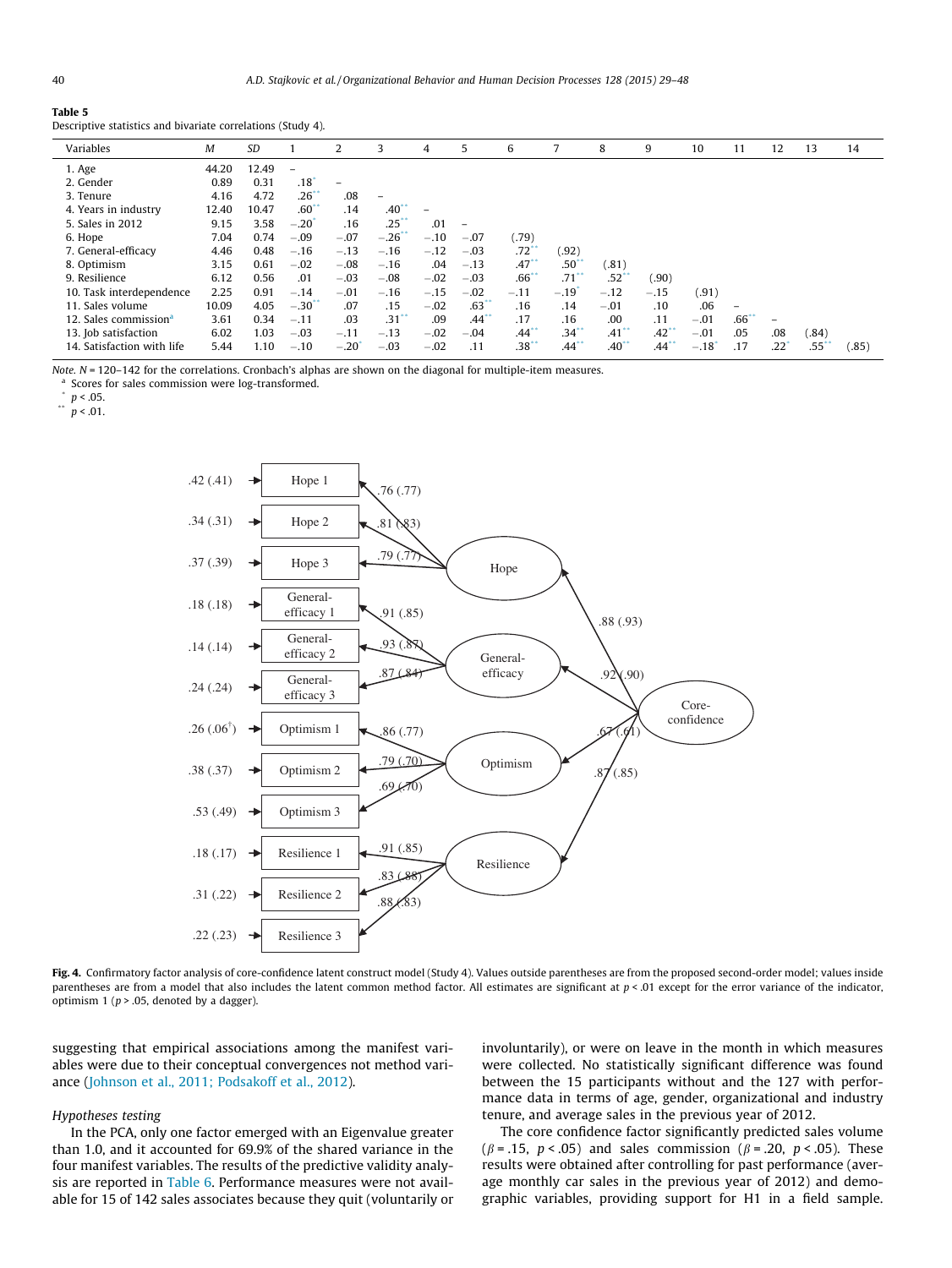<span id="page-12-0"></span>

|--|

|  | Regression results for predictive validity (Study 4). |  |
|--|-------------------------------------------------------|--|
|  |                                                       |  |

| Variable          | Sales volume |                     | Sales commission    |                     |         | Job satisfaction | Satisfaction with life |          |
|-------------------|--------------|---------------------|---------------------|---------------------|---------|------------------|------------------------|----------|
|                   | Model 1      | Model 2             | Model 3             | Model 4             | Model 5 | Model 6          | Model 7                | Model 8  |
| Age               | $-.27$ **    | $-.27$              | $-.16$              | $-.16$              | .01     | .00              | $-.09$                 | $-.10$   |
| Gender            | .01          | .03                 | $-.02$              | $-.01$              | $-.11$  | $-.06$           | $-.21$                 | $-.16"$  |
| Tenure            | .05          | .08                 | $.23$ **            | .28                 | $-.15$  | $-.05$           | $-.08$                 | .03      |
| Years in industry | .11          | .11                 | .09                 | .08                 | .05     | .04              | .13                    | .13      |
| Sales in 2012     | $.53$ **     | $.52$ <sup>**</sup> | $.32$ <sup>**</sup> | $.31$ <sup>**</sup> | .02     | $-.02$           | .13                    | .10      |
| Common factor     |              | .15                 |                     | .20                 |         | .46              |                        | .47      |
| $R^2$             | $.40**$      | .42                 | $.22$ **            | $.26$ $*$           | .03     | $.23***$         | .07                    | .28"     |
| $\Delta R^2$      |              | .02                 |                     | .04                 |         | .20              |                        | $.21$ ** |

Note.  $N = 127$  for sales volume and sales commission;  $N = 142$  for job satisfaction and life satisfaction. Standardized coefficients are reported.

 $p < .05$ .

\*\*  $p < .01$ .

Among control variables, past performance ( $\beta$  = .52, p < .01) and age ( $\beta$  = –.27,  $p$  < .01) were significant covariates of sales volume, and past performance ( $\beta$  = .31,  $p$  < .01) and tenure ( $\beta$  = .28,  $p < .01$ ) were significant covariates of sales commission. The core confidence factor also predicted employee satisfaction with life ( $\beta$  = .47,  $p$  < .01) and their job satisfaction ( $\beta$  = .46,  $p$  < .01), providing support for H2 and H3 in an organizational sample.

# Supplemental comparative analyses using data across the four studies reported

These supplemental analyses report results that were obtained on the basis of using and comparing data from the four studies to strengthen the overall conclusions of this research.

# Parallel second-order test of meta-analytic data

A second-order test could be conducted on meta-analytic data from Study 1 and compared to CFA results from Studies 2–4 that used primary data collected for the purposes of this research.

One way to conduct CFA with meta-analytic data is by using a simplified measurement model in which each construct has only one indicator (e.g., [Stajkovic et al., 2009\)](#page-18-0). For such model, the factor loading of an indicator on its respective construct is fixed to the values of the square root of the sample-size weighted mean relia-bility estimates from the meta-analytic data [\(Hunter & Schmidt,](#page-17-0) [2004](#page-17-0)). Although such a model (either first-order or second-order) based on the meta-analytic correlation matrix can be evaluated on its own, it is not possible to statistically compare the first-order model and the second-order model the same exact way as in Studies 2–4 because the second-order model had fewer degrees of freedom  $(df = 2)$  than the first-order model  $(df = 4)$ . That is because for the second-order model with one second-order factor and four first-order factors to be nested within the correlated first-order model (so that a direct statistical test of fit difference can be made), it is necessary that each of the four first-order factors have multiple indicators, which is not practically plausible with our meta-analytic data. Thus, we conducted CFA for the two models focusing on comparing the path or correlation coefficients instead of examining the  $\chi^2$  difference between the models.

The six factor correlation estimates among the four first-order variables in the first-order model ranged from .78 to .96 with an average of .86. Also, the four loadings of the first-order variables on the second-order construct in the second-order model were .93, .87, .92, and .99 with an average of .93. These correlation coefficient estimates and factor loading estimates from meta-analytic data are substantially greater than those from Studies 2–4. These results imply that when meta-analysis and CFA are combined, more reliable and stronger true relationships among the four variables reveal themselves, as some of the statistical and measurement artifacts (e.g., sampling and measurement errors) and the interconnectedness among the four variables are simultaneously accounted for.

# Measurement equivalence test across cultures

Although the primary purpose of this research was not to compare core confidence means across cultures, if the higher-order factor loadings differ across cultures, then that has implications for how interchangeable the first-order constructs are cross-culturally. Given that the sample of Study 2 comprising of college students in the United States can be conceived as a cross-cultural counterpart of that of Study 3 comprising of college students in Republic of Korea, we compared our second-order model across the two samples. We conducted test of measurement equivalence following [Cheung's \(2008\)](#page-17-0) procedure. The focus of this test was on the strength of the relationship between the first-order constructs and their underlying second-order construct rather than on the other parts of the latter's measurement model such as means or intercepts.

In comparing a second-order construct across groups, it is necessary to first demonstrate at least partial metric equivalence (i.e. equivalent loadings of observed items on their respective constructs) and scalar equivalence (i.e., equivalent item intercepts) of the first-order constructs across comparison groups [\(Cheung,](#page-17-0) [2008](#page-17-0)). Our data supported a partial metric equivalence (with nonequivalent loadings for one item parcel of hope and two item parcels of general-efficacy) and a scalar equivalence of the firstorder factor models across the two samples.

We proceeded with the measurement equivalence tests for the second-order model [\(Table 7\)](#page-13-0). The relatively good fit indices for Model 1 supported a configural equivalence of the second-order model, implying that the number of first- and second-order construct(s) and the form of their relationships are the same across the two samples. We tested metric equivalence for the secondorder model by constraining the magnitudes of factor loadings of the first-order factors on the second-order construct to be equivalent across the two samples. Metric equivalence was not supported  $(\Delta \chi^2 = 10.06, \Delta df = 4, p < .05)$ . Optimism showed nonequivalent loading on the second-order factor with a smaller magnitude in the U.S. sample. Accordingly, a partial metric equivalence model was constructed by constraining the second-order factor loadings to be equivalent for hope, general-efficacy, and resilience, but not for optimism. Partial metric equivalence was supported  $(\Delta \chi^2$  = 7.75,  $\Delta df$  = 3, p > .05), indicating that the strength of the relationships between three first-order variables and the core confidence latent factor were not significantly different across the two samples. Thus, the four variables manifest core confidence with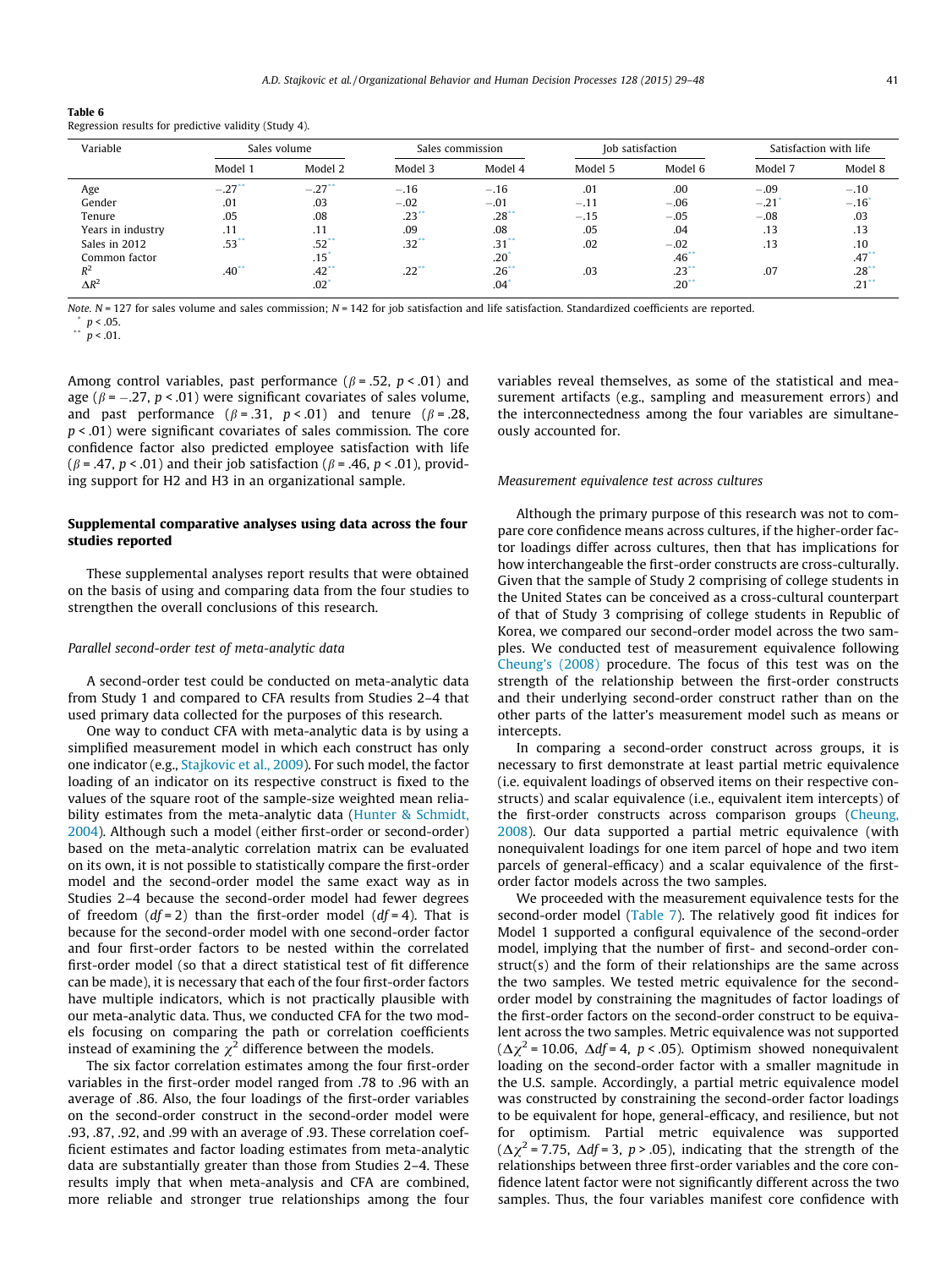#### <span id="page-13-0"></span>Table 7

Measurement equivalence tests for second-order construct across samples in Studies 2 and 3.

| Model                                                                                        |                           |                   | Δγ             | $\Delta df$ | <b>RMSEA</b>         | NNFI              | CFI               | GFI (Study1, Study 2)            | SRMR (Study 1, Study 2)                |
|----------------------------------------------------------------------------------------------|---------------------------|-------------------|----------------|-------------|----------------------|-------------------|-------------------|----------------------------------|----------------------------------------|
| Configural equivalence model<br>Metric equivalence model<br>Partial metric equivalence model | 167.50<br>77.56<br>175.25 | 114<br>118<br>117 | 10.06*<br>7.75 |             | .043<br>.044<br>.044 | .99<br>.99<br>.99 | .99<br>.99<br>.99 | .96. .93<br>.96. .93<br>.96. .93 | .030, .031<br>.049. .074<br>.040, .064 |

#### Table 8

Commonality analysis for Study 3.

| Variance component |             | Academic performance $(R^2 = .10)$ |              |                | Satisfaction with life $(R^2 = .42)$ |                      |              |                |
|--------------------|-------------|------------------------------------|--------------|----------------|--------------------------------------|----------------------|--------------|----------------|
|                    | Hope $(\%)$ | General-efficacy (%)               | Optimism (%) | Resilience (%) | Hope (%)                             | General-efficacy (%) | Optimism (%) | Resilience (%) |
| $U_1$              | 0.70        |                                    |              |                | 6.83                                 |                      |              |                |
| $U_2$              |             | 2.59                               |              |                |                                      | 0.07                 |              |                |
| $U_3$              |             |                                    | 0.60         |                |                                      |                      | 0.16         |                |
| $U_4$              |             |                                    |              | 0.01           |                                      |                      |              | 1.99           |
| $C_{12}$           | $-0.69$     | $-0.69$                            |              |                | 2.82                                 | 2.82                 |              |                |
| $C_{13}$           | $-0.14$     |                                    | $-0.14$      |                | $-0.15$                              |                      | $-0.15$      |                |
| $C_{14}$           | 0.01        |                                    |              | 0.01           | 3.22                                 |                      |              | 3.22           |
| $C_{23}$           |             | 1.79                               | 1.79         |                |                                      | $-0.06$              | $-0.06$      |                |
| $C_{24}$           |             | 0.50                               |              | 0.50           |                                      | 0.29                 |              | 0.59           |
| $C_{34}$           |             |                                    | 0.01         | 0.01           |                                      |                      | $-0.06$      | $-0.06$        |
| $C_{123}$          | 0.42        | 0.42                               | 0.42         |                | 0.90                                 | 0.90                 | 0.90         |                |
| $C_{124}$          | 0.12        | 0.12                               |              | 0.12           | 10.34                                | 10.34                |              | 10.34          |
| $C_{134}$          | $-0.03$     |                                    | $-0.03$      | $-0.03$        | 0.07                                 |                      | 0.07         | 0.07           |
| C <sub>234</sub>   |             | 0.68                               | 0.68         | 0.68           |                                      | $-0.05$              | $-0.05$      | $-0.05$        |
| $C_{1234}$         | 3.22        | 3.22                               | 3.22         | 3.22           | 14.83                                | 14.83                | 14.83        | 14.83          |
| Unique             | 0.70        | 2.59                               | 0.60         | 0.01           | 6.83                                 | 0.07                 | 0.16         | 1.99           |
| Common             | 2.92        | 6.04                               | 5.97         | 4.52           | 32.04                                | 29.38                | 15.49        | 28.95          |
| Total              | 3.62        | 8.64                               | 6.57         | 4.53           | 38.86                                | 29.45                | 15.65        | 30.94          |
| Unique % of $R^2$  | 7.13        | 26.43                              | 6.11         | 0.11           | 16.44                                | 0.17                 | 0.39         | 4.80           |
| Common % of $R^2$  | 29.79       | 61.65                              | 60.85        | 46.09          | 77.18                                | 70.78                | 37.30        | 69.73          |

Note. unique = unique effect, common = common effect, total = total variance explained, unique % of  $R^2$  = amount of unique variance in total variance explained, common % of  $R^2$  = amount of joint variance in total variance explained.

relatively equal weights among Korean participants, and optimism reflects core confidence to a lesser degree compared to the other three variables among U.S. participants.

#### Regression commonality analysis

To complement regression analyses in Studies 3–4, we conducted regression commonality analysis to estimate the extent to which the common effects among the four first-order constructs versus the unique effects of each construct explain the outcomes ([Nimon, Henson, & Gates, 2010; Schoen, DeSimone, & James,](#page-18-0) [2011\)](#page-18-0). Regression analyses with all combinations of the four predictors were conducted, and the unique and common components of explained variance were calculated based on  $R^2$  values from the regression analyses. Unique effects identify the amount of variance unique to each of the four manifest variables, and common effects, decomposed into all possible combinations, pertain to variance explained jointly with other predictors.

Results of the commonality analyses for Study 3 are reported in Table 8. A consistent result across the four manifest variables and two outcomes was that joint variances are much greater than unique variance, which occurred even when variables accounted for a moderate amount of unique variance. For example, hope explained only 0.7% of the variance in academic performance uniquely and 2.92% jointly with the three other variables, corresponding to 7.13% of unique and 29.79% of joint contribution to explained variance. Hope explained satisfaction with life uniquely by 6.38% and by 32.04% jointly, corresponding to 16.44% of unique and 77.18% of joint contribution to the explained variance. For both academic performance and satisfaction with life, the largest amount of explained variance was common to all four variables together (3.22% and 14.83%). Commonality analyses for Study 4 are reported in [Table 9.](#page-14-0) A notable result was that optimism had a negative joint contribution to sales commission  $(-0.90\%)$ implying a suppression effect [\(Nimon et al., 2010](#page-18-0)). Further look at all components of joint variance with and without optimism revealed that optimism indeed suppressed variance in each of the other three variables. Satisfaction with life was mainly explained by variance common to all four variables together (8.31% corresponding to 31.96% of total explained variance).

#### Latent or aggregate second-order construct

A second-order construct can be construed as latent or aggregate ([Law et al., 1998\)](#page-18-0). We conceptualized latent factor, but empirically both could be tested. By such test, we can explore how four variables relate to the core confidence second order construct in predicting criteria. Given their field nature, we examined two criteria from Study 4 in this analysis, one performance (sales commission) and one attitudinal (job satisfaction). Following past research ([Edwards, 2001; Law & Wong, 1999](#page-17-0)), a single indicator measurement model was tested by using an average of all the items assessing each of the four predictors and two outcomes.We set the factor loadings of the single indicators to the square root of reliability estimates (alphas) multiplied by the standard deviations of the indicators. Error variances of the single indicators were set to one minus their alphas multiplied by their variances. Unweighted least squares method was the estimation method to avoid inadmissible solutions for the aggregate model. Thus, it is no longer meaningful to compare the fit indices between the two models [\(Bollen, 1989\)](#page-17-0), and the focus of this comparison is on the examination of factor loadings or path coefficients across the models.

The results of the latent model show that the four variables reliably reflect the core confidence second order construct. Their factor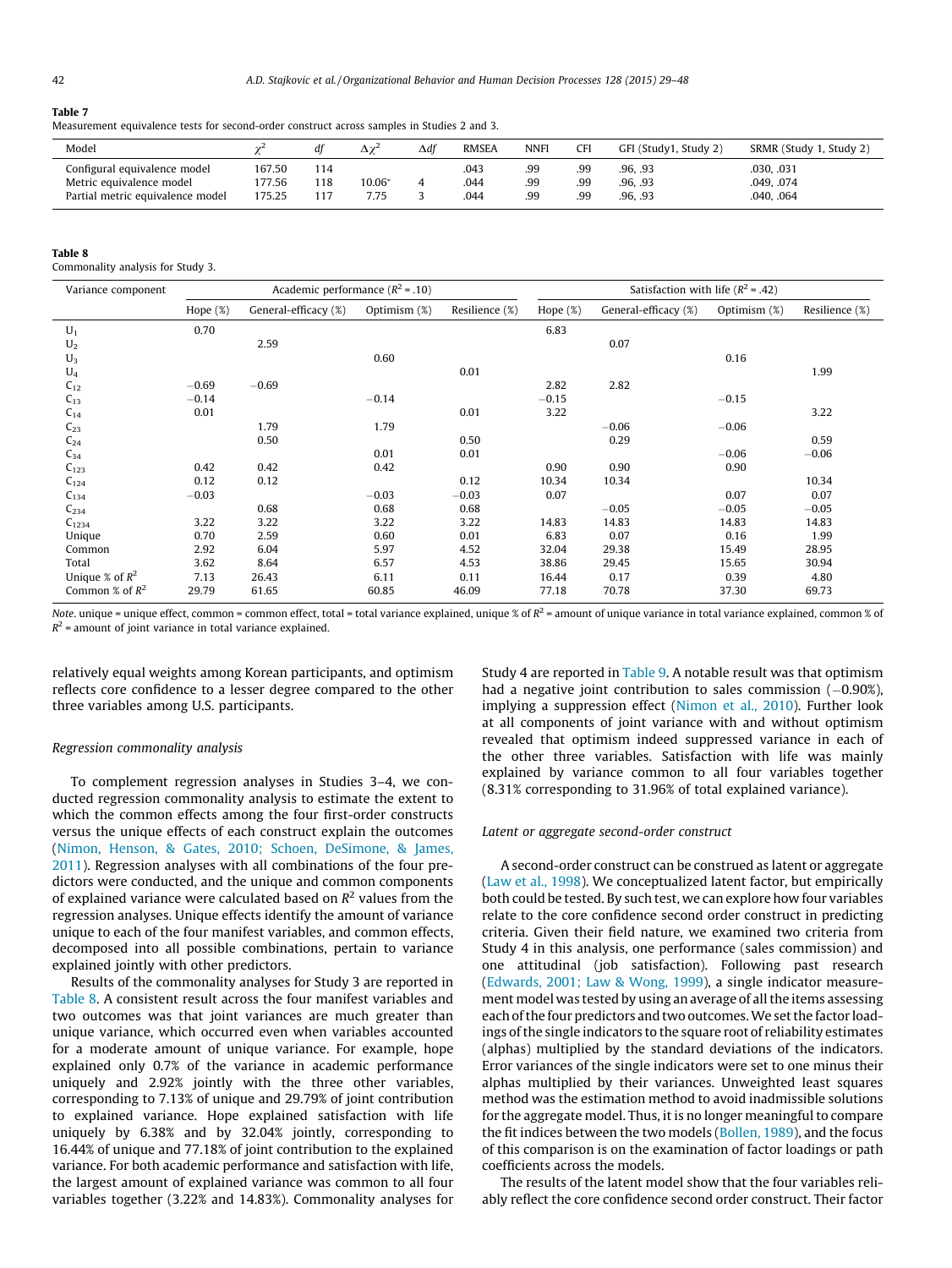<span id="page-14-0"></span>Table 9 Commonality analysis for Study 4.

| Variance component | Sales commission ( $R^2$ = .04) |                      |              |                |             | Satisfaction with life ( $R^2$ = .26) |              |                |  |
|--------------------|---------------------------------|----------------------|--------------|----------------|-------------|---------------------------------------|--------------|----------------|--|
|                    | Hope $(\%)$                     | General-efficacy (%) | Optimism (%) | Resilience (%) | Hope $(\%)$ | General-efficacy (%)                  | Optimism (%) | Resilience (%) |  |
| $U_1$              | 0.91                            |                      |              |                | 0.07        |                                       |              |                |  |
| $U_2$              |                                 | 0.46                 |              |                |             | 1.59                                  |              |                |  |
| $U_3$              |                                 |                      | 0.91         |                |             |                                       | 2.77         |                |  |
| $U_4$              |                                 |                      |              | 0.00           |             |                                       |              | 1.23           |  |
| $C_{12}$           | 1.11                            | 1.11                 |              |                | 0.67        | 0.67                                  |              |                |  |
| $C_{13}$           | $-0.16$                         |                      | $-0.16$      |                | 0.13        |                                       | 0.13         |                |  |
| $C_{14}$           | 0.08                            |                      |              | 0.08           | 0.31        |                                       |              | 0.31           |  |
| $C_{23}$           |                                 | $-0.11$              | $-0.11$      |                |             | 0.72                                  | 0.72         |                |  |
| $C_{24}$           |                                 | 0.05                 |              | 0.05           |             | 1.92                                  |              | 1.92           |  |
| $C_{34}$           |                                 |                      | 0.08         | 0.08           |             |                                       | 1.11         | 1.11           |  |
| $C_{123}$          | $-0.17$                         | $-0.17$              | $-0.17$      |                | 0.64        | 0.64                                  | 0.64         |                |  |
| $C_{124}$          | 1.49                            | 1.49                 |              | 1.49           | 3.84        | 3.84                                  |              | 3.84           |  |
| $C_{134}$          | $-0.16$                         |                      | $-0.16$      | $-0.16$        | 0.49        |                                       | 0.49         | 0.49           |  |
| $C_{234}$          |                                 | $-0.12$              | $-0.12$      | $-0.12$        |             | 1.97                                  | 1.97         | 1.97           |  |
| $C_{1234}$         | $-0.25$                         | $-0.25$              | $-0.25$      | $-0.25$        | 8.31        | 8.31                                  | 8.31         | 8.31           |  |
| Unique             | 0.91                            | 0.46                 | 0.91         | 0.00           | 0.07        | 1.59                                  | 2.77         | 1.23           |  |
| Common             | 1.94                            | 1.99                 | $-0.90$      | 1.17           | 14.39       | 18.06                                 | 13.36        | 17.94          |  |
| Total              | 2.85                            | 2.45                 | 0.01         | 1.17           | 14.46       | 19.65                                 | 16.13        | 19.17          |  |
| Unique % of $R^2$  | 22.20                           | 11.18                | 22.03        | 0.00           | 0.26        | 6.16                                  | 10.75        | 4.78           |  |
| Common % of $R^2$  | 47.12                           | 48.47                | $-21.86$     | 28.47          | 55.86       | 70.11                                 | 51.88        | 69.66          |  |

Note. unique = unique effect, common = common effect, total = total variance explained, unique % of  $R^2$  = amount of unique variance in total variance explained, common % of  $R^2$  = amount of joint variance in total variance explained.

loadings were all significant (.96 for hope, .91 for general-efficacy, .53 for optimism, and .82 for resilience) with an average of .81. Core confidence in turn predicts sales commission ( $\beta$  = .14,  $p < .01$ ) and job satisfaction ( $\beta = .53$ ,  $p < .01$ ). The aggregate model showed different results. Although interrelations among the four variables were high and significant, ranging from .53 to .88 with an average of .69, none of their path coefficients to core confidence was significant. The path coefficients from core confidence to the two outcomes were the same as in the latent model. These exploratory results appear to suggest that the latent model explains the relationships between core confidence second-order construct and its dimensional first-order constructs better than the aggregate model does.

### Discussion

This research contributes to growing literature on self-regulation in organizations ([Bell & Kozlowski, 2002; Bolino et al.,](#page-17-0) [2012; DeShon et al., 2004; Lord et al., 2010\)](#page-17-0). Building upon the mainly separate confidence and self-regulation literatures, we proposed that the core confidence higher-order construct plays an important role in facilitating adaptive human self-regulation. We hypothesized and tested the predictive role of core confidence with regard to academic and job performance, satisfaction with life of students and employees, and employees' job satisfaction.

In doing so, we propose a model in which regulatory processes are not automatic, and have specified the mechanisms which drive such adjustments (or lack thereof). In particular, we argue that human self-regulation goes awry in the traditional control theory model [\(Powers, 1973\)](#page-18-0), because of the insisted upon automaticity of the input and output functions in that model (first part of [Fig. 1](#page-3-0)). We contend and illustrate that many types of reference points exist, that human reactions to them are not uniform but vary, and that such reactions can indeed be volitional.

The model of self-regulation we specified further postulates that although a reference point and a comparison to it may guide behavior, confidence determines it (second part of [Fig. 1\)](#page-3-0). Challenges evaluated through the lens of doubt will likely be perceived as insurmountable and those aided by confidence will likely result in more adaptive subsequent self-regulation. In this sense, unlike automaticity in control theory, in the model of selfregulation we propose, confidence plays an important role in determining whether behavioral adjustments to feedback loops will be made. On the basis of these conceptual foundations, we developed three hypotheses.

Prior to testing these hypotheses, we conducted several sets of analyses to empirically establish the existence of the core confidence higher-order construct, including multiple meta-analyses and CFA. These results, in general (and we discuss more specific confines in the limitations section), suggest sufficient similarity between the four first-order constructs, and make a contribution by highlighting the potential integration of heretofore-separate research streams. Results also point to the existence of a jangle fallacy: ''the use of two separate words or expressions covering in fact the same basic situation, but sounding different, as though they were in truth different'' ([Kelley, 1927, p. 64](#page-18-0)). We found the average correlation among the four trait manifest variables to be .69, which, as [Judge and Kammeyer-Mueller \(2012\)](#page-18-0) note, is as high as the correlations between alternate measures of the Big Five traits. We are, however, cautious not to overstate these findings. It could be that hope, efficacy, optimism, and resilience are different specific traits, but that the literature was not clear in developing their definitions and measures. Thus, the field may be in need of better definitions and measures, not of integration, although the measures used in this study have been validated in previous research. Ultimately, though, we believe that ''scientific understanding is advanced through consideration of these issues even if the ultimate answers rest in the eye of the beholder'' [\(Judge &](#page-18-0) [Kammeyer-Mueller, 2012, p. 163\)](#page-18-0).

Tests of hypotheses revealed that core confidence significantly predicted academic and sales performance, satisfaction with life, and job satisfaction. These new findings indicate that the core confidence higher-order construct can make a meaningful prediction of important criteria in the lives of students and employees.

In particular, a variety of activities are undertaken by college students over the course of the semester that influence their academic performance, and core confidence was predictive of it in a sample of students in Republic of Korea. Understanding the predictors of satisfaction with life of college students is not trivial given the rising rates of dissatisfaction with life, depression, and anxiety among them [\(Diener, 2000; Dyrbye, Thomas, & Shanafelt, 2006;](#page-17-0) [Eisenberg, Gollust, Golberstein, & Hefner, 2007](#page-17-0); Myers, 2000;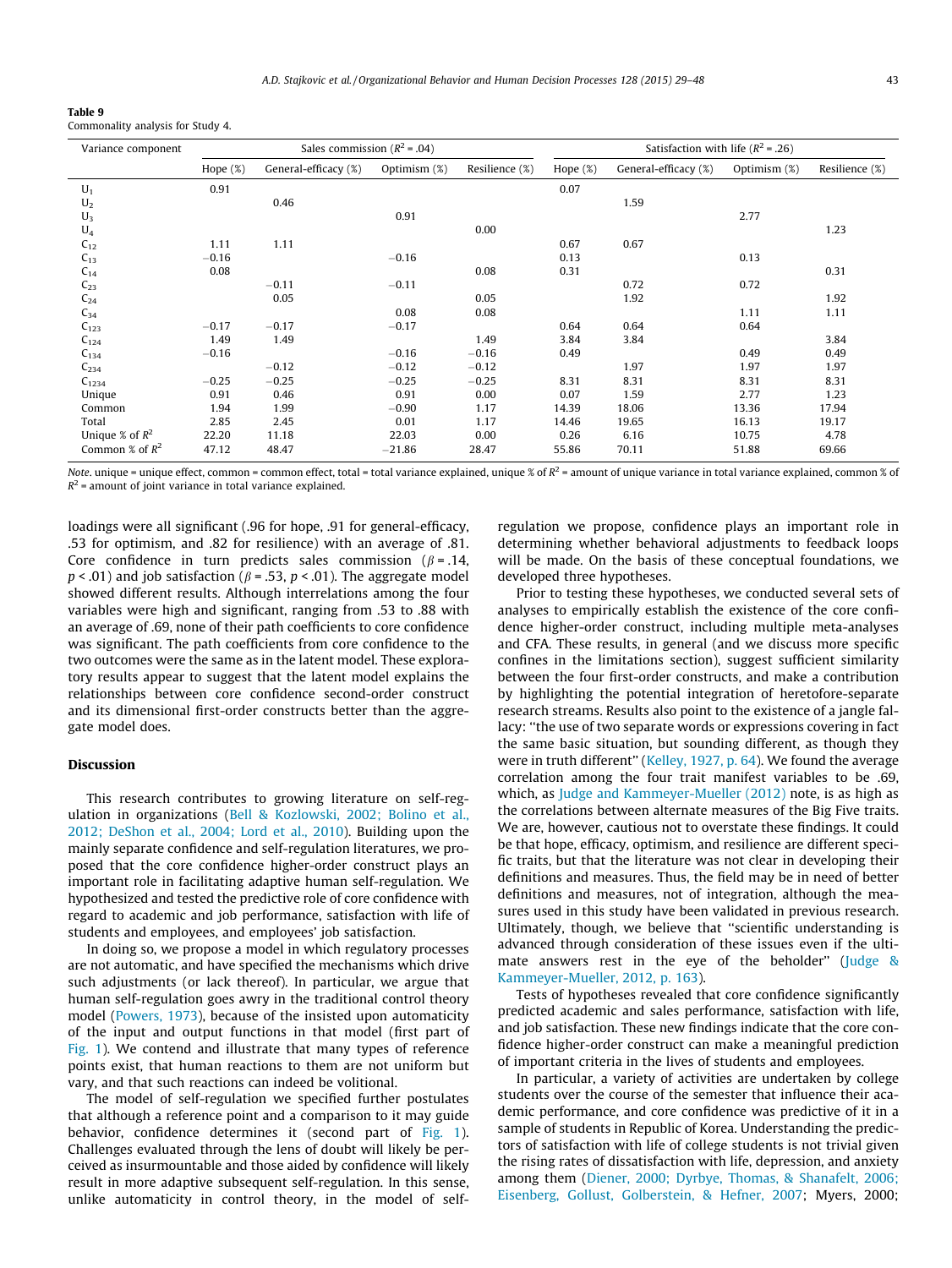[Myers & Diener, 1996](#page-18-0)). The need to address antecedents of satisfaction with life among adults is accentuated in light of the literature in social psychology and the health field that polemically considers adult life as easily frothed by dissatisfaction, and the need to recognize and address it [\(Baumeister, Bratslavsky,](#page-17-0) [Finkenauer, & Vohs, 2001;](#page-17-0) Myers, 2000). For example, [Baumeister](#page-17-0) [et al. \(2001\)](#page-17-0) titled their article: ''Bad is stronger than good'' and provide a review of this research in social psychology, and Myers (2000) offers a similar review and discussion focused on health outcomes. As this literature points out, many aspects of one's functioning may be hampered if an individual is dissatisfied with life. We provide evidence that confidence can predict satisfaction with life of employed adults in a business organization.

Our findings that core confidence significantly predicted objective performance criteria in an organizational setting have important implications. As we discussed, employees will encounter difficulties, adversities, and probabilistic undertakings at work (e.g., [Osman, 2010\)](#page-18-0) which require self-regulation towards continued and successful performance. Skill and motivation may not be sufficient if confidence keeps employees from initiating and sustaining action. We found that sales associates with higher trait core confidence sold more cars, earned higher commissions, and were generally more satisfied. Understanding ways in which such behaviors and attitudes can be predicted is useful for organizations. Firms with more confident employees may reap the rewards. As our analysis showed, more confident employees created more value for their organization.

# Limitations

First, an important theory aspect worth reiterating here is that the four variables of hope, efficacy, optimism, and resilience are not necessarily ''the'' four manifest variables. They are four variables that were theoretically proposed as manifestations of core confidence, and future theory and research may identify additional or superfluous manifest variables indicating this construct.

Second, although the results from the convergent validity analyses appear to attest to the strong associations among the four manifest variables, evidence pertaining to the existence of the higher-order construct was less consistent. For example, optimism represented core confidence to a lesser degree among US participants, which may indicate more complex interrelationships between the first-order constructs, especially cross-culturally, than suggested by the latent construct. Results from two supplemental analyses offer further details. In the measurement equivalence test across cultures, optimism manifested core confidence to a lesser degree among U.S. participants than among those in Republic of Korea, suggesting that manifest variables may be more interchangeable within some cultures than others. Similarly, in the regression commonality analysis, optimism had a suppressor effect on the relationships of hope, efficacy, and resilience with sales (i.e., when optimism is not in the equation, these three variables are less related to performance and when optimism is in the equation, they are more related to performance), suggesting that manifest variables may have differential impacts on certain types of criteria.

Third, in addition, the present research does not provide a specific answer as to whether manifest variables are essentially interchangeable in terms of measurement. One way to address this limitation is to ask if the facets are interchangeable for every case of prediction, or if certain patterns of the four manifest variables are more appropriate for different outcomes ([Youssef & Luthans,](#page-19-0) [2007\)](#page-19-0). Another way to address this question in the context of limitations of this research is to explore if the predictive power of the core confidence second-order construct would be different when some of the four manifest variables are not present in the equation.

Likewise, different arguments could be made if parts of the higher-order construct are taken separately. This limitation, and the question inherent in it, is at the center of the study of this and other multidimensional constructs. Accordingly, there may be pros and cons of using the core confidence second-order construct versus individual first-order constructs. For example, one might find it more efficient to study the relationship between hope and an aspect of performance without including efficacy, optimism, and resilience rather than including all four variables in that one would not have to control for the method variance effects regarding interrelationships among them. Also, one may be skeptical about the benefits of including efficacy, optimism, and resilience if hope demonstrates both unique variance and joint variance while the others offer little unique variance, as was the case with predicting satisfaction with life in Study 3 ([Table 8\)](#page-13-0).

Finally, construct contamination may be an unwanted source of commonality. For instance, the item ''I am friends with myself'' in the resilience scale may contaminate resilience with some nuisance variable. If the latter is related to the measures of the other manifest variables, construct contamination might become a part of the shared variance among the manifest variables. Replicating findings with different scales or multiple scales per each construct is recommended.

## Future research

These questions also inform the larger one, which is how future research should capture the core confidence belief. Because core confidence is a higher-order multidimensional construct, the growing consensus in the literature is that it should be modeled as such. [Johnson et al. \(2011, p. 758\)](#page-17-0) write that "... higher order multidimensional constructs ought to be modeled as latent factors ...'' We agree. In addition to theoretical reasons, modeling multidimensional constructs as latent factors allows for control of the effects of method variance regarding the interrelationships among manifest variables and with the criteria ([Johnson et al.,](#page-17-0) [2011\)](#page-17-0). However, doing so requires measurement of manifest variables separately, which can be challenging or even not feasible in some situations (e.g., research in organizations where the number of items that can be included on a survey is limited). In this sense, the development of a new core confidence scale could be beneficial as it would facilitate the research process. However, such a scale would need to go through a validation process which would include, as a necessary step, examining the degree of overlap between the new scale and core confidence when modeled as a latent factor. That said, although we recognize the practical advantages of using one scale, especially in the workplace, we still recommend that core confidence be modeled as a latent factor if and when possible.

Research should also examine if having more core confidence is always better. Adaptive self-regulation requires a balance between doubt and excessive confidence. Doubt makes life unfulfilling, over-confidence may encourage taking imprudent risks resulting in unproductive outcomes, and excessive confidence spilling into arrogance can result in negative consequences. Research points to important differences between confidence and arrogance. Confidence belief is about something that is reality driven, and its effectiveness comes down to how much it represents the reality. Arrogance is defined as ''... engaging in behaviors intended to exaggerate a person's sense of superiority by disparaging others'' ([Silverman, Johnson, McConnell, & Carr, 2012, p. 22\)](#page-18-0). Arrogance is self-aggrandizing that is meant to put others down and make them feel inferior ([Johnson et al., 2010\)](#page-17-0). Thus, confidence reflects a reality-based intrapersonal belief and arrogance is interpersonal – used to belittle others as a protective screen against personal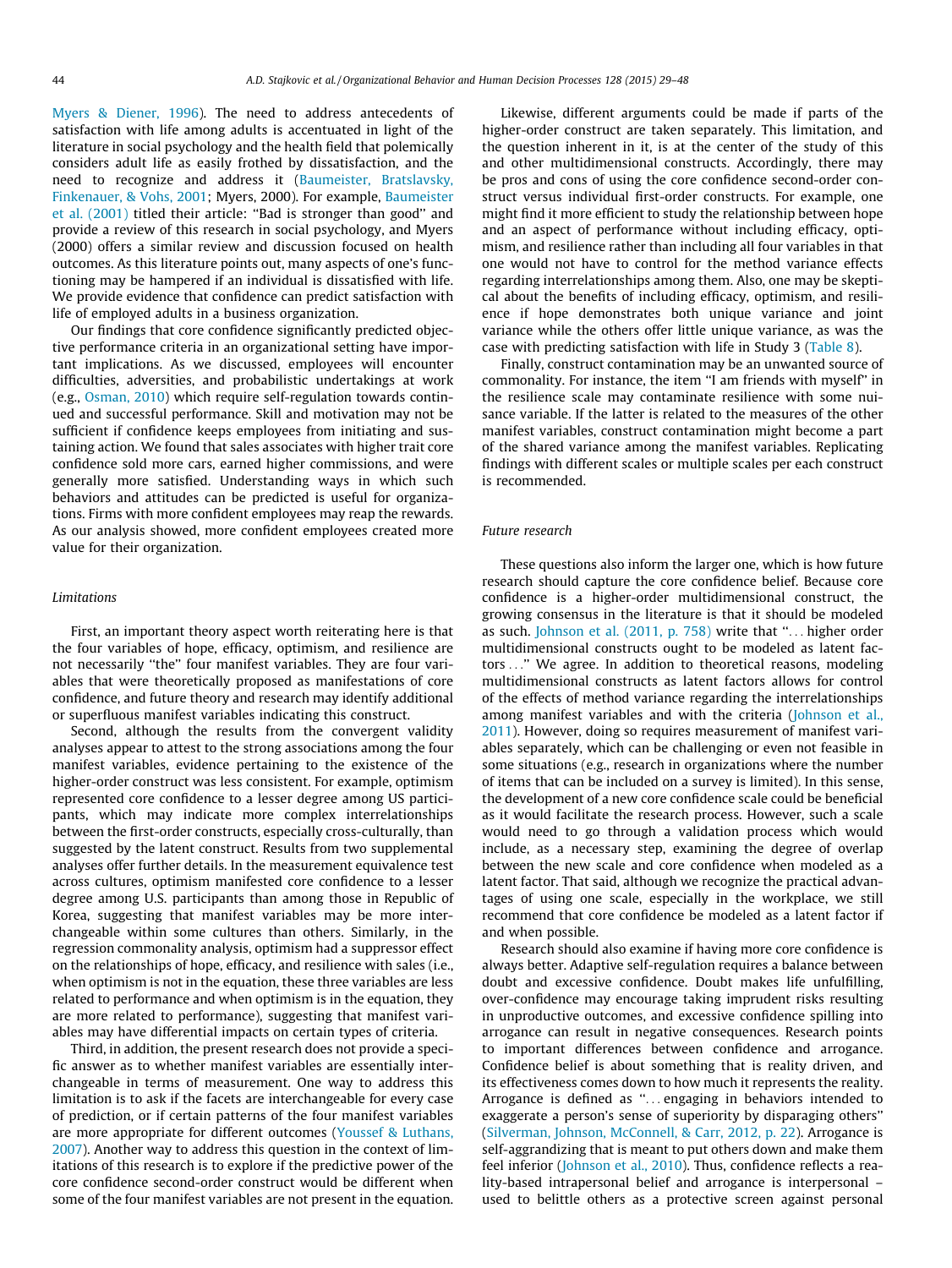insecurities and incompetence [\(Bauer, Cho, & Johnson, 2008;](#page-17-0) [Silverman et al., 2012](#page-17-0)).

# Future research could also examine the degree to which core confidence is distinct from core self-evaluations. Both represent multidimensional higher-order constructs, but differ in several important ways: (a) with regard to their theoretical conceptualizations (i.e., confidence versus feeling of self-worth), (b) core confidence and core self-evaluations are manifested by different indicators (i.e., hope, optimism, resiliency versus self-esteem, emotional stability, and locus of control, and general-efficacy is common to both), and (c) core confidence and core self-evaluations play different roles in human functioning (see [Stajkovic, 2006](#page-18-0), for details). Briefly, the two constructs could be orthogonal at their conceptual boundaries: one can have high core confidence and low core self-evaluations and vice versa. Thus, it appears that ''... core self-evaluations and core confidence are different higher-order constructs and are both important in their own right'' ([Stajkovic, 2006, p. 1218\)](#page-18-0), and future research on these constructs in tandem may be valuable.

Another avenue for future research would be to examine differences between core confidence and psychological capital. [Stajkovic](#page-18-0) [\(2003\)](#page-18-0) introduced the core confidence construct, and [Stajkovic](#page-18-0) [\(2006\)](#page-18-0) further developed it. An assimilated construct at the state level only, psychological capital, emerged shortly thereafter. With its roots in the positive organizational behavior movement ([Luthans & Youssef, 2007\)](#page-18-0), psychological capital has been conceptualized as an ''individual's positive psychological state of development'' ([Luthans, Youssef, & Avolio, 2007, p. 3\)](#page-18-0), and ''one's positive appraisal of circumstances and probability of success based on motivational effort and perseverance'' ([Luthans, Avolio, Avey, & Norman,](#page-18-0) [2007, p. 550](#page-18-0)). The appeal of the ''capital'' part of this construct is that it can represent a variety of state variables amenable to development. As such, psychological capital is explicitly defined as ''being state-like (as opposed to trait-like) and thus open to development'' ([Luthans & Avolio, 2014, p. 125](#page-18-0)).

In contrast, trait core confidence is defined as a more stable individual characteristic. That is, some people, more than others, have a relatively consistent tendency to believe that they can handle multiple aspects of their lives (see [Kay & Shipman, 2014,](#page-18-0) for examples across professions). They are confident that they can handle what the future holds, and such repeated experiences solidify in memory over time. People rely on these memories to appraise if they can handle the multitude of responsibilities in front of them. Future research should examine the pros and cons of a malleable state psychological capital versus less malleable personality trait of core confidence. In addition, future research should also examine if trait core confidence sets the broader parameters within which state psychological capital varies.

Relatedly, unlike core confidence trait conceptualized as a latent second-order construct, psychological capital has often been described to be made up of its components and empirically dealt with as a composite model (e.g., [Avey, Luthans, & Youssef, 2010;](#page-17-0) [Luthans, Avolio, Avey, & Norman, 2007; Luthans, Youssef, &](#page-17-0) [Avolio, 2007](#page-17-0)), implying an aggregate factor structure ([Law et al.,](#page-18-0) [1998\)](#page-18-0). It can be said that an aggregate second-order model posits looser assumptions regarding the relationships between the firstorder constructs than the second-order construct in that the first-order constructs are only aggregately related to the secondorder construct in such a model. In a latent second-order factor model, all the first-order constructs are considered to be reflective indicators of the second-order construct. Core confidence was supported as a latent second-order construct in this research, and our supplemental analyses provided exploratory evidence favoring the latent second-order model over the aggregate second-order model. Future research should conduct these tests with psychological capital and compare the results with those obtained here.

#### Practical implications

We argued that employees exercise volition with regard to perceiving and accepting the input function and responding to the negative feedback loop. They recognize the need for accurate processing of the information and adaptive responses. However, we do not suggest that successful practice of it comes ''over night.'' One way organizations can facilitate adaptive self-regulation for employees may be to assist them with three components of it: increasing situational awareness, clarifying perceptual disparities, and incremental behavioral adaptation.

To better cope with changing input function, employees can be assisted with situational awareness. This should increase employees' functional consciousness of the type of incoming information that is probable. In particular, the (perceived) possibility of negative information and events will have greater attention-pull on employees than the positive information [\(Baumeister et al., 2001](#page-17-0)). Negative events can have dire implications, and when things are not as they should be at work, or elsewhere, more urgent action is invoked to remedy them ([Forgas, 2013](#page-17-0)). Conversely, when positive information is anticipated, less action is elicited for such information does not bring with it the same level of urgency [\(Carver & Scheier, 1998\)](#page-17-0). As we discussed, a premise of control theory that the input function is automatic [\(Powers, 1973](#page-18-0)) is questionably helpful to managers. Psychology research demonstrates that people tend to act in intentional (and often calculated), rather than automatic, ways to elicit the information they need [\(Swann, 1990\)](#page-18-0).

When employees' awareness of the incoming information is increased in this way, they will become more functionally conscious about it. However, this is not to say that a comparator will produce a negative feedback loop that all agree on. There could be discrepancy between how managers, referent others such as coworkers, and employees themselves perceive the negative feedback loop. This is partly because people tend to generate less than accurate assessment of themselves, their situation, and the self-other agreement about it [\(Dunning, Heath, & Suls, 2005; Williams, 2005](#page-17-0)). Helping employees clarify potential perceptual disparities with regard to the characteristics of the negative feedback loop may subsequently foster cognitive discrepancy reduction. The applied implication is greater clarity of the output function.

The third part would be about the output function, focusing on incremental behavioral adaptation. Employees would be advised about potential perils of automatic responses to the negative feedback loop. By the same token, managers would ensure that employees do not become overwhelmed by the necessary changes in their responses to the negative feedback loop. Instead, managers could help employees develop gradual accumulation of more adaptive responses to the negative feedback loop. This process should benefit from core confidence as described in this research, and thus minimize doubt that may result from the realization that automatic response are not necessarily effective. Consequently, employees would learn that automatic responses to the negative feedback loop are limited in effectiveness and would start developing volitional responses more helpful to them in terms of incrementally correct behavioral responses, and ultimately adaptive self-regulation.

In conclusion, we recommend that future research on core con-fidence be "dual," as recently dubbed and discussed by [Mohrman](#page-18-0) [and Lawler \(2011\).](#page-18-0) They call for findings with research rigor that appeal to both theory and practice, and we hope to have provided such elements in this work.

# Appendix A and B. Supplementary material

Supplementary data associated with this article can be found, in the online version, at [http://dx.doi.org/10.1016/j.obhdp.2015.02.](http://dx.doi.org/10.1016/j.obhdp.2015.02.001) [001.](http://dx.doi.org/10.1016/j.obhdp.2015.02.001)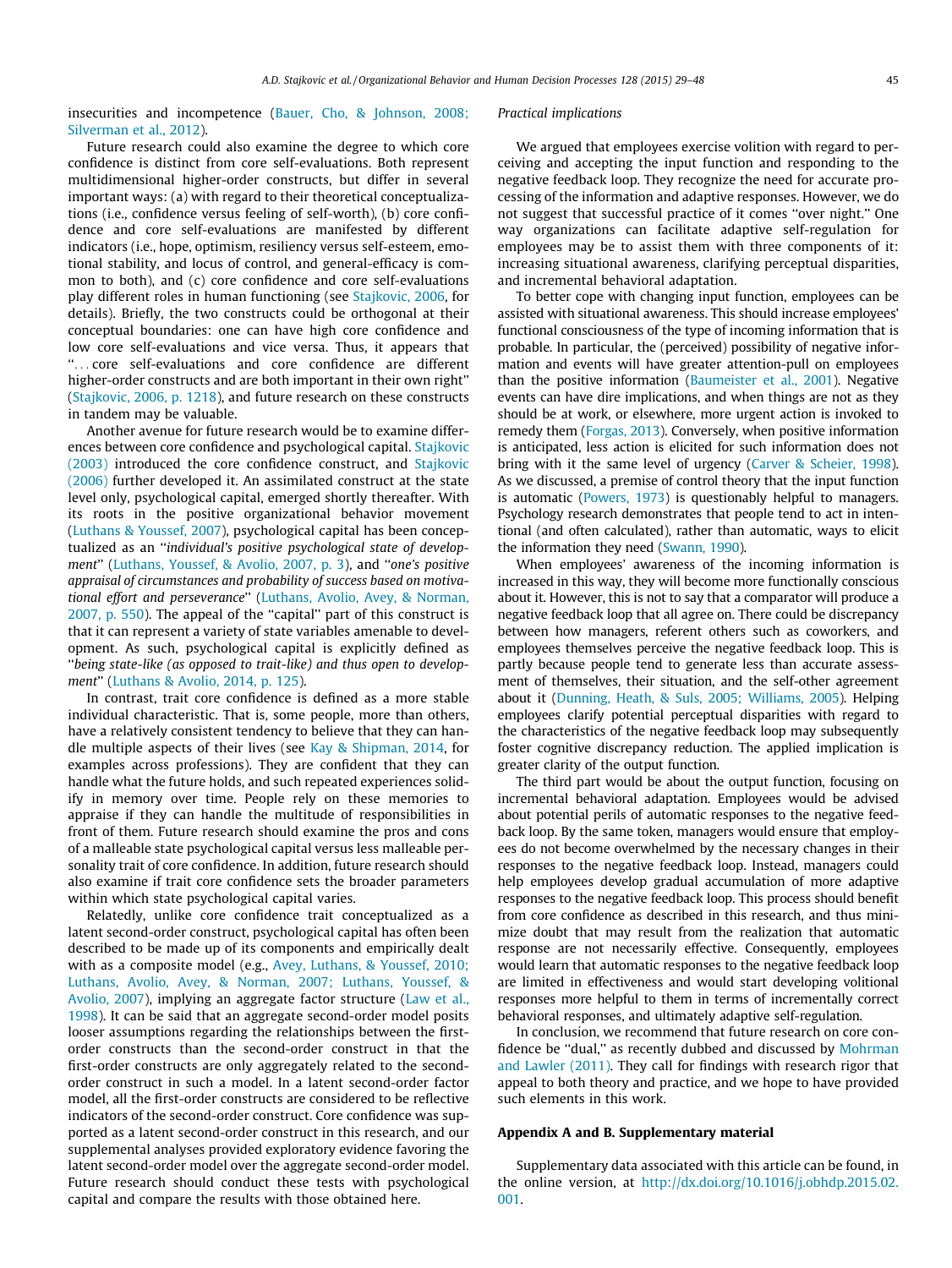# <span id="page-17-0"></span>References

- [Aarts, H., Gollwitzer, P. M., & Hassin, R. R. \(2004\). Goal contagion: Perceiving is for](http://refhub.elsevier.com/S0749-5978(15)00006-0/h0005) pursuing. [Journal of Personality and Social Psychology, 87](http://refhub.elsevier.com/S0749-5978(15)00006-0/h0005), 23–37.
- Ajzen, I. (2005). [Attitudes, personality, and behavior](http://refhub.elsevier.com/S0749-5978(15)00006-0/h0010). New York: Open University [Press](http://refhub.elsevier.com/S0749-5978(15)00006-0/h0010).
- Ang, S., & Van Dyne, L. (2008). [Handbook of cultural intelligence: Theory measurement](http://refhub.elsevier.com/S0749-5978(15)00006-0/h0015) and application[. Armonk, NY: M.E. Sharpe Inc.](http://refhub.elsevier.com/S0749-5978(15)00006-0/h0015).
- [Ang, S., Van Dyne, L., & Koh, C. K. S. \(2006\). Personality correlates of the four factor](http://refhub.elsevier.com/S0749-5978(15)00006-0/h0020) model of cultural intelligence. [Group and Organization Management, 31](http://refhub.elsevier.com/S0749-5978(15)00006-0/h0020), [100–123](http://refhub.elsevier.com/S0749-5978(15)00006-0/h0020).
- [Armor, D. A., & Taylor, S. E. \(1998\). Situated optimism: Specific outcome](http://refhub.elsevier.com/S0749-5978(15)00006-0/h0025) expectancies and self-regulation. [Advances in Experimental Social Psychology,](http://refhub.elsevier.com/S0749-5978(15)00006-0/h0025) 30[, 309–378](http://refhub.elsevier.com/S0749-5978(15)00006-0/h0025).
- [Austin, J. T., & Vancouver, J. B. \(1996\). Goal constructs in psychology: Structure,](http://refhub.elsevier.com/S0749-5978(15)00006-0/h0030) process, and content. [Psychological Bulletin, 120](http://refhub.elsevier.com/S0749-5978(15)00006-0/h0030), 338–375.
- [Avey, J. B., Luthans, F., & Youssef, C. M. \(2010\). The additive value of positive](http://refhub.elsevier.com/S0749-5978(15)00006-0/h0035) [psychological capital in predicting work attitudes and behaviors.](http://refhub.elsevier.com/S0749-5978(15)00006-0/h0035) Journal of
- [Management, 36](http://refhub.elsevier.com/S0749-5978(15)00006-0/h0035), 430–452. Axline, V. M. (1981). Play therapy[. New York, NY: Ballantine Books.](http://refhub.elsevier.com/S0749-5978(15)00006-0/h0040)
- Bandura, A. (1997). [Self-efficacy: The exercise of control](http://refhub.elsevier.com/S0749-5978(15)00006-0/h0045). New York, NY: Freeman.
- [Bandura, A., & Jourden, F. J. \(1991\). Self-regulatory mechanisms governing the](http://refhub.elsevier.com/S0749-5978(15)00006-0/h0050) [impact of social comparison on complex decision making.](http://refhub.elsevier.com/S0749-5978(15)00006-0/h0050) Journal of Personality [and Social Psychology, 60](http://refhub.elsevier.com/S0749-5978(15)00006-0/h0050), 941–951.
- [Barrick, M. R., & Mount, M. K. \(1991\). The Big Five personality dimensions and job](http://refhub.elsevier.com/S0749-5978(15)00006-0/h0055) [performance: A meta-analysis.](http://refhub.elsevier.com/S0749-5978(15)00006-0/h0055) *Personnel Psychology*, 44, 1–26.
- [Barrick, M. R., & Mount, M. K. \(2005\). Yes, personality matters: Moving on to more](http://refhub.elsevier.com/S0749-5978(15)00006-0/h0060) important matters. [Human Performance, 18](http://refhub.elsevier.com/S0749-5978(15)00006-0/h0060), 359–372.
- [Bauer, J., Cho, E., & Johnson, R. E. \(2008\). Workplace arrogance: Correlates and](http://refhub.elsevier.com/S0749-5978(15)00006-0/h0065) consequences. [The Industrial and Organizational Psychologist](http://refhub.elsevier.com/S0749-5978(15)00006-0/h0065). September 2008.
- [Baumeister, R. F., Bratslavsky, E., Finkenauer, C., & Vohs, K. D. \(2001\). Bad is stronger](http://refhub.elsevier.com/S0749-5978(15)00006-0/h0070) than good. [Review of General Psychology, 5](http://refhub.elsevier.com/S0749-5978(15)00006-0/h0070), 323–370.
- [Baumeister, R. F., & Heatherton, T. F. \(1996\). Self-regulation failure: An overview.](http://refhub.elsevier.com/S0749-5978(15)00006-0/h0075) [Psychological Inquiry, 7](http://refhub.elsevier.com/S0749-5978(15)00006-0/h0075), 1–15.
- [Baumeister, R. F., Heatherton, T. F., & Tice, D. M. \(1994\).](http://refhub.elsevier.com/S0749-5978(15)00006-0/h0080) Losing control: How and why people fail at self-regulation[. San Diego, CA: Academic Press.](http://refhub.elsevier.com/S0749-5978(15)00006-0/h0080)
- [Baumeister, R. F., & Vohs, K. D. \(2012\). Self-regulation and the executive function of](http://refhub.elsevier.com/S0749-5978(15)00006-0/h0085) [the self. In M. R. Leary & J. Tangney \(Eds.\),](http://refhub.elsevier.com/S0749-5978(15)00006-0/h0085) Handbook of self and identity (2nd ed., [pp. 180–197\). New York, NY: Guilford Press](http://refhub.elsevier.com/S0749-5978(15)00006-0/h0085).
- [Bell, B. S., & Kozlowski, S. J. \(2002\). Adaptive guidance: Enhancing self-regulation,](http://refhub.elsevier.com/S0749-5978(15)00006-0/h0090) [knowledge, and performance in technology-based training.](http://refhub.elsevier.com/S0749-5978(15)00006-0/h0090) Personnel [Psychology, 55](http://refhub.elsevier.com/S0749-5978(15)00006-0/h0090), 267–306.
- [Bolino, M. C., Harvey, J., & Bachrach, D. G. \(2012\). A self-regulation approach to](http://refhub.elsevier.com/S0749-5978(15)00006-0/h0095) [understanding citizenship behavior in organizations.](http://refhub.elsevier.com/S0749-5978(15)00006-0/h0095) Organizational Behavior [and Human Decision Processes, 119](http://refhub.elsevier.com/S0749-5978(15)00006-0/h0095), 126–139.
- Bollen, K. A. (1989). [Structural equations with latent variables](http://refhub.elsevier.com/S0749-5978(15)00006-0/h0100). New York, NY: John [Wiley & Sons](http://refhub.elsevier.com/S0749-5978(15)00006-0/h0100).
- [Campion, M. A., & Lord, R. G. \(1982\). A control systems conceptualization of the](http://refhub.elsevier.com/S0749-5978(15)00006-0/h0105) [goal-setting and changing process.](http://refhub.elsevier.com/S0749-5978(15)00006-0/h0105) Organizational Behavior & Human [Performance, 30](http://refhub.elsevier.com/S0749-5978(15)00006-0/h0105), 265–287.
- Cappelli, P. (2012). [Why good people can't get jobs: The skills gap and what companies](http://refhub.elsevier.com/S0749-5978(15)00006-0/h0110) can do about it[. Philadelphia, PA: Wharton Digital Press](http://refhub.elsevier.com/S0749-5978(15)00006-0/h0110).
- [Cappelli, P. \(2006\). Changes at work and opportunities for theory. In M. Korczinski,](http://refhub.elsevier.com/S0749-5978(15)00006-0/h0115) [R. Hodson, & P. Edwards \(Eds.\),](http://refhub.elsevier.com/S0749-5978(15)00006-0/h0115) Social theory at work (pp. 464–486). New York, [NY: Oxford University Press.](http://refhub.elsevier.com/S0749-5978(15)00006-0/h0115)
- Carver, C. S., & Scheier, M. F. (1981). [Attention and self-regulation: A control-theory](http://refhub.elsevier.com/S0749-5978(15)00006-0/h0120) approach to human behavior[. New York, NY: Springer-Verlag](http://refhub.elsevier.com/S0749-5978(15)00006-0/h0120).
- [Carver, C. S., & Scheier, M. F. \(1998\).](http://refhub.elsevier.com/S0749-5978(15)00006-0/h0125) On the self-regulation of behavior. New York, NY: [Cambridge University Press](http://refhub.elsevier.com/S0749-5978(15)00006-0/h0125).
- [Carver, C. S., & Scheier, M. F. \(1999\). Themes and issues in the self-regulation of](http://refhub.elsevier.com/S0749-5978(15)00006-0/h0130) behavior. In R. J. Wyer (Ed.). [Perspectives on behavioral self-regulation: Advances](http://refhub.elsevier.com/S0749-5978(15)00006-0/h0130) in social cognition [\(Vol. XII, pp. 1–105\). Mahwah, NJ: Lawrence Erlbaum](http://refhub.elsevier.com/S0749-5978(15)00006-0/h0130) [Associates Publishers](http://refhub.elsevier.com/S0749-5978(15)00006-0/h0130).
- [Carver, C. S., & Scheier, M. F. \(1986\). Self and the control of behavior. In L. M.](http://refhub.elsevier.com/S0749-5978(15)00006-0/h0135) Hartman & K. R. Blankstein (Eds.), [Perception of self in emotional disorder and](http://refhub.elsevier.com/S0749-5978(15)00006-0/h0135) psychotherapy [\(pp. 5–35\). New York, NY: Plenum.](http://refhub.elsevier.com/S0749-5978(15)00006-0/h0135)
- [Carver, C. S., & Scheier, M. F. \(1985\). Aspects of self, and the control of behavior. In B.](http://refhub.elsevier.com/S0749-5978(15)00006-0/h0140) R. Schlenker (Ed.), The self and social life [\(pp. 146–174\). New York, NY: McGraw-](http://refhub.elsevier.com/S0749-5978(15)00006-0/h0140)[Hill.](http://refhub.elsevier.com/S0749-5978(15)00006-0/h0140)
- [Chen, G., Gully, S. M., & Eden, D. \(2001\). Validation of a new general self-efficacy](http://refhub.elsevier.com/S0749-5978(15)00006-0/h0145) scale. [Organizational Research Methods, 4](http://refhub.elsevier.com/S0749-5978(15)00006-0/h0145), 62–83.
- [Cheung, G. W. \(2008\). Testing equivalence in the structure, means, and variances of](http://refhub.elsevier.com/S0749-5978(15)00006-0/h0150) [higher-order constructs with structural equation modeling.](http://refhub.elsevier.com/S0749-5978(15)00006-0/h0150) Organizational [Research Methods, 14](http://refhub.elsevier.com/S0749-5978(15)00006-0/h0150), 674–695.
- [Coutu, D. L. \(2002\). How resilience works.](http://refhub.elsevier.com/S0749-5978(15)00006-0/h0155) Harvard Business Review, 80, 46–55.
- Damasion, A. R. (1994). [Emotion, reason, and the human brain](http://refhub.elsevier.com/S0749-5978(15)00006-0/h0160). New York, NY: [Putnam](http://refhub.elsevier.com/S0749-5978(15)00006-0/h0160).
- [Dawis, R. V. \(1992\). The individual differences tradition in counseling psychology.](http://refhub.elsevier.com/S0749-5978(15)00006-0/h0165) [Journal of Counseling Psychology, 39](http://refhub.elsevier.com/S0749-5978(15)00006-0/h0165), 7–19.
- [DeShon, R. P., Brown, K. G., & Greenis, J. L. \(1996\). Does self-regulation require](http://refhub.elsevier.com/S0749-5978(15)00006-0/h0170) [cognitive resources? Evaluation of resource allocation models of goal setting.](http://refhub.elsevier.com/S0749-5978(15)00006-0/h0170) [Journal of Applied Psychology, 81](http://refhub.elsevier.com/S0749-5978(15)00006-0/h0170), 595–608.
- [DeShon, R. P., Kozlowski, S. J., Schmidt, A. M., Milner, K. R., & Wiechmann, D. \(2004\).](http://refhub.elsevier.com/S0749-5978(15)00006-0/h0175) [A multiple-goal, multilevel model of feedback effects on the regulation of](http://refhub.elsevier.com/S0749-5978(15)00006-0/h0175) [individual and team performance.](http://refhub.elsevier.com/S0749-5978(15)00006-0/h0175) Journal of Applied Psychology, 89, 1035–1056.

[Diener, E. \(1984\). Subjective well-being.](http://refhub.elsevier.com/S0749-5978(15)00006-0/h0180) Psychological Bulletin, 95, 542–575.

[Diener, E. \(2000\). Subjective well-being: The science of happiness and a proposal for](http://refhub.elsevier.com/S0749-5978(15)00006-0/h0185) a national index. [American Psychologist, 34](http://refhub.elsevier.com/S0749-5978(15)00006-0/h0185), 34–43.

- [Diener, E., Emmons, R. A., Larsen, R. J., & Griffin, S. \(1985\). The satisfaction with life](http://refhub.elsevier.com/S0749-5978(15)00006-0/h0190) scale. [Journal of Personality Assessment, 49](http://refhub.elsevier.com/S0749-5978(15)00006-0/h0190), 71–75.
- [Diener, E., Suh, E. M., Lucas, R. E., & Smith, H. L. \(1999\). Subjective well-being: Three](http://refhub.elsevier.com/S0749-5978(15)00006-0/h0195) decades of progress. [Psychological Bulletin, 125](http://refhub.elsevier.com/S0749-5978(15)00006-0/h0195), 276–302.
- [Dunning, D., Heath, C., & Suls, J. M. \(2005\). Flawed self-assessment: Implications for](http://refhub.elsevier.com/S0749-5978(15)00006-0/h0200) [the health, education, and the workplace.](http://refhub.elsevier.com/S0749-5978(15)00006-0/h0200) Psychological Science in the Public [Interest, 5](http://refhub.elsevier.com/S0749-5978(15)00006-0/h0200), 69–106.
- [Dyrbye, L. N., Thomas, M. R., & Shanafelt, T. D. \(2006\). Systematic review of](http://refhub.elsevier.com/S0749-5978(15)00006-0/h0205) [depression, anxiety, and other indicators of psychological distress among U.S.](http://refhub.elsevier.com/S0749-5978(15)00006-0/h0205) [and Canadian medical students.](http://refhub.elsevier.com/S0749-5978(15)00006-0/h0205) Academic Medicine, 81, 354–373.
- [Early, P. C., & Erez, M. \(1997\).](http://refhub.elsevier.com/S0749-5978(15)00006-0/h0210) The transplanted executive. New York, NY: Oxford [University.](http://refhub.elsevier.com/S0749-5978(15)00006-0/h0210)
- [Edwards, J. R. \(2001\). Multidimensional constructs in organizational behavior](http://refhub.elsevier.com/S0749-5978(15)00006-0/h0215) [research: An integrative analytical framework.](http://refhub.elsevier.com/S0749-5978(15)00006-0/h0215) Organizational Research Methods, 4[, 144–192.](http://refhub.elsevier.com/S0749-5978(15)00006-0/h0215)
- [Eisenberg, D., Gollust, S. E., Golberstein, E., & Hefner, J. L. \(2007\). Prevalence and](http://refhub.elsevier.com/S0749-5978(15)00006-0/h0220) [correlates of depression, anxiety, and suicidality among university students.](http://refhub.elsevier.com/S0749-5978(15)00006-0/h0220) [American Journal of Orthopsychiatry, 77](http://refhub.elsevier.com/S0749-5978(15)00006-0/h0220), 534–542.
- [Erez, M., Kleinbeck, U., & Thierry, H. \(2001\).](http://refhub.elsevier.com/S0749-5978(15)00006-0/h0225) Work motivation in the context of a globalizing economy[. Mahwah, NJ: Lawrence Erlbaum Associates Publishers](http://refhub.elsevier.com/S0749-5978(15)00006-0/h0225).
- [Forgas, J. P. \(2013\). Don't worry, be sad! On the cognitive, motivational, and](http://refhub.elsevier.com/S0749-5978(15)00006-0/h0230) [interpersonal benefits of negative mood.](http://refhub.elsevier.com/S0749-5978(15)00006-0/h0230) Current Directions in Psychological [Science, 22](http://refhub.elsevier.com/S0749-5978(15)00006-0/h0230), 225–232.
- [Forgas, J. P., & Moylan, S. \(1987\). After the movies: The effects of transient mood](http://refhub.elsevier.com/S0749-5978(15)00006-0/h0235) states on social judgments. [Personality and Social Psychology Bulletin, 13](http://refhub.elsevier.com/S0749-5978(15)00006-0/h0235), [478–489](http://refhub.elsevier.com/S0749-5978(15)00006-0/h0235).
- [Gerbing, D. W., & Anderson, J. C. \(1984\). On the meaning of within-factor correlated](http://refhub.elsevier.com/S0749-5978(15)00006-0/h0240) measurement error. [Journal of Consumer Research, 11](http://refhub.elsevier.com/S0749-5978(15)00006-0/h0240), 572–580.
- [Greenberger, D. B., Strasser, S., Cummings, L. L., & Dunham, R. B. \(1989\). The impact](http://refhub.elsevier.com/S0749-5978(15)00006-0/h0245) [of personal control on performance and satisfaction.](http://refhub.elsevier.com/S0749-5978(15)00006-0/h0245) Organizational Behavior and [Human Decision Processes, 43](http://refhub.elsevier.com/S0749-5978(15)00006-0/h0245), 29–51.
- [Greenwald, J. M. \(2010\). Antecedents of core confidence latent construct: Direct and](http://refhub.elsevier.com/S0749-5978(15)00006-0/h0250) reciprocal links. [Dissertation Abstracts International Section A, 72](http://refhub.elsevier.com/S0749-5978(15)00006-0/h0250), 270.
- [Hackman, J. R., & Oldham, G. R. \(1980\).](http://refhub.elsevier.com/S0749-5978(15)00006-0/h0255) Work redesign. Reading, MA: Addison-[Wesley.](http://refhub.elsevier.com/S0749-5978(15)00006-0/h0255)
- [Hall, R. J., Snell, A. F., & Foust, M. S. \(1999\). Item parceling strategies in SEM:](http://refhub.elsevier.com/S0749-5978(15)00006-0/h0260) [Investigating the subtle effects of unmodeled secondary constructs.](http://refhub.elsevier.com/S0749-5978(15)00006-0/h0260) [Organizational Research Methods, 2](http://refhub.elsevier.com/S0749-5978(15)00006-0/h0260), 233–257.
- [Hanisch, K. A., & Hulin, C. L. \(1991\). General attitudes and organizational](http://refhub.elsevier.com/S0749-5978(15)00006-0/h0265) [withdrawal: An evaluation of a causal model.](http://refhub.elsevier.com/S0749-5978(15)00006-0/h0265) Journal of Vocational Behavior, 39[, 110–128](http://refhub.elsevier.com/S0749-5978(15)00006-0/h0265).
- [Harrison, D. A., Newman, D. A., & Roth, P. L. \(2006\). How important are job](http://refhub.elsevier.com/S0749-5978(15)00006-0/h0270) [attitudes? Meta-analytic comparisons of integrative behavioral outcomes and](http://refhub.elsevier.com/S0749-5978(15)00006-0/h0270) time sequences. [Academy of Management Journal, 49](http://refhub.elsevier.com/S0749-5978(15)00006-0/h0270), 305–325.
- [Heatherton, T. F., & Baumeister, R. F. \(1996\). Self-regulation failure: Past, present,](http://refhub.elsevier.com/S0749-5978(15)00006-0/h0275) and future. [Psychological Inquiry, 7](http://refhub.elsevier.com/S0749-5978(15)00006-0/h0275), 90–98.
- [Heberlein, T. A., & Black, J. \(1976\). Attitudinal specificity and the prediction of](http://refhub.elsevier.com/S0749-5978(15)00006-0/h0280) behavior in a field setting. [Journal of Personality and Social Psychology, 33](http://refhub.elsevier.com/S0749-5978(15)00006-0/h0280), [474–479](http://refhub.elsevier.com/S0749-5978(15)00006-0/h0280).
- [Higgins, E. T. \(1989\). Self-discrepancy theory: What patterns of self-beliefs cause](http://refhub.elsevier.com/S0749-5978(15)00006-0/h0285) people to suffer? [Advances in Experimental Social Psychology, 22](http://refhub.elsevier.com/S0749-5978(15)00006-0/h0285), 93–136.
- [Higgins, E. T. \(1997\). Beyond pleasure and pain.](http://refhub.elsevier.com/S0749-5978(15)00006-0/h0290) American Psychologist, 52, [1280–1300.](http://refhub.elsevier.com/S0749-5978(15)00006-0/h0290)
- [Higgins, E. T. \(2000\). Making a good decision: Value from fit.](http://refhub.elsevier.com/S0749-5978(15)00006-0/h0295) American Psychologist, 55[, 1217–1230.](http://refhub.elsevier.com/S0749-5978(15)00006-0/h0295)
- [Huffcutt, A. I., & Arthur, W. \(1995\). Development of a new outlier statistic for meta](http://refhub.elsevier.com/S0749-5978(15)00006-0/h0300)analytic data. [Journal of Applied Psychology, 80](http://refhub.elsevier.com/S0749-5978(15)00006-0/h0300), 327–334.
- [Hunter, J. E., & Schmidt, F. L. \(2004\).](http://refhub.elsevier.com/S0749-5978(15)00006-0/h0305) Methods of meta-analysis. Thousand Oaks, CA: [Sage](http://refhub.elsevier.com/S0749-5978(15)00006-0/h0305).
- [Ilies, R., Fulmer, I. S., Spitzmuller, M., & Johnson, M. D. \(2009\). Personality and](http://refhub.elsevier.com/S0749-5978(15)00006-0/h0310) [citizenship behavior: The mediating role of job satisfaction.](http://refhub.elsevier.com/S0749-5978(15)00006-0/h0310) Journal of Applied [Psychology, 94](http://refhub.elsevier.com/S0749-5978(15)00006-0/h0310), 945–959.
- [John, O. P., Hampson, S. E., & Goldberg, L. R. \(1991\). The basic level in personality](http://refhub.elsevier.com/S0749-5978(15)00006-0/h0315)[trait hierarchies: Studies of trait use and accessibility in different contexts.](http://refhub.elsevier.com/S0749-5978(15)00006-0/h0315) [Journal of Personality and Social Psychology, 60](http://refhub.elsevier.com/S0749-5978(15)00006-0/h0315), 348–361.
- [Johnson, R. E., Rosen, C. C., Chang, C., Djurdjevic, E., & Taing, M. U. \(2012\).](http://refhub.elsevier.com/S0749-5978(15)00006-0/h0320) [Recommendations for improving the construct clarity of higher-order](http://refhub.elsevier.com/S0749-5978(15)00006-0/h0320) multidimensional constructs. [Human Resource Management Review, 22](http://refhub.elsevier.com/S0749-5978(15)00006-0/h0320), 62–72.
- [Johnson, R. E., Rosen, C. C., & Djurdjevic, E. \(2011\). Assessing the impact of common](http://refhub.elsevier.com/S0749-5978(15)00006-0/h0325) [method variance on higher-order multidimensional constructs.](http://refhub.elsevier.com/S0749-5978(15)00006-0/h0325) Journal of [Applied Psychology, 96](http://refhub.elsevier.com/S0749-5978(15)00006-0/h0325), 744–761.
- [Johnson, R. E., Silverman, S. B., Shyamsunder, A., Swee, H.-Y., Rodopman, O. B., Cho,](http://refhub.elsevier.com/S0749-5978(15)00006-0/h0330) [E., et al. \(2010\). Acting superior but actually inferior?: Correlates and](http://refhub.elsevier.com/S0749-5978(15)00006-0/h0330) [consequences of workplace arrogance.](http://refhub.elsevier.com/S0749-5978(15)00006-0/h0330) Human Performance, 23, 403–427.
- [Johnson, E., & Tversky, A. \(1983\). Affect, generalization, and the perception of risk.](http://refhub.elsevier.com/S0749-5978(15)00006-0/h0335) [Journal of Personality and Social Psychology, 45](http://refhub.elsevier.com/S0749-5978(15)00006-0/h0335), 20–31.
- [Judge, T. A., Bono, J. E., Ilies, R., & Gerhardt, M. W. \(2002\). Personality and leadership:](http://refhub.elsevier.com/S0749-5978(15)00006-0/h0340) [A qualitative and quantitative review.](http://refhub.elsevier.com/S0749-5978(15)00006-0/h0340) Journal of Applied Psychology, 87, [765–780](http://refhub.elsevier.com/S0749-5978(15)00006-0/h0340).
- [Judge, T. A., Erez, A., Bono, J. E., & Thoresen, C. J. \(2002\). Are measures of self-esteem,](http://refhub.elsevier.com/S0749-5978(15)00006-0/h0345) [neuroticism, locus of control, and generalized self-efficacy indicators of a common](http://refhub.elsevier.com/S0749-5978(15)00006-0/h0345) core construct? [Journal of Personality and Social Psychology, 83](http://refhub.elsevier.com/S0749-5978(15)00006-0/h0345), 693–710.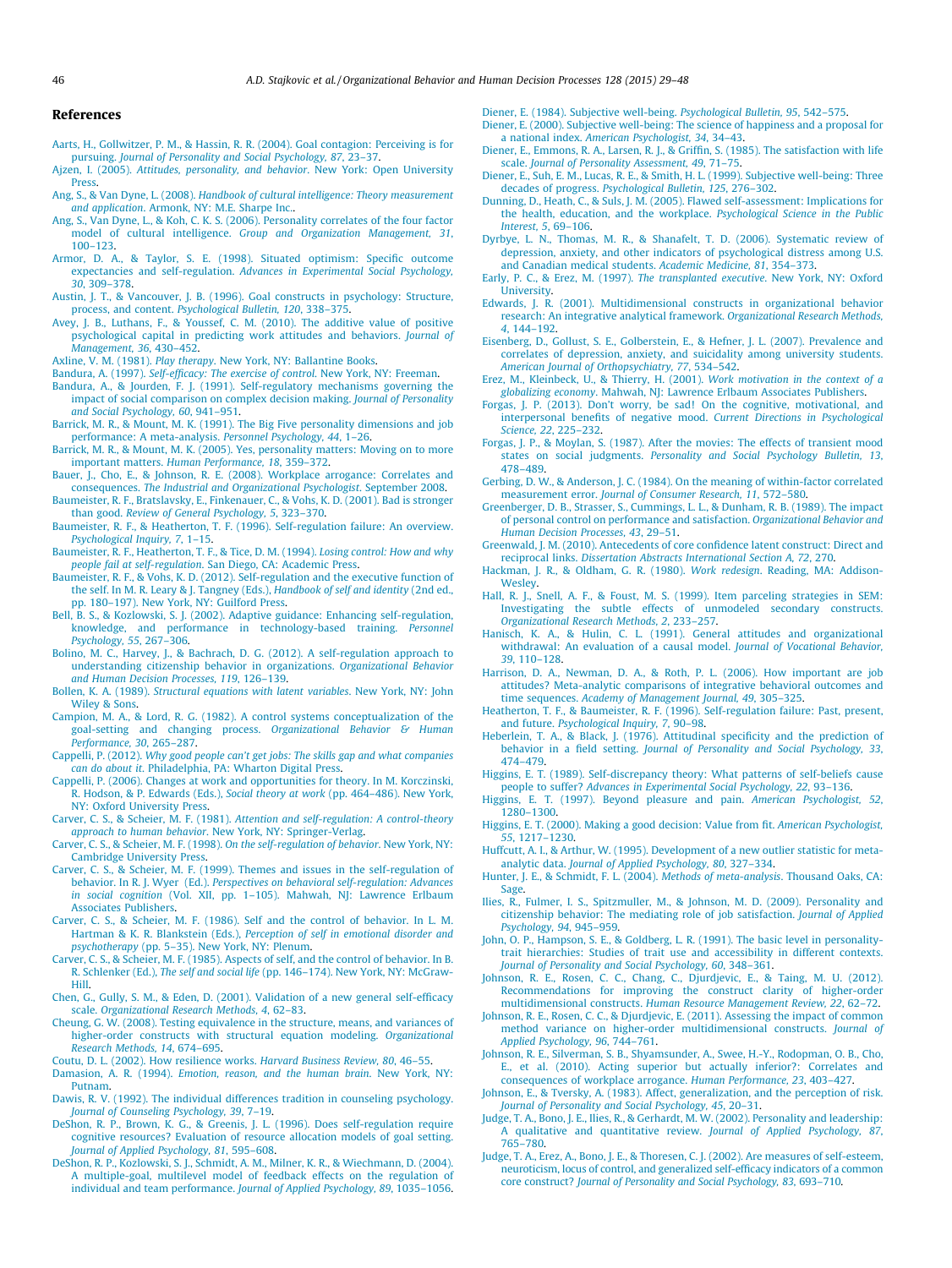- <span id="page-18-0"></span>[Judge, T. A., & Ilies, R. \(2002\). Relationship of personality to performance](http://refhub.elsevier.com/S0749-5978(15)00006-0/h0350) [motivation: A meta-analytic review.](http://refhub.elsevier.com/S0749-5978(15)00006-0/h0350) Journal of Applied Psychology, 87, 797–807.
- [Judge, T. A., & Kammeyer-Mueller, J. D. \(2012\). General and specific measures in](http://refhub.elsevier.com/S0749-5978(15)00006-0/h0355) [organizational behavior research: Considerations, examples, and](http://refhub.elsevier.com/S0749-5978(15)00006-0/h0355) recommendations for researchers. [Journal of Organizational Behavior, 33](http://refhub.elsevier.com/S0749-5978(15)00006-0/h0355), [161–174](http://refhub.elsevier.com/S0749-5978(15)00006-0/h0355).
- [Judge, T. A., Locke, E. A., & Durham, C. C. \(1997\). The dispositional causes of job](http://refhub.elsevier.com/S0749-5978(15)00006-0/h0360) [satisfaction: A core evaluations approach.](http://refhub.elsevier.com/S0749-5978(15)00006-0/h0360) Research in Organizational Behavior, 19[, 151–188](http://refhub.elsevier.com/S0749-5978(15)00006-0/h0360).
- [Judge, T. A., Thoresen, C. J., Bono, J. E., & Patton, G. K. \(2001\). The job satisfaction-job](http://refhub.elsevier.com/S0749-5978(15)00006-0/h0365) [performance relationship: A qualitative and quantitative review.](http://refhub.elsevier.com/S0749-5978(15)00006-0/h0365) Psychological [Bulletin, 127](http://refhub.elsevier.com/S0749-5978(15)00006-0/h0365), 376–407.
- [Judge, T. A., Thoresen, C. J., Pucik, V., & Welbourne, T. M. \(1999\). Managerial coping](http://refhub.elsevier.com/S0749-5978(15)00006-0/h0370) [with organizational change: A dispositional perspective.](http://refhub.elsevier.com/S0749-5978(15)00006-0/h0370) Journal of Applied [Psychology, 84](http://refhub.elsevier.com/S0749-5978(15)00006-0/h0370), 107–122.
- [Kahneman, D., Diener, E., & Schwarz, N. \(2003\).](http://refhub.elsevier.com/S0749-5978(15)00006-0/h0375) Well-being: The foundations of hedonic psychology[. New York, NY: Russell Sage Foundation.](http://refhub.elsevier.com/S0749-5978(15)00006-0/h0375)
- [Kahneman, D., & Tversky, A. \(2000\).](http://refhub.elsevier.com/S0749-5978(15)00006-0/h0380) Choices, values, and frames. New York, NY: [Cambridge University Press](http://refhub.elsevier.com/S0749-5978(15)00006-0/h0380).
- [Kanfer, R., Chen, G., & Pritchard, R. D. \(2008\). Work motivation: Forging new](http://refhub.elsevier.com/S0749-5978(15)00006-0/h0385) [perspectives and directions in the post-millennium. In R. Kanfer, G. Chen, & R. D.](http://refhub.elsevier.com/S0749-5978(15)00006-0/h0385) Pritchard (Eds.), [Work motivation: Past, present, and future](http://refhub.elsevier.com/S0749-5978(15)00006-0/h0385) (pp. 601–632). New [York, NY: Routledge.](http://refhub.elsevier.com/S0749-5978(15)00006-0/h0385)
- [Karoly, P. \(1993\). Mechanisms of self-regulation: A systems view.](http://refhub.elsevier.com/S0749-5978(15)00006-0/h0390) Annual Review of [Psychology](http://refhub.elsevier.com/S0749-5978(15)00006-0/h0390), 23–52.
- Kay, K., & Shipman, C. (2014). [The confidence code: The science and art of self](http://refhub.elsevier.com/S0749-5978(15)00006-0/h0395)[assurance – What women should know](http://refhub.elsevier.com/S0749-5978(15)00006-0/h0395). New York, NY: Harper Collins.
- Kelley, T. L. (1927). [Interpretation of educational measurements](http://refhub.elsevier.com/S0749-5978(15)00006-0/h0400). Yonkers, NY: World [Book Co..](http://refhub.elsevier.com/S0749-5978(15)00006-0/h0400)
- [Kruglanski, A. W., Shah, J. Y., Fishbach, A., Friedman, R., Chun, W. Y., & Sleeth-](http://refhub.elsevier.com/S0749-5978(15)00006-0/h0405)[Keppler, D. \(2002\). A theory of goal systems. In M. P. Zanna \(Ed.\).](http://refhub.elsevier.com/S0749-5978(15)00006-0/h0405) Advances in experimental social psychology [\(Vol. 34, pp. 331–378\). San Diego, CA: Academic](http://refhub.elsevier.com/S0749-5978(15)00006-0/h0405) [Press](http://refhub.elsevier.com/S0749-5978(15)00006-0/h0405).
- [Kukla, A. \(1972\). Attributional determinants of achievement-related behavior.](http://refhub.elsevier.com/S0749-5978(15)00006-0/h0410) [Journal of Personality and Social Psychology, 21](http://refhub.elsevier.com/S0749-5978(15)00006-0/h0410), 166–174.
- [Law, K. S., & Wong, C. \(1999\). Multidimensional constructs in structural equation](http://refhub.elsevier.com/S0749-5978(15)00006-0/h0415) [analysis: An illustration using the job perception and job satisfaction](http://refhub.elsevier.com/S0749-5978(15)00006-0/h0415) constructs. [Journal of Management, 25](http://refhub.elsevier.com/S0749-5978(15)00006-0/h0415), 143–160.
- [Law, K. S., Wong, C. S., & Mobley, W. H. \(1998\). Toward a taxonomy of](http://refhub.elsevier.com/S0749-5978(15)00006-0/h0420) multidimensional constructs. [Academy of Management Review, 23](http://refhub.elsevier.com/S0749-5978(15)00006-0/h0420), 741–755.
- [Lazarus, R. S., & Launier, R. \(1978\). Stress-related transactions between person and](http://refhub.elsevier.com/S0749-5978(15)00006-0/h0425) [environment. In L. A. Pervin & M. Lewis \(Eds.\),](http://refhub.elsevier.com/S0749-5978(15)00006-0/h0425) Perspectives in interactional psychology [\(pp. 287–327\). New York, NY: Plenum](http://refhub.elsevier.com/S0749-5978(15)00006-0/h0425).
- [Lee, T. H., Gerhart, B., Weller, I., & Trevor, C. O. \(2008\). Understanding voluntary](http://refhub.elsevier.com/S0749-5978(15)00006-0/h0430) [turnover: Path-specific job satisfaction effects and the importance of](http://refhub.elsevier.com/S0749-5978(15)00006-0/h0430) unsolicited job offers. [Academy of Management Journal, 51](http://refhub.elsevier.com/S0749-5978(15)00006-0/h0430), 651–671.
- [Li, N., Barrick, M. R., Zimmerman, R. D., & Chiaburu, D. S. \(2014\). Retaining the](http://refhub.elsevier.com/S0749-5978(15)00006-0/h0435) [productive employee: The role of personality.](http://refhub.elsevier.com/S0749-5978(15)00006-0/h0435) The Academy of Management Annals, 8[, 347–395](http://refhub.elsevier.com/S0749-5978(15)00006-0/h0435).
- [Lord, R. G., Diefendorff, J. M., Schmidt, A. M., & Hall, R. J. \(2010\). Self-regulation at](http://refhub.elsevier.com/S0749-5978(15)00006-0/h0440) work. [Annual Review of Psychology, 61](http://refhub.elsevier.com/S0749-5978(15)00006-0/h0440), 543–568.
- [Lord, R. G., & Levy, P. E. \(1994\). Moving from cognition to action: A control theory](http://refhub.elsevier.com/S0749-5978(15)00006-0/h0445) perspective. [Applied Psychology: An International Review, 43](http://refhub.elsevier.com/S0749-5978(15)00006-0/h0445), 335–367.
- [Lucas, R. E., Diener, E., & Suh, E. \(1996\). Discriminant validity of well-being](http://refhub.elsevier.com/S0749-5978(15)00006-0/h0450) measures. [Journal of Personality and Social Psychology, 71](http://refhub.elsevier.com/S0749-5978(15)00006-0/h0450), 616–628. [Luthans, F., & Avolio, B. J. \(2014\). Brief summary of psychological capital.](http://refhub.elsevier.com/S0749-5978(15)00006-0/h0455) Journal of
- [Leadership & Organizational Studies, 21](http://refhub.elsevier.com/S0749-5978(15)00006-0/h0455), 125–129. [Luthans, F., Avolio, B. J., Avey, J. B., & Norman, S. M. \(2007\). Positive psychological](http://refhub.elsevier.com/S0749-5978(15)00006-0/h0460)
- [capital: Measurement and relationship with performance and satisfaction.](http://refhub.elsevier.com/S0749-5978(15)00006-0/h0460) [Personnel Psychology, 60](http://refhub.elsevier.com/S0749-5978(15)00006-0/h0460), 541–572.
- [Luthans, F., & Youssef, C. M. \(2007\). Emerging positive organizational behavior.](http://refhub.elsevier.com/S0749-5978(15)00006-0/h0465) [Journal of Management, 33](http://refhub.elsevier.com/S0749-5978(15)00006-0/h0465), 321–349.
- [Luthans, F., Youssef, C. M., & Avolio, B. J. \(2007\).](http://refhub.elsevier.com/S0749-5978(15)00006-0/h0470) Psychological capital: Developing the human competitive edge[. New York, NY: Oxford University Press](http://refhub.elsevier.com/S0749-5978(15)00006-0/h0470).
- [Magnus, S., Hellgren, J., & Näswall, K. \(2002\). No security: A meta-analysis and](http://refhub.elsevier.com/S0749-5978(15)00006-0/h0475) [review of job insecurity and its consequences.](http://refhub.elsevier.com/S0749-5978(15)00006-0/h0475) Journal of Occupational Health [Psychology, 7](http://refhub.elsevier.com/S0749-5978(15)00006-0/h0475), 242–264.
- [Marinova, S. V., Moon, H., & Van Dyne, L. \(2010\). Are all good solider behaviors the](http://refhub.elsevier.com/S0749-5978(15)00006-0/h0480) [same? Supporting multidimensionality of organizational citizenship behavior](http://refhub.elsevier.com/S0749-5978(15)00006-0/h0480) [based on rewards and roles.](http://refhub.elsevier.com/S0749-5978(15)00006-0/h0480) Human Relations, 63, 1463–1485.
- [McCrae, R. R., & Costa, P. T. Jr., \(1991\). The NEO personality inventory: Using the](http://refhub.elsevier.com/S0749-5978(15)00006-0/h0485) five-factor model in counseling. [Journal of Counseling and Development, 69](http://refhub.elsevier.com/S0749-5978(15)00006-0/h0485), [367–372](http://refhub.elsevier.com/S0749-5978(15)00006-0/h0485).
- [Meyer, D. E., & Schvaneveldt, R. W. \(1976\). Meaning, memory structure, and mental](http://refhub.elsevier.com/S0749-5978(15)00006-0/h0490) processes. [Science, 192](http://refhub.elsevier.com/S0749-5978(15)00006-0/h0490), 27–33.
- [Miller, G. A., Galanter, E., & Pribram, K. H. \(1960\).](http://refhub.elsevier.com/S0749-5978(15)00006-0/h0495) Plans and the structure of behavior. [New York, NY: Henry Holt and Co..](http://refhub.elsevier.com/S0749-5978(15)00006-0/h0495)
- Mohrman, S. A., & Lawler, E. E. (2011). [Useful research: Advancing theory and practice](http://refhub.elsevier.com/S0749-5978(15)00006-0/h0500). [San Francisco, CA: Berrett-Koehler Publishers Inc.](http://refhub.elsevier.com/S0749-5978(15)00006-0/h0500).
- [Myers, D. G., & Diener, E. \(1996\). The pursuit of happiness.](http://refhub.elsevier.com/S0749-5978(15)00006-0/h0505) Scientific American, 274, [70](http://refhub.elsevier.com/S0749-5978(15)00006-0/h0505).
- [Natemeyer, W. E., & Hersey, P. \(2011\).](http://refhub.elsevier.com/S0749-5978(15)00006-0/h0510) Classics of organizational behavior (5th ed.). [Long Grove, IL: Waveland Press Inc.](http://refhub.elsevier.com/S0749-5978(15)00006-0/h0510).
- [Nickerson, C., Schwarz, N., Diener, E., & Kahneman, D. \(2003\). Zeroing in on the dark](http://refhub.elsevier.com/S0749-5978(15)00006-0/h0515) [side of the American dream: A closer look at the negative consequences of the](http://refhub.elsevier.com/S0749-5978(15)00006-0/h0515) [goal of financial success.](http://refhub.elsevier.com/S0749-5978(15)00006-0/h0515) Psychological Science, 14, 531–536.
- [Nimon, K., Henson, R. K., & Gates, M. S. \(2010\). Revisiting interpretation of canonical](http://refhub.elsevier.com/S0749-5978(15)00006-0/h0520) [correlation analysis: A tutorial and demonstration of canonical commonality](http://refhub.elsevier.com/S0749-5978(15)00006-0/h0520) analysis. [Multivariate Behavioral Research, 45](http://refhub.elsevier.com/S0749-5978(15)00006-0/h0520), 702–724.
- [Ones, D. S., & Viswesvaran, C. \(1996\). Bandwidth-fidelity dilemma in personality](http://refhub.elsevier.com/S0749-5978(15)00006-0/h0525) [measurement for personnel selection.](http://refhub.elsevier.com/S0749-5978(15)00006-0/h0525) Journal of Organizational Behavior, 17, [609–626](http://refhub.elsevier.com/S0749-5978(15)00006-0/h0525).
- [Osman, M. \(2010\). Controlling uncertainty: A review of human behavior in complex](http://refhub.elsevier.com/S0749-5978(15)00006-0/h0530) dynamic environments. [Psychological Bulletin, 136](http://refhub.elsevier.com/S0749-5978(15)00006-0/h0530), 65–86.
- Pavot, W., & Diener, E. (2011). Personality and happiness: Predicting the experience of subjective well-being. In T. Chamorro-Premuzic, S. von Stumm, & A. Furnham (Eds.), The Wiley-Blackwell handbook of individual differences (pp. 699–717).
- [Peterson, C. \(2000\). The future of optimism.](http://refhub.elsevier.com/S0749-5978(15)00006-0/h0540) American Psychologist, 55, 44–55.
- Pinder, C. C. (2008). [Work motivation in organizational behavior](http://refhub.elsevier.com/S0749-5978(15)00006-0/h0545) (2nd ed.). New York, [NY: The Psychology Press](http://refhub.elsevier.com/S0749-5978(15)00006-0/h0545).
- [Podsakoff, P. M., MacKenzie, S. B., & Podsakoff, N. P. \(2012\). Sources of method bias](http://refhub.elsevier.com/S0749-5978(15)00006-0/h0550) [in social science research and recommendations on how to control it.](http://refhub.elsevier.com/S0749-5978(15)00006-0/h0550) Annual [Review of Psychology, 63](http://refhub.elsevier.com/S0749-5978(15)00006-0/h0550), 539–569.
- [Porter, L. W., & Lawler, E. E. \(1968\).](http://refhub.elsevier.com/S0749-5978(15)00006-0/h0555) Managerial attitudes and performance. [Homewood, IL: Irwin](http://refhub.elsevier.com/S0749-5978(15)00006-0/h0555).
- Powers, W. T. (1973). [Behavior: The control of perception](http://refhub.elsevier.com/S0749-5978(15)00006-0/h0560). Oxford, England: Aldine.
- [Powers, W. T. \(1991\). Commentary on Bandura's 'human agency'.](http://refhub.elsevier.com/S0749-5978(15)00006-0/h0565) American [Psychologist, 46](http://refhub.elsevier.com/S0749-5978(15)00006-0/h0565), 151.
- Powers, W. T. (2005). [Behavior: The Control of Perception](http://refhub.elsevier.com/S0749-5978(15)00006-0/h0570). New Canaan, CT: [Benchmark publications.](http://refhub.elsevier.com/S0749-5978(15)00006-0/h0570)
- Reporting standards for research in psychology: Why do we need them? What might they be? (2008). American Psychologist, 63, 839–851.
- [Scheier, M. F., & Carver, C. S. \(1985\). Optimism, coping, and health: Assessment and](http://refhub.elsevier.com/S0749-5978(15)00006-0/h0580) [implications of generalized outcome expectancies.](http://refhub.elsevier.com/S0749-5978(15)00006-0/h0580) Health Psychology, 4, [219–247](http://refhub.elsevier.com/S0749-5978(15)00006-0/h0580).
- [Schmidt, F. L., Viswesvaran, C., & Ones, D. S. \(2005\). Is there a general factor in](http://refhub.elsevier.com/S0749-5978(15)00006-0/h0585) [ratings of job performance? A meta-analytic framework for disentangling](http://refhub.elsevier.com/S0749-5978(15)00006-0/h0585) [substantive and error influences.](http://refhub.elsevier.com/S0749-5978(15)00006-0/h0585) Journal of Applied Psychology, 90, 108–131.
- [Schneider, B. \(1987\). The people make the place.](http://refhub.elsevier.com/S0749-5978(15)00006-0/h0590) Personnel Psychology, 40, 437-453. [Schneider, B., Goldstein, H. W., & Smith, D. \(1995\). The ASA framework: An update.](http://refhub.elsevier.com/S0749-5978(15)00006-0/h0595) [Personnel Psychology, 48](http://refhub.elsevier.com/S0749-5978(15)00006-0/h0595), 747–773.
- [Schoen, J. L., DeSimone, J. A., & James, L. R. \(2011\). Exploring joint variance between](http://refhub.elsevier.com/S0749-5978(15)00006-0/h0600) [independent variables and a criterion: Meaning, effect, and size.](http://refhub.elsevier.com/S0749-5978(15)00006-0/h0600) Organizational [Research Methods, 14](http://refhub.elsevier.com/S0749-5978(15)00006-0/h0600), 674–695.
- [Shah, J. Y., Kruglanski, A. W., & Friedman, R. \(2003\). Goal systems theory:](http://refhub.elsevier.com/S0749-5978(15)00006-0/h0605) [Integrating the cognitive and motivational aspects of self-regulation. In S. J.](http://refhub.elsevier.com/S0749-5978(15)00006-0/h0605) [Spencer, S. Fein, M. P. Zanna, & J. M. Olson \(Eds.\).](http://refhub.elsevier.com/S0749-5978(15)00006-0/h0605) Motivated social perception: The Ontario symposium [\(Vol. 9, pp. 247–275\). Mahwah, NJ: Lawrence Erlbaum](http://refhub.elsevier.com/S0749-5978(15)00006-0/h0605) [Associates Publishers](http://refhub.elsevier.com/S0749-5978(15)00006-0/h0605).
- [Shah, J. Y., & Kruglanski, A. W. \(2000\). The structure and substance of intrinsic](http://refhub.elsevier.com/S0749-5978(15)00006-0/h0610) [motivation. In C. Sansone & J. M. Harackiewicz \(Eds.\),](http://refhub.elsevier.com/S0749-5978(15)00006-0/h0610) Intrinsic and extrinsic [motivation: The search for optimal motivation and performance](http://refhub.elsevier.com/S0749-5978(15)00006-0/h0610) (pp. 105–127). [San Diego, CA: Academic Press](http://refhub.elsevier.com/S0749-5978(15)00006-0/h0610).
- [Silverman, S. B., Johnson, R. E., McConnell, N., & Carr, A. \(2012\). Arrogance: A](http://refhub.elsevier.com/S0749-5978(15)00006-0/h0615) formula for leadership failure. [The Industrial-Organizational Psychologist, 50](http://refhub.elsevier.com/S0749-5978(15)00006-0/h0615), [21–28.](http://refhub.elsevier.com/S0749-5978(15)00006-0/h0615)
- [Simon, H. A. \(1967\). Motivational and emotional controls of cognition.](http://refhub.elsevier.com/S0749-5978(15)00006-0/h0620) Psychological [Review, 74](http://refhub.elsevier.com/S0749-5978(15)00006-0/h0620), 29–39.
- [Slaughter, J. E., Cable, D. M., & Turban, D. B. \(2014\). Changing job seekers' image](http://refhub.elsevier.com/S0749-5978(15)00006-0/h0625) [perceptions during recruitment visits: The moderating role of belief confidence.](http://refhub.elsevier.com/S0749-5978(15)00006-0/h0625) [Journal of Applied Psychology, 99](http://refhub.elsevier.com/S0749-5978(15)00006-0/h0625), 1146–1158.
- [Smith, P. C., Kendall, L. M., & Hulin, C. L. \(1969\).](http://refhub.elsevier.com/S0749-5978(15)00006-0/h0630) The measurement of satisfaction in work and retirement[. Chicago, IL: Rand McNally.](http://refhub.elsevier.com/S0749-5978(15)00006-0/h0630)
- Snyder, C. R. (2000). Handbook of hope[. San Diego, CA: Academic Press](http://refhub.elsevier.com/S0749-5978(15)00006-0/h0635).
- [Snyder, C. R., Cheavens, J., & Sympson, S. C. \(1997\). Hope: An individual motive](http://refhub.elsevier.com/S0749-5978(15)00006-0/h0640) for social commerce. [Group Dynamics: Theory, Research, and Practice, 1](http://refhub.elsevier.com/S0749-5978(15)00006-0/h0640), [107–118](http://refhub.elsevier.com/S0749-5978(15)00006-0/h0640).
- Spearman, C. E. (1927). [The abilities of man: Their nature and measurement](http://refhub.elsevier.com/S0749-5978(15)00006-0/h0645). New [York, NY: Macmillan](http://refhub.elsevier.com/S0749-5978(15)00006-0/h0645).
- Stajkovic, A. D. (2003). Introducing positive psychology to work motivation: Development of a core confidence model. Paper presented at the academy of management meeting, Seattle, WA.
- [Stajkovic, A. D. \(2006\). Development of a core confidence-higher order construct.](http://refhub.elsevier.com/S0749-5978(15)00006-0/h0655) [Journal of Applied Psychology, 91](http://refhub.elsevier.com/S0749-5978(15)00006-0/h0655), 1208–1224.
- [Stajkovic, A. D., Lee, D., & Nyberg, A. J. \(2009\). Collective efficacy, group potency, and](http://refhub.elsevier.com/S0749-5978(15)00006-0/h0660) [group performance: Meta-analyses of their relationships, and test of a](http://refhub.elsevier.com/S0749-5978(15)00006-0/h0660) mediation model. [Journal of Applied Psychology, 94](http://refhub.elsevier.com/S0749-5978(15)00006-0/h0660), 814–828.
- [Stajkovic, A. D., Locke, E. A., & Blair, E. S. \(2006\). A first examination of the](http://refhub.elsevier.com/S0749-5978(15)00006-0/h0665) [relationships between primed subconscious goals, assigned conscious goals,](http://refhub.elsevier.com/S0749-5978(15)00006-0/h0665) and task performance. [Journal of Applied Psychology, 91](http://refhub.elsevier.com/S0749-5978(15)00006-0/h0665), 1172–1180.
- [Stajkovic, A. D., & Luthans, F. \(1997\). A meta-analysis of the effects of organizational](http://refhub.elsevier.com/S0749-5978(15)00006-0/h0670) [behavior modification on task performance, 1975–95.](http://refhub.elsevier.com/S0749-5978(15)00006-0/h0670) Academy of Management Journal, 40[, 1122–1149](http://refhub.elsevier.com/S0749-5978(15)00006-0/h0670).
- [Stajkovic, A. D., & Luthans, F. \(1998\). Self-efficacy and work-related performance: A](http://refhub.elsevier.com/S0749-5978(15)00006-0/h0675) meta-analysis. [Psychological Bulletin, 124](http://refhub.elsevier.com/S0749-5978(15)00006-0/h0675), 240–261.
- [Steel, P., Schmidt, J., & Shultz, J. \(2008\). Refining the relationship between](http://refhub.elsevier.com/S0749-5978(15)00006-0/h0680) [personality and subjective well-being.](http://refhub.elsevier.com/S0749-5978(15)00006-0/h0680) Psychological Bulletin, 134, 138–161.
- [Swann, W. J. \(1990\). To be adored or to be known? The interplay of self](http://refhub.elsevier.com/S0749-5978(15)00006-0/h0685)[enhancement and self-verification. In E. T. Higgins & R. M. Sorrentino \(Eds.\).](http://refhub.elsevier.com/S0749-5978(15)00006-0/h0685) [Handbook of motivation and cognition: Foundations of social behavior](http://refhub.elsevier.com/S0749-5978(15)00006-0/h0685) (Vol. 2, [pp. 408–448\). New York: Guilford Press.](http://refhub.elsevier.com/S0749-5978(15)00006-0/h0685)
- Titchener, E. B. (1910). A text-book of psychology[. New York, NY: Macmillan](http://refhub.elsevier.com/S0749-5978(15)00006-0/h0690).